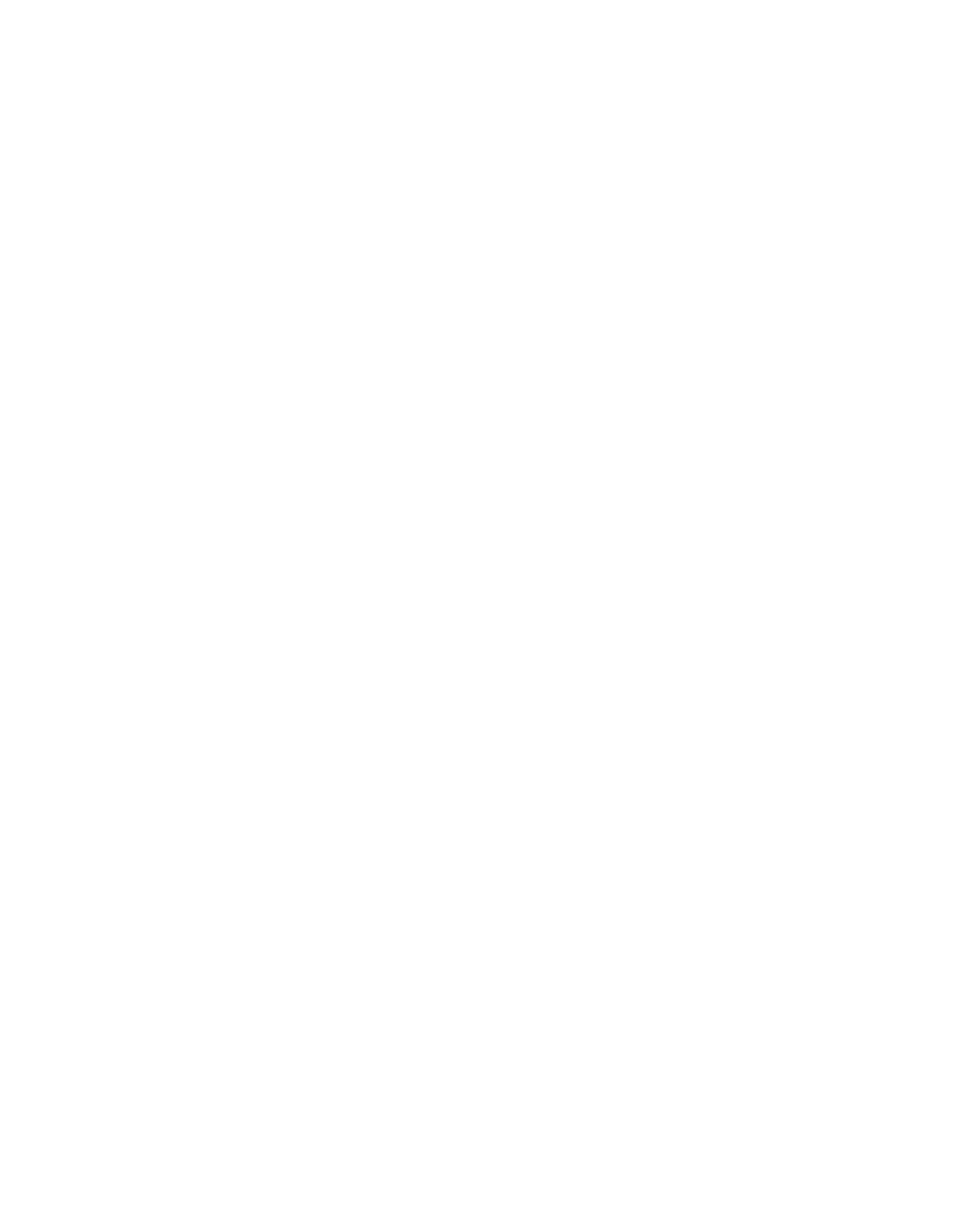## **TABLE OF CONTENTS**

| Ι.   |                                                                                                                                                                                     |  |
|------|-------------------------------------------------------------------------------------------------------------------------------------------------------------------------------------|--|
| II.  |                                                                                                                                                                                     |  |
| III. |                                                                                                                                                                                     |  |
|      | a)<br>b)<br>$\mathbf{c})$<br>d)                                                                                                                                                     |  |
|      |                                                                                                                                                                                     |  |
|      | a)<br>b)<br>$\mathbf{c})$<br>d)                                                                                                                                                     |  |
| V.   |                                                                                                                                                                                     |  |
|      | Annex IStatistical Overview of Approved and Completed Projects<br>Annex IIa Information in PCRs on Licensing Projects<br>Annex IIb Information in PCRs on Customs Training Projects |  |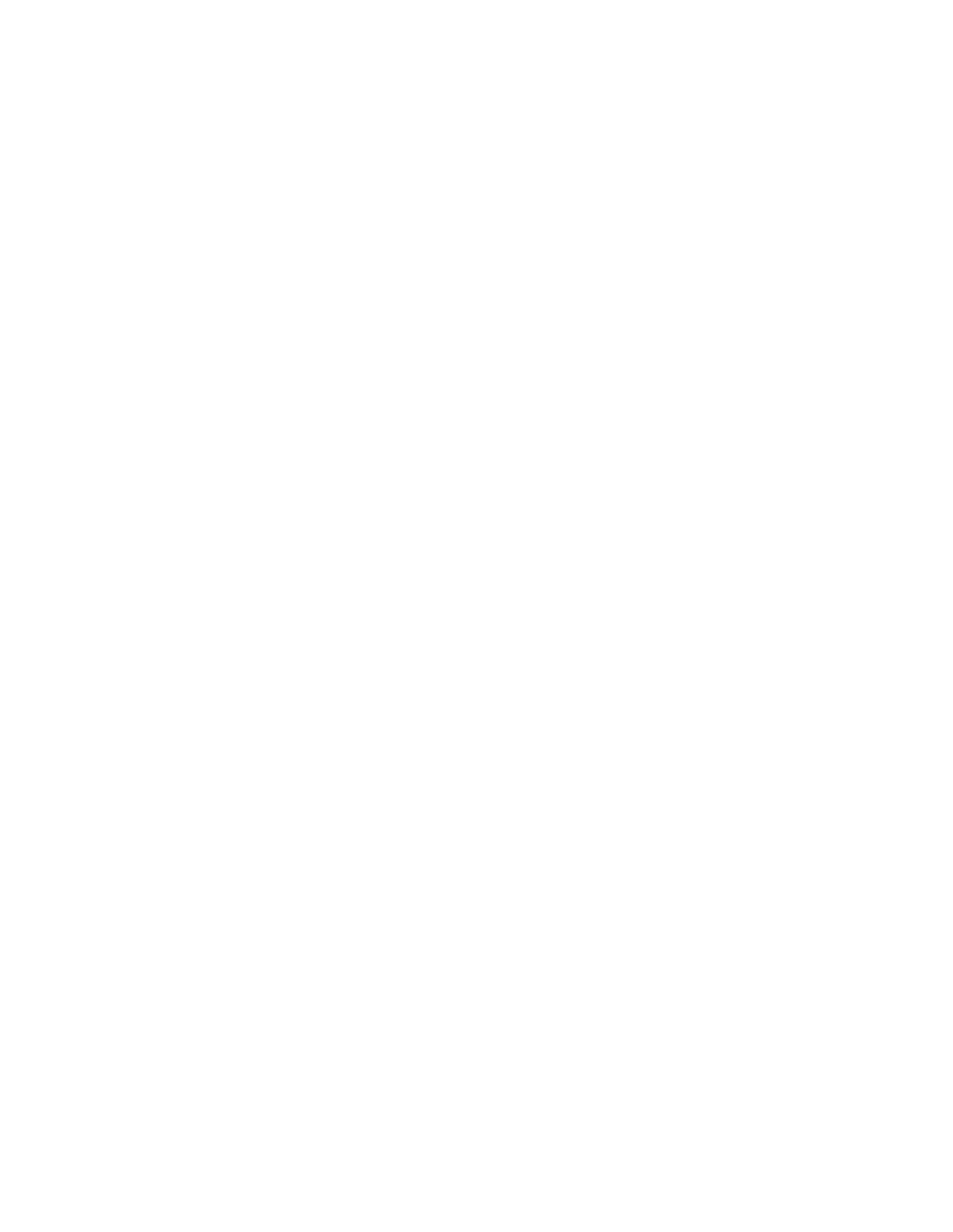#### **Summary of Main Findings and Recommendations**

1. In most of the countries visited, the custom's departments do not consider ODS control or other environment issues as a priority. The focus is instead on generating revenues and protecting the country from dangerous goods. A high ranking focal point for environment helped to increase awareness for environment issues in the Philippines' customs service and was instrumental in promoting the cooperation with the NOU.

2. Close co-operation and co-ordination between NOU and customs has proven to be very important in establishing a basis for effectively controlling and monitoring imports of ODS. The Memoranda of Understanding between NOU and customs in Thailand and the Philippines can be considered as a model of such co-operation.

3. Import Licensing Systems generally have several positive effects on the reduction of ODS consumption and are essential for the prevention of illegal imports. It enables the Ozone Offices to improve control of import and consumption of ODS. It provides certainty for the private sector, creates disincentives to import illegally, and improves monitoring and thereby reliability of statistics. It also facilitates better communication and co-ordination between government departments and registered importers. Controlling ODS imports, as required under the MP, is almost impossible without an import licensing system.

4. All countries visited have covered all controlled substances by legislative acts. Nevertheless, specific regulations concerning lists of licensed importers, import quota allocations, and degressive schedules have generally only been introduced for the import of CFCs. Other ODS, in particular CTC, TCA and HCFCs as well as refrigerant blends containing CFCs and methyl bromide are receiving less attention and are less comprehensively monitored and controlled. Likewise, export licensing systems or bans for re-exporting ODS are rare, as are import prohibitions for ODS containing equipments which are more frequently regulated by prescriptions defining a maximum age of five years for example and a limited number of accepted countries of origin.

5. Training of customs officers focuses mainly on refrigerants (foremost CFC) while other ODS such as solvents (CTC, TCA) and methyl bromide are dealt with only in general terms.

6. Due to import licensing and customs training, illegal imports of CFCs have been detected and seized in several cases. Nevertheless, customs records on illegal shipments do not necessarily reveal the full dimension of such trade.

7. Training of customs officers and provision of adequate identification equipment are needed to ensure effective application of the import licensing system. In all countries under consideration, phase I (train the trainers) is completed. Implementation of Phase II (officers' training) has frequently experienced delays due to various problems.

8. One of the countries visited has involved the certification and standardization institute in the identification of ODS. Although customs retain the ultimate responsibility and control responsibilities, it is an additional means of control.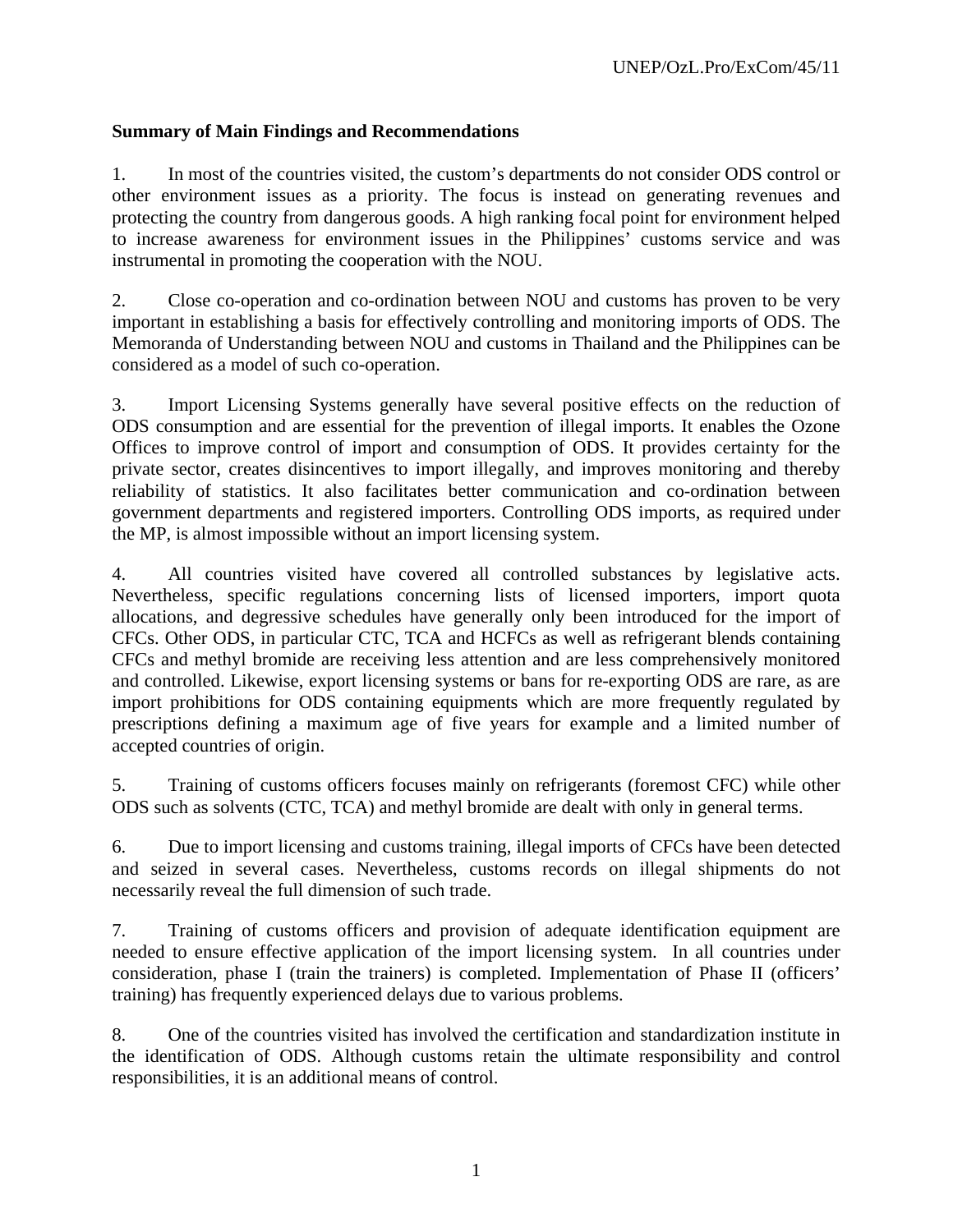9. Training courses not only train instructors and officials, but they also create or reinforce the links between participants and create a forum for discussion. When contacts are maintained, these elements permit the creation and strengthening of an informal network to combat illicit entry of ODS.

10. Some seminars were also organized by the CAP Team at the regional level, with participation of customs officials from neighbouring countries, particularly in Asia. The development of an informal regional network of customs officials is expected to have beneficial effects in combating illegal trade of ODS. The exchange of information about shipments and lists of authorized importers between exporting and importing countries is also important.

11. The licensing system currently in use in Argentina would allow, provided minor changes are introduced, for the generation of automatic notification to the receiving countries of authorized exports of ODS. These notices can also be sent to other ozone officers at the regional level. Another feature of this system allows for the generation of reliable up-to-date statistics.

12. Customs is one of the sources of information on imports of ODS. However, this information is based on customs codes which, in some cases, cover more than one ODS and, consequently, does not permit the generation of differentiated statistics for different substances. The main problem occurs with HCFCs and blends of CFCs which gradually take over portions of the CFC market and might then be the object of illicit commerce themselves.

13. In each of the countries visited, an electronic monitoring system with respective software is in place. Customs is committed to regularly reporting on imports of controlled substances. In some cases inconsistencies between customs reports (based on actual imports) and NOU statistics (based on licenses issued) were registered due to inexperience and errors rather than to intended manipulation. Such mistakes are being progressively eliminated.

14. A number of customs registry systems allow users to link an ODS code with a requirement to input the license number as a prerequisite to moving on to the declaration of import. This is an effective method of avoiding omissions and reminding the customs officer that the corresponding license must be verified.

15. In many countries lower ranking customs officers carry out a fundamental role for the control of imports and exports of goods. These officers are generally informally trained on the spot as required and, given their rank, do not always benefit from training seminars.

16. Some training manuals are overly long for daily use by customs officers. Some concise country guidebooks (Romania) and rapid screening tools (West Asia) have been developed.

17. The recommendations in Section V relate to four main areas:

- (a) Improving the involvement of customs, including the higher levels of hierarchy, in the ODS phase-out;
- (b) Amending and upgrading the legislation framework in those Article 5 countries where it is incomplete, and improving enforcement and regional cooperation;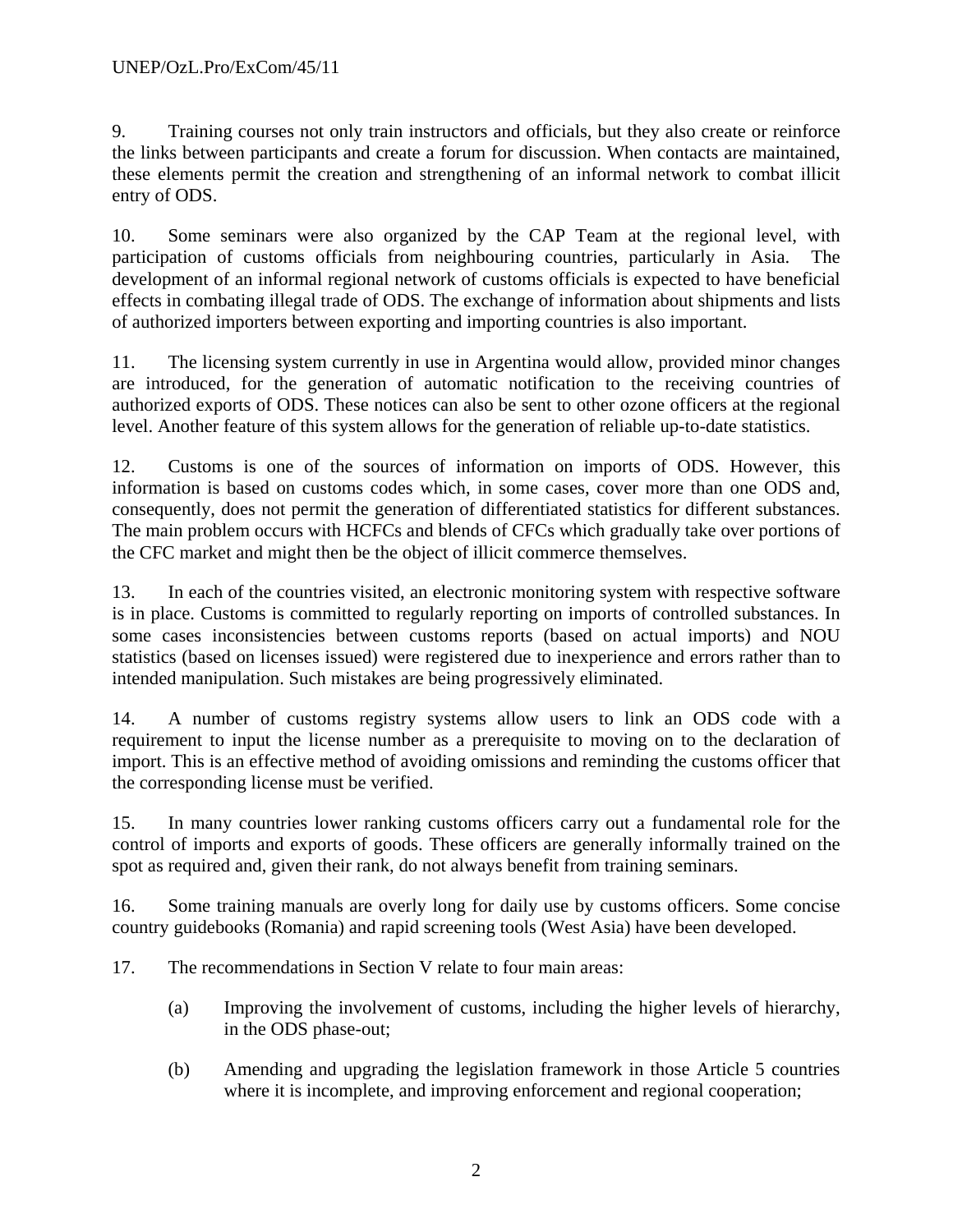- (c) Accelerating and assisting implementation of customs training, including regional activities, where appropriate;
- (d) Amending training materials and contents and putting information materials and identifiers to effective use.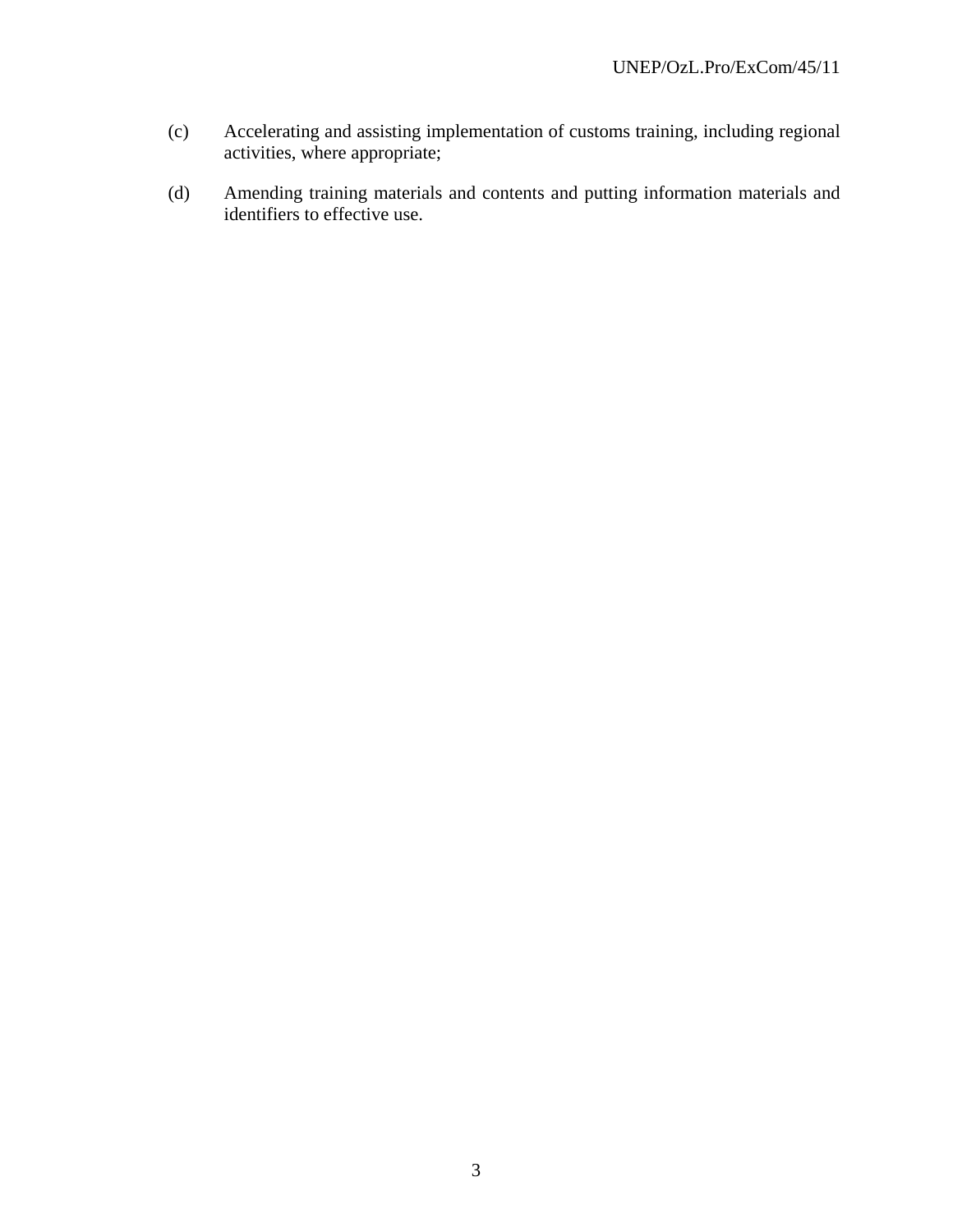#### **I. Background**

18. The 14th Meeting of the Parties to the Montreal Protocol had requested UNEP/DTIE in decision XIV/7 to report through the Executive Committee to the 16th Meeting of the Parties on the activities of the regional networks with regard to means of combating illegal trade. It also requested the Executive Committee to consider making an evaluation of customs officers training and licensing systems projects a priority and to report, if possible, to the 16th Meeting of the Parties. Responding to this decision, the Executive Committee decided at its 43rd meeting to forward the Report from UNEP DTIE on the Activities of the Regional Networks with Regard to Means of Combating Illegal Trade (Part I, Sections 1 and 2, of document UNEP/OzL.Pro/ExCom/43/58/Corr.1, as amended and updated) to the  $16<sup>th</sup>$  Meeting of the Parties, and also to report that the Committee would undertake a new evaluation of customs officers training and licensing system projects to be reported to the  $17<sup>th</sup>$  Meeting of the Parties. This document presents the results of the evaluation prepared by the Senior Monitoring and Evaluation Officer (SMEO) with several consultants. It is presented to the  $45<sup>th</sup>$  Meeting of the Executive Committee to enable discussion and, if need be, amendments prior to submitting it to the Meeting of the Open Ended Working Group in July 2005 and to the  $17<sup>th</sup>$  Meeting of the Parties in December 2005.

19. The 22nd Meeting of the Open-Ended Working Group (OEWG) discussed, in July 2002, an extensive study on the 'Monitoring of International Trade and Prevention of Illegal Trade in ODS, Mixtures and Products Containing ODS' (UNEP/OzLPro/WG.1/22/4) which had been prepared following decision XIII/12 of the 13th Meeting of the Parties (MOP). The study provided a comprehensive analysis of the problems of illegal trade in ODS and recommended a number of actions, which, inter alia, have led to the request for this evaluation. The decision reflects a concern that the successful phase-out of large parts of ODS-consumption and production might be partly undermined by increasing volumes of illegal trade in ODS.

20. The Montreal Amendment to the Montreal Protocol adopted in 1997 at the  $9<sup>th</sup>$  Meeting of the Parties states in Article 4B para. 1, that all Parties shall, by 1 January 2000 or within three months of the date of entry into force, establish and implement a system for licensing the import and export of new, used, recycled and reclaimed controlled substances in Annexes A, B, C and E. Although it entered into force on 10 November 1999, at the time of writing, 59 Article 5 countries have not yet ratified it, while 86 have done so. Nevertheless, a number of those 59 countries have established ODS licensing systems as required by the Montreal Amendment.

21. Decision 31/48 of the Executive Committee taken in July 2000 increased the level of funding for RMPs in low-volume-consuming countries (LVC) by 50% from the original level of funding, and doubled the funding for the preparation of new RMPs provided they included the commitment of the recipient countries to include the development of regulations and legislation, thus helping to create the pre-conditions for a later accelerated implementation of the RMP once approved. The existence of a licensing system, at least in draft form, is a prerequisite for customs training.

22. In addition, Decision 43/37 of the Executive Committee provides a further incentive to develop licensing systems, since it establishes as a prerequisite for additional funding in support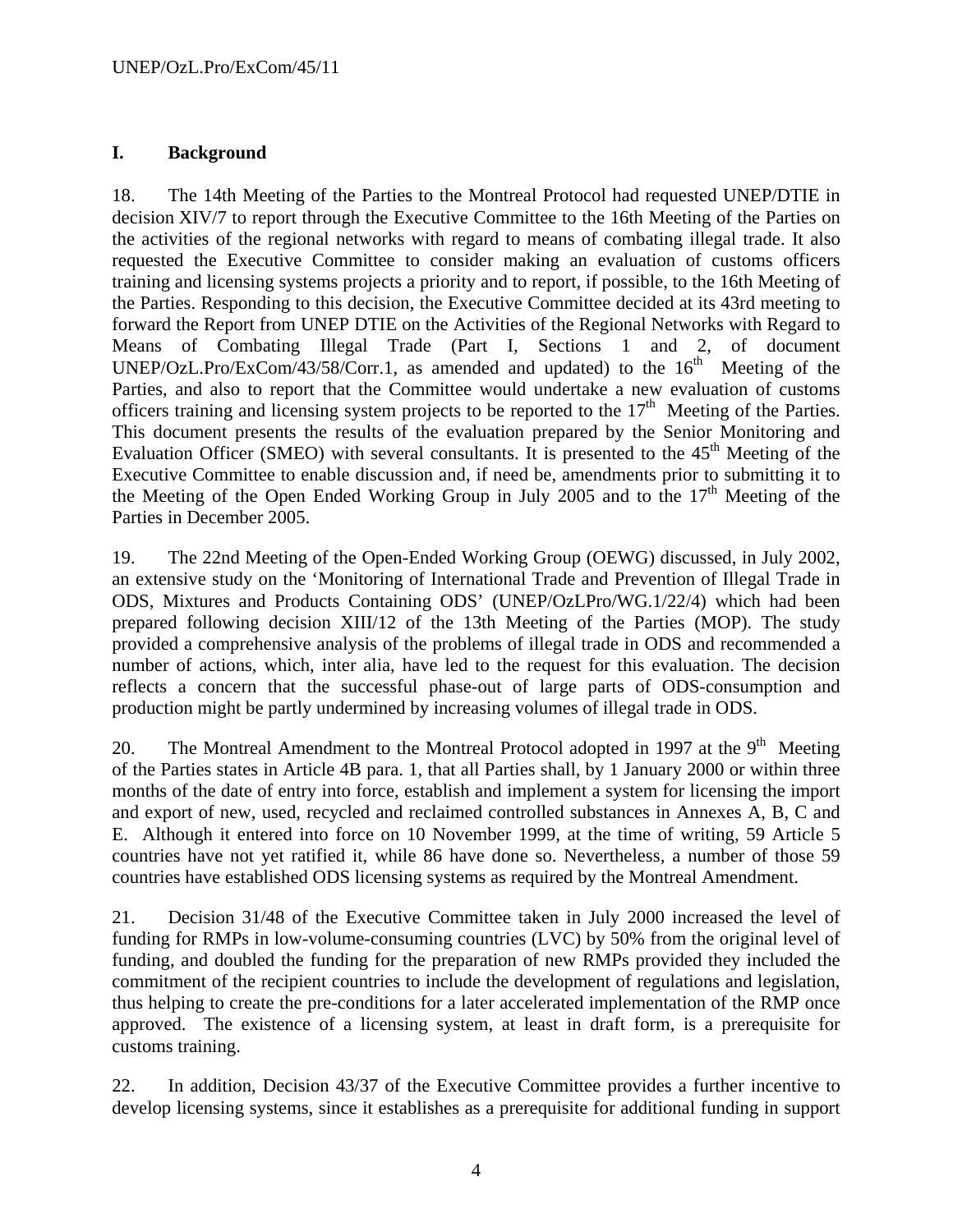of institutional strengthening in LVC and VLVC countries that i) a country assigns a full-time officer to manage the ozone unit and, ii) that a national licensing system controlling ODS imports is in place.

#### **II. Scope and Approach of the Present Evaluation Report**

23. In the desk study (doc. 44/12), the main evaluation issues had been identified and put into the following structure:

|    |                                                  | <b>Table 1: Main evaluation issues</b>                                                                                                                                    |
|----|--------------------------------------------------|---------------------------------------------------------------------------------------------------------------------------------------------------------------------------|
|    | <b>Areas of action</b>                           | <b>Issues to analyze</b>                                                                                                                                                  |
| 1. | <b>Background</b> information                    | Share of sub-sectors in ODS consumption, recent trends<br>(a)<br>and prospects<br>Number of<br>registered<br>(b)<br>importers,<br>service<br>shops,<br>technicians        |
|    |                                                  | Projects funded and implemented<br>(c)<br>National phase-out strategy and status of compliance<br>(f)                                                                     |
| 2. | Legislation<br>and<br>import<br>licensing system | <b>Ratification of Montreal Amendment</b><br>(a)<br>Main characteristics of import licensing system (if in<br>(b)<br>place), including whether they cover all ODS         |
|    |                                                  | Specific regulations on the ban of ODS and equipment<br>(c)<br>containing ODS                                                                                             |
|    |                                                  | System of quota allocations to registered importers<br>(d)                                                                                                                |
|    |                                                  | Conditions of issuing licenses<br>(e)                                                                                                                                     |
|    |                                                  | Administrative procedures and documentation<br>(f)<br>Collaboration between the authorities responsible for<br>(g)<br>ozone issues and customs officers at various levels |
|    |                                                  | System of monitoring and reporting on trade in ODS<br>(h)<br>Sanctions or penalties imposed on violation of legal<br>(i)<br>regulations                                   |
|    |                                                  | (j)<br>Mechanisms<br>capacities for<br>and<br>prosecution<br>and<br>enforcement                                                                                           |
|    |                                                  | Involvement of the private sector in elaborating and<br>(k)<br>implementing rules and regulations                                                                         |
|    |                                                  | Support received by CAP team for developing licensing<br>(1)<br>system                                                                                                    |
| 3. | Customs procedures                               | Control taking place at border points or inside the<br>(a)<br>country                                                                                                     |
|    |                                                  | (b)<br>Introduction of a national system of customs codes in<br>addition to the HS to identify substances and mixtures                                                    |
|    |                                                  | (c)<br>Documents (licenses, trade names, code number,<br>labelling, etc.) to be presented to customs by importers of<br><b>ODS</b>                                        |
|    |                                                  | Procedure applied in case of suspicious shipments<br>(d)                                                                                                                  |
|    |                                                  | Sampling or other identification methods used<br>(e)                                                                                                                      |
|    |                                                  | Characteristics making a shipment suspicious<br>(f)                                                                                                                       |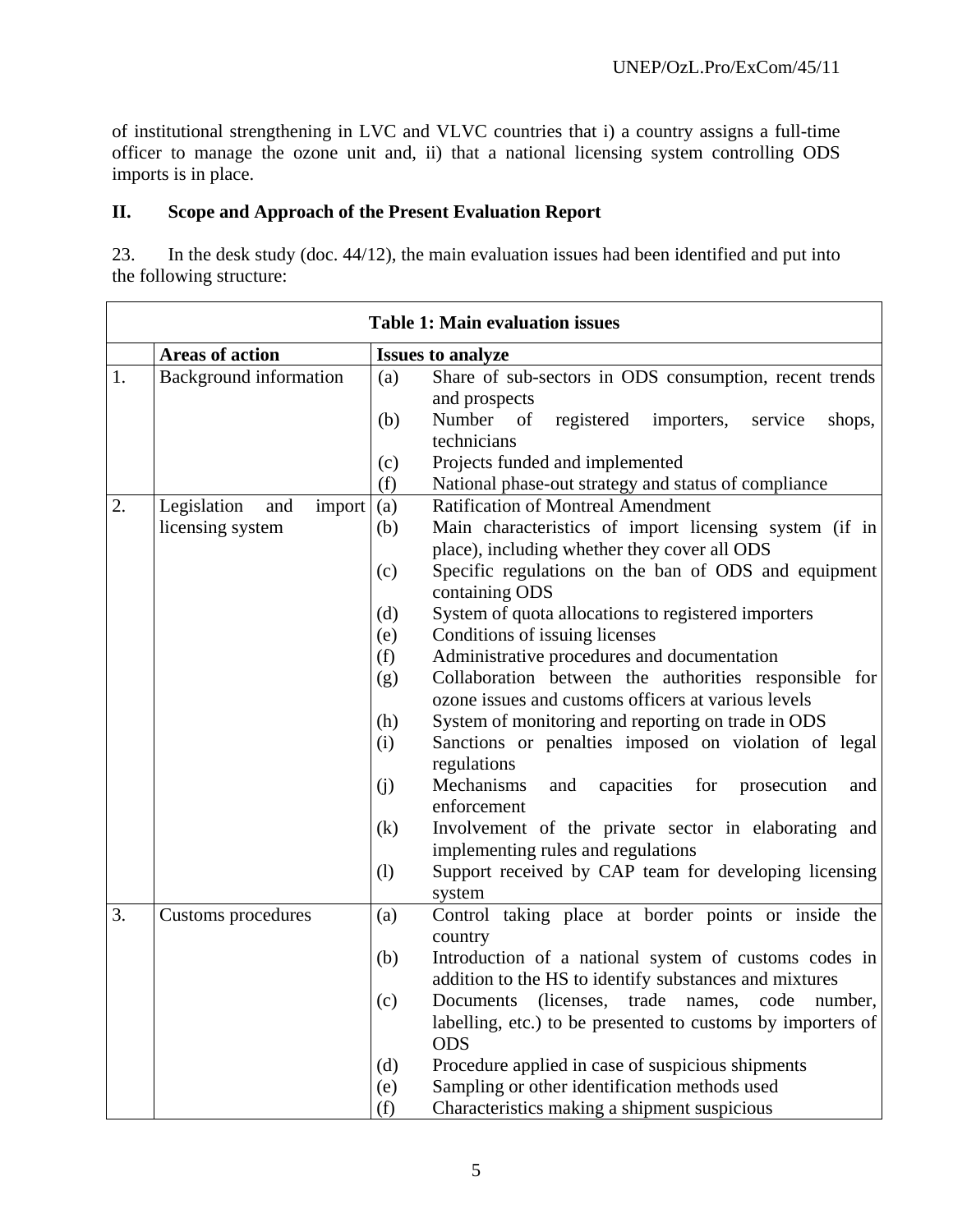|    | <b>Table 1: Main evaluation issues</b> |            |                                                                                                                                              |  |  |
|----|----------------------------------------|------------|----------------------------------------------------------------------------------------------------------------------------------------------|--|--|
|    | <b>Areas of action</b>                 |            | <b>Issues to analyze</b>                                                                                                                     |  |  |
|    |                                        | (g)<br>(h) | addressed in case of suspicious<br>be<br>Instance<br>to<br>shipments<br>Illegal imports detected since import licensing system in<br>place   |  |  |
|    |                                        | (i)        | Electronic monitoring system in place and effectively<br>used by customs                                                                     |  |  |
| 4. | Customs training                       | (a)        | Number of customs training courses conducted and<br>officers trained<br>(under stand-alone, RMP, regional<br>or sectoral phase-out projects) |  |  |
|    |                                        | (b)        | Establishment<br>of<br>in-country<br>customs<br>training<br>capacity                                                                         |  |  |
|    |                                        | (c)        | Continuity<br>(follow-up, refreshment)<br>of<br>training<br>activities                                                                       |  |  |
|    |                                        | (d)        | Curricula and material used in customs training                                                                                              |  |  |
|    |                                        | (e)        | Identification equipment supplied                                                                                                            |  |  |
|    |                                        | (f)        | Adequacy and sufficiency of identifiers available to<br>customs                                                                              |  |  |
|    |                                        | (g)        | Effective use of identifiers                                                                                                                 |  |  |
|    |                                        | (h)        | Existence of backstopping mechanisms for customs                                                                                             |  |  |
|    |                                        | (i)        | Priority attributed to Ozone issues by customs                                                                                               |  |  |
| 5. | Additional<br>enforcement              | (a)        | Establishment of local (or regional) environmental                                                                                           |  |  |
|    | measures to reduce ODS                 |            | agencies responsible for inspection among companies<br>and end-users                                                                         |  |  |
|    | consumption                            | (b)        | Measures influencing relative prices<br>(import taxes,                                                                                       |  |  |
|    |                                        |            | levies<br>ODS, or<br>environmental<br>on<br>subsidies<br>for<br>alternatives)                                                                |  |  |
|    |                                        | (c)        | Application of other financial or fiscal incentives for<br>technological reconversion                                                        |  |  |
| 6. | Co-operation with national $($ a $)$   |            | Involvement of<br>the<br>companies<br>and professional                                                                                       |  |  |
|    | stakeholders and regional              |            | associations (if in place) in the strategy and the operative                                                                                 |  |  |
|    | co-operation                           |            | procedures of the ODS phase-out process                                                                                                      |  |  |
|    |                                        | (b)        | Regular reporting by importers (and the servicing sector)<br>and the system of checks to assess the reliability of data                      |  |  |
|    |                                        | (c)        | Usefulness of the communication and co-operation with<br>neighbouring countries in the Regional Networks                                     |  |  |
|    |                                        | (d)        | Common<br>efforts<br>exchange<br>and<br>of<br>experience                                                                                     |  |  |
|    |                                        |            | between Network members to combat illegal trade in                                                                                           |  |  |
|    |                                        |            | ODS, including sub-regional cooperation                                                                                                      |  |  |

24. This provided the approach which was followed in the case studies in the nine countries visited. The issues were discussed with different relevant bodies as follows: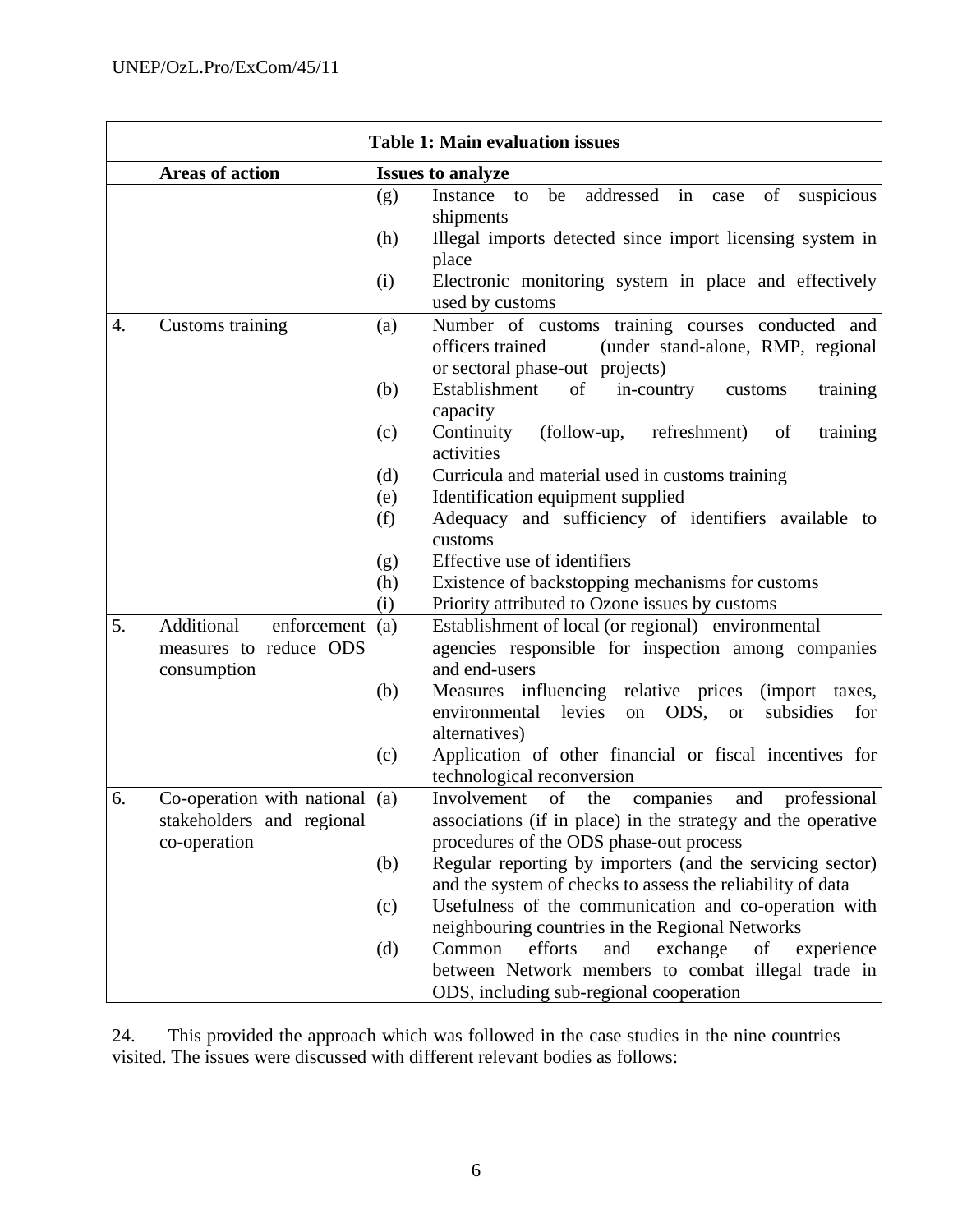- (a) The National Ozone Unit;
- (b) Other government departments involved in ozone/environmental issues;
- (c) Customs Department;
- (d) Selected customs control points;
- (e) Importers of ODS;
- (f) Associations of Refrigeration Technicians, if in place;
- (g) Selected refrigeration servicing workshops;
- (h) Certification centers, such as technical institutes, if in place.

25. These discussions complemented information from existing surveys and reports based on project monitoring. Support by the NOUs and cooperation by both public and private sources of information has been, in most countries visited, highly satisfactory. UNEP provided comprehensive information in several meetings and discussions.

26. The countries were selected in accordance with geographical criteria, taking two countries each from Latin America (Bolivia, Paraguay), Europe (Romania, Turkey), Asia (Philippines, Thailand) and three from Africa (Burkina Faso, Senegal, Sudan). Four are LVC and five non-LVC countries, five have a National or Sector Phase-out Plan, and six have RMPs. All have various forms of licensing systems, mostly for CFCs, and have carried out to varying degrees customs training programmes. They have a wide range of baseline volumes, implemented with different implementing agencies and are thus by and large representative of the various situations encountered (see Table 2). The findings of the earlier evaluation of RMPs in LVC countries (see doc. 41/7) were also taken into account.

| Table 2: Sample of Countries Visited and their Main Characteristics |               |               |                               |                                 |                                                           |                        |  |
|---------------------------------------------------------------------|---------------|---------------|-------------------------------|---------------------------------|-----------------------------------------------------------|------------------------|--|
| Country                                                             | <b>Region</b> | <b>Status</b> | <b>CFC</b><br><b>Baseline</b> | <b>RMP/RMP</b><br><b>Update</b> | <b>National</b><br><b>Phase-Out</b><br><b>Plan/Sector</b> | Agency                 |  |
| Bolivia                                                             | <b>LAC</b>    | <b>LVC</b>    | 75.7                          | <b>RMP</b> Update               | Foam                                                      | UNDP/Canada            |  |
| Burkina Faso                                                        | <b>AFR</b>    | <b>LVC</b>    | 36.3                          | <b>RMP</b> Update               |                                                           | UNDP/UNEP/Canada       |  |
| Paraguay                                                            | <b>LAC</b>    | <b>LVC</b>    | 210.6                         | <b>RMP</b> Update               |                                                           | <b>UNDP/UNEP</b>       |  |
| Philippines                                                         | ASP           | Non-LVC       | 3,055.9                       |                                 | Yes                                                       | UNEP/IBRD/Sweden       |  |
| Romania                                                             | <b>EUR</b>    | $Non-LVC$     | 675.8                         | <b>RMP</b>                      |                                                           | <b>UNIDO</b>           |  |
| Senegal                                                             | <b>AFR</b>    | <b>LVC</b>    | 155.8                         | <b>RMP</b> Update               |                                                           | UNEP/UNIDO/Switzerland |  |
| Sudan                                                               | <b>AFR</b>    | Non-LVC       | 456.8                         | <b>RMP</b>                      | Yes                                                       | <b>UNIDO</b>           |  |
| Thailand                                                            | ASP           | Non-LVC       | 6,082.1                       |                                 | Yes                                                       | <b>IBRD</b>            |  |
| Turkey                                                              | <b>EUR</b>    | Non-LVC       | 3,805.7                       |                                 | Yes                                                       | <b>IBRD</b>            |  |

27. The country studies give an overview of measures taken, results achieved, problems faced and initiatives planned, and then describe in more detail specific features particular to each country visited. These case studies form the basis for the present synthesis report which summarizes the findings. They are available on request as hard copy and at the UNMFS Intranet website,  $45<sup>th</sup>$  Meeting of the Executive Committee, Evaluation Document Library.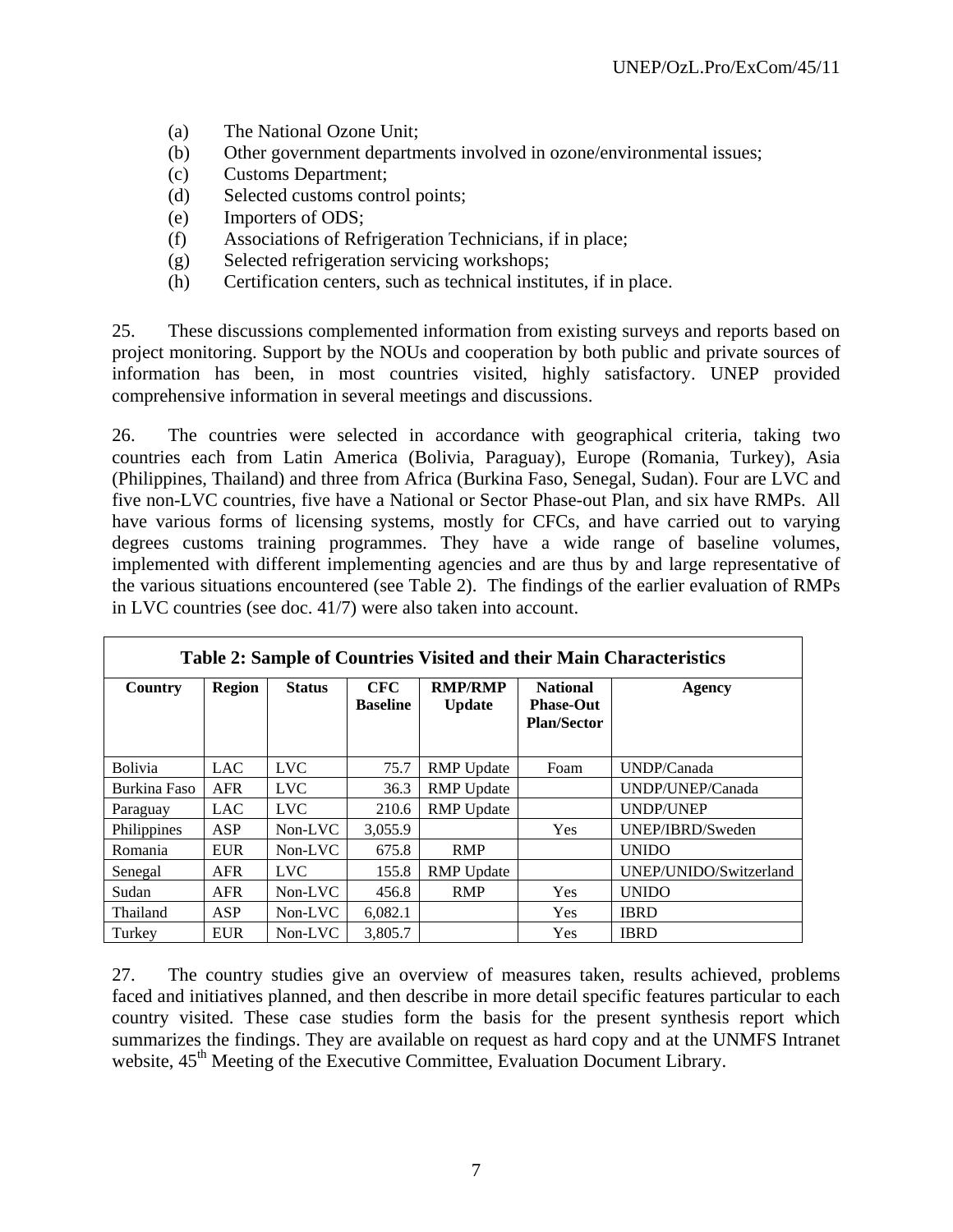28. Comments on the draft were received from Burkina Faso, Canada, Paraguay, Poland, Sweden, UNDP and UNEP and were taken into account for finalizing the present document.

## **III. Licensing Systems, Customs Procedures and Illegal Imports Detected**

#### **a) Overview**

29. ODS import licensing, including sometimes exports as well and customs training activities were first being funded as stand-alone and as regional projects. In the last 3-4 years, there has been a major increase in such projects, they are now incorporated into refrigerant management plans (RMPs and RMP up-dates), refrigeration servicing sector plans, and national phase-out plans. Most projects which include a licensing system also have other components (register of importers of ODS, monitoring system, quota system, training of customs officers, establishment of an association, encouraging good practices, etc.). Only 12 projects support licensing systems as such, and in these cases the average funding ranges from US\$ 10,000 to US\$ 50,000. Costs are low when local or regional experts are involved (Guatemala, Peru), and on the high side when international consultants are used (e.g. PDR Lao).

30. The Latin American and the Caribbean region accounts for 17 out of the 38 approved projects related to licensing systems (45%), followed by Africa with 8 projects (21%), Asia and the Pacific with 7 projects (18%). UNEP leads as implementing agency with 23 out of 38 projects (61%). The following list gives an overview on implementation delays for the 16 completed projects (see Annex I, tables 10 a/b for details):

- 4 on time:
- 4 delayed one to six months;
- 2 delayed six to twelve months;
- 5 delayed thirteen to twenty four months; and,
- 1 delayed more than two years.

31. UNEP completed 3 out of 8 projects on time, another five have been delayed by 13 to 25 months. (See Annex V, tables 11a/b). Three out of four completed projects implemented by Environment Canada had been delayed from between 6 and 8 months, and one by 24 months.

32. The main reason for such delays is that it takes longer than foreseen to draft national legislation on licensing systems. Several ministries (environment, industry, trade, finance) have to be involved and agree, after consultations with industry and commercial companies concerned, on the measures.

33. UNEP's CAP team supports the Ozone Secretariat in monitoring the status of implementation of licensing systems especially in countries where UNEP is the lead agency or is implementing the Institutional Strengthening (IS) projects. Although, in most cases, no details of the modalities and functioning of such systems are available, UNEP's statistics provide the most complete overview, as shown in Table 3 below.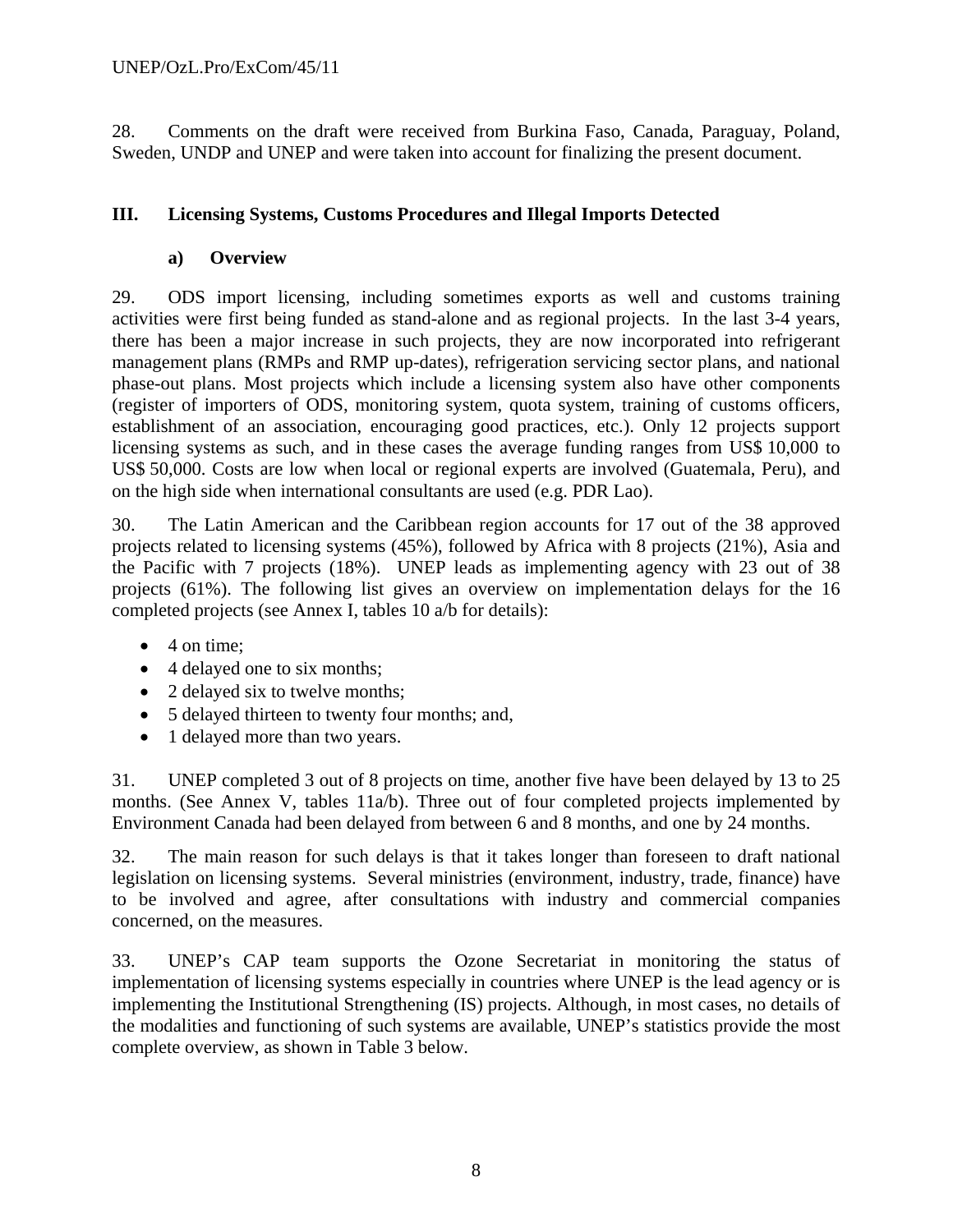| <b>Table 3: Current Status of Licensing Systems in Article 5 Countries</b> |                                    |                       |                                                          |  |  |
|----------------------------------------------------------------------------|------------------------------------|-----------------------|----------------------------------------------------------|--|--|
| <b>Region</b>                                                              | <b>Fully</b><br><b>Implemented</b> | <b>In Preparation</b> | <b>Submitted for</b><br><b>Approval by</b><br>Government |  |  |
| West Asia                                                                  |                                    |                       |                                                          |  |  |
| SA/SEAP/PICS                                                               | 18                                 |                       |                                                          |  |  |
| LA and Caribbean                                                           | 20                                 |                       |                                                          |  |  |
| Africa                                                                     | 27                                 | 12                    |                                                          |  |  |
| Europe and Central Asia                                                    | 10                                 |                       |                                                          |  |  |
| <b>Total</b>                                                               | 82                                 | 31                    |                                                          |  |  |

\*Source UNEP/DTIE

34. 50% of Project Completion Reports (PCRs) have been received for completed stand alone licensing projects and 85% and 75% respectively for licensing projects as part of an RMP and for regional customs training projects. Only 29% of PCRs due have been received for completed regional licensing system projects. As can be seen in the overview of PCRs for licensing projects in Annex IIa, little information has been provided on the modalities of licensing systems in place, and most importantly, no information is to be found relating to the actual implementation and effectiveness of the system.

35. While in some draft TPMPs or requests for RMP updates descriptions of licensing systems exist, the actual results derived from the implementation of these systems are generally not provided and the descriptions are mostly very brief. This may be due to the fact that they are recent, or that reporting on such results is not considered to be mandatory.

#### **b) Licensing Systems in the Countries Visited**

36. All nine Article 5 countries visited for this report have introduced legal acts regulating ODS import-related issues in accordance with the obligations deriving from their commitment to the provisions of the Montreal Protocol. An Import Licensing System has been established in all of these countries based in each case on different legislative frameworks. In some cases new and comprehensive ODS-related legislation has been introduced (e.g. Turkey), in others, former legal acts had to be reviewed and successively amended, and in one case (Sudan) transitional regulations had been introduced. Although required by the Montreal Amendment, ODS exports are not yet to be licensed in the majority of the countries visited.

37. In the countries visited, basic legislation relating to the import of substances controlled under the Montreal Protocol relies on the following legal acts and regulations: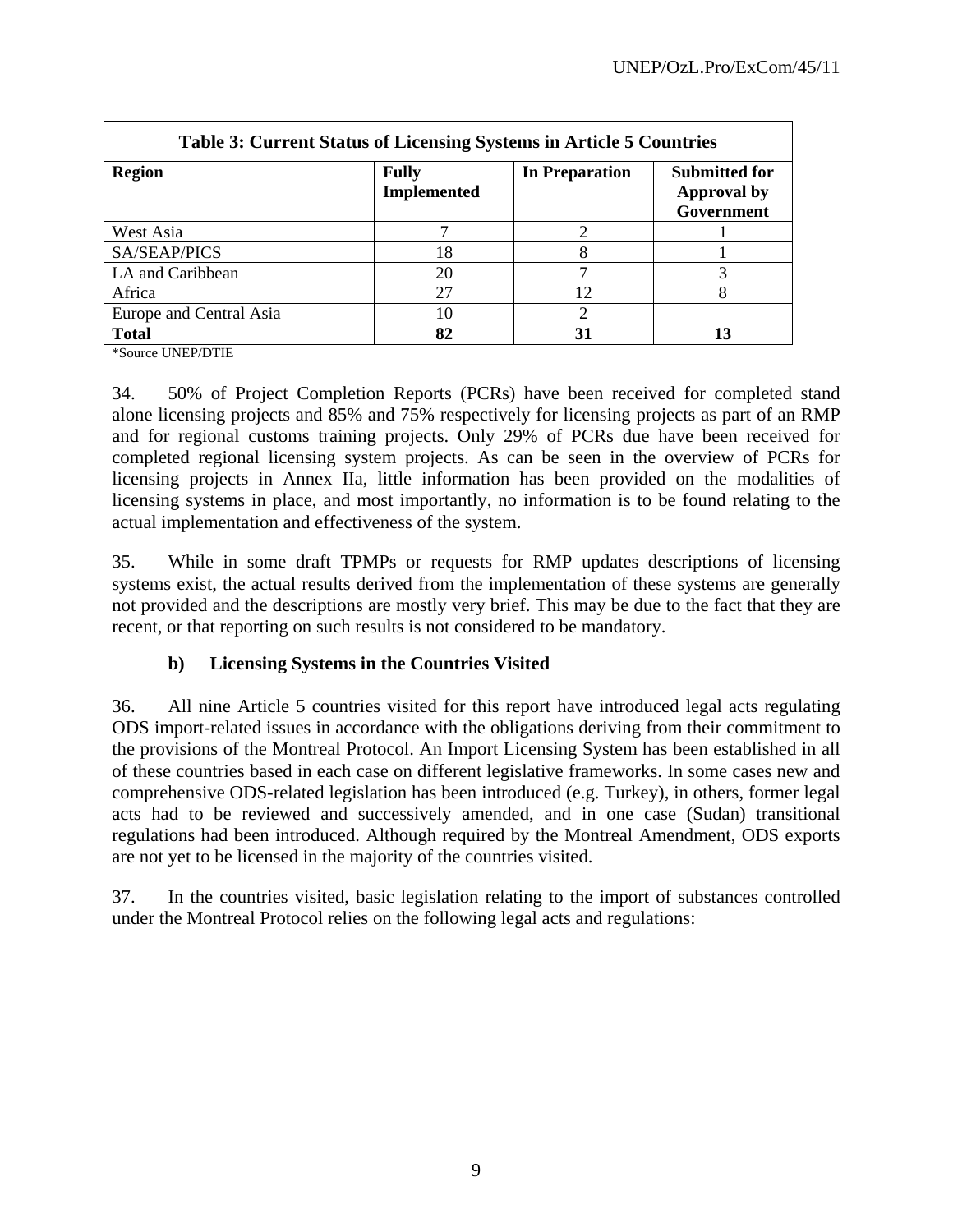|                                                                                | Table 4: Legal Acts Regulating ODS Import and Import Licensing in Countries Visited                                                                                                                                                                                                                                                                                                                                                                                                                                                           |
|--------------------------------------------------------------------------------|-----------------------------------------------------------------------------------------------------------------------------------------------------------------------------------------------------------------------------------------------------------------------------------------------------------------------------------------------------------------------------------------------------------------------------------------------------------------------------------------------------------------------------------------------|
| Bolivia<br>Ratification date of<br><b>Montreal Amendment:</b><br>12 April 1999 | Law 1333 of 04/92, Law 1584 of 08/94 and Law 1933 of 09/98 establish the<br>framework for dealing with the obligations set out under the MP. Supreme Decree<br>27421 of 03/04 establishes licensing system and Supreme Decree 27562 of 06/04<br>introduces rules and regulations concerning environmental management of ODS<br>including those related to licensing system. Legislation and import licensing system<br>in place and fully operational. All ODS are covered. Licensing is required for imports<br>of recycled and re-used ODS. |
| <b>Burkina Faso</b>                                                            | A ministerial decision published by announcement to the importers bearing the<br>number 97.005/MCIA/SG/DGC OF 11.03.97 requires for all imports of ODS and all                                                                                                                                                                                                                                                                                                                                                                                |
| Ratification date of<br><b>Montreal Amendment:</b><br>11 November 2002         | material containing ODS a Special Imports authorization (ASI), valid for six months,<br>and non transferable. This decision is based on general rules for the importation of<br>goods, subject to the ordonance No 91-0069/PRES of 25.11.91 and the Decree<br>No 91-0434/MICM of 27.11.91. No restrictions for recycled and reclaimed ODS.<br>Participate in efforts undertaken to harmonize trade regime and licensing system at<br>regional level within the West African Economic and Monetary Union.                                      |
| Paraguay                                                                       | Law 61 of 10/92 and Law 1507 of 12/99 establish the framework for dealing with the                                                                                                                                                                                                                                                                                                                                                                                                                                                            |
| Ratification date of<br><b>Montreal Amendment:</b><br>27 April 2001            | obligations set out under the MP. Decree 3980 of 07/99 establishes the base for<br>control of ODS and alternative technologies as well as the licensing system. This<br>decree states that effective 1/1/05 all imports of ODS from Annex A, Group I will be<br>completely prohibited. No sanctions are contemplated within this decree other than<br>seizure and eventual destruction of goods (after 6 months). Licensing requirements<br>apply for all ODS; imports of recycled ODS prohibited.                                            |
| Philippines                                                                    | Republic Act 6969 from 1990 was revised and amended in 2004 incorporating                                                                                                                                                                                                                                                                                                                                                                                                                                                                     |
| Not ratified yet but<br>licensing system is<br>applied.                        | provisions of the National CFC Phase-out Plan. Administrative Order 2004/08<br>regulates policies on importation, licenses, sales, consumption according to the<br>targets of the Phase-out Plan. Licensing system covers CFCs, Halons, Carbon<br>Tetrachloride, HCFCs, Methyl Bromide. Legal texts make no reference to export<br>licensing.                                                                                                                                                                                                 |
| Romania                                                                        | Government Order 91/95, successively amended to specify ODSs under the MP.                                                                                                                                                                                                                                                                                                                                                                                                                                                                    |
| Ratification date of<br><b>Montreal Amendment:</b><br>21 May 2001              | Ministerial Order 506/96 regulates the procedures of importation. Law 159/2000<br>established trade regime, import licensing and restrictions for the use of ODS.<br>Legislation and licensing covers all controlled substances under the MP and its<br>Amendments. Export of ODS is subject to licensing. Import of ODS-based<br>equipment is strictly prohibited.                                                                                                                                                                           |
| Senegal                                                                        | Environment Protection Act from 1991. In 1999 the Consumer Protection Act                                                                                                                                                                                                                                                                                                                                                                                                                                                                     |
| Ratification date of<br><b>Monteal Amendment:</b><br>12 August 1999            | introduced a system of import permits and licenses, all ODS are covered, except MB<br>which was phased out in 2000, however, and TCA which is not imported (no<br>baseline). Specification to comply with MP requirements by Decree 2000/73 and<br>Interministerial Order no.008874, 2001. Participate in efforts undertaken to<br>harmonize trade regime and licensing system at regional level within the West<br>African Economic and Monetary Union.                                                                                      |
| Sudan                                                                          | Transitional Decree - Environment Protection Ordonance from 2000, and Decree on                                                                                                                                                                                                                                                                                                                                                                                                                                                               |
| Ratification date of<br><b>Montreal Amendment:</b><br>18 May 2004              | the Management and Organization of the Ozone Sphere Penetrating Substances from<br>2001. Current legislation covers all CFCs, Halons, Chlorinated Carbon Compounds<br>and all HCFCs. No reference is made to the export of ODS. Legislation has still to be<br>updated and upgraded to conform to MP requirements, but present import licensing<br>and quota system is effective.                                                                                                                                                             |
| Thailand                                                                       | Hazardous Substances Act and Factory Act, both from 1992, subsequently amended.                                                                                                                                                                                                                                                                                                                                                                                                                                                               |
| Ratification date of<br><b>Montreal Amendment:</b><br>23 June 2003             | A Ministerial Decree from 1995 regulates imports of controlled substances. Import<br>quota system introduced in the same year. Licensing is covering Annex A, Halon<br>1211, Carbon Tetrachloride, Methyl Chloroform. Quota system only for CFC-11 and<br>CFC-12. No reference is made to export of ODS in the legal texts available.                                                                                                                                                                                                         |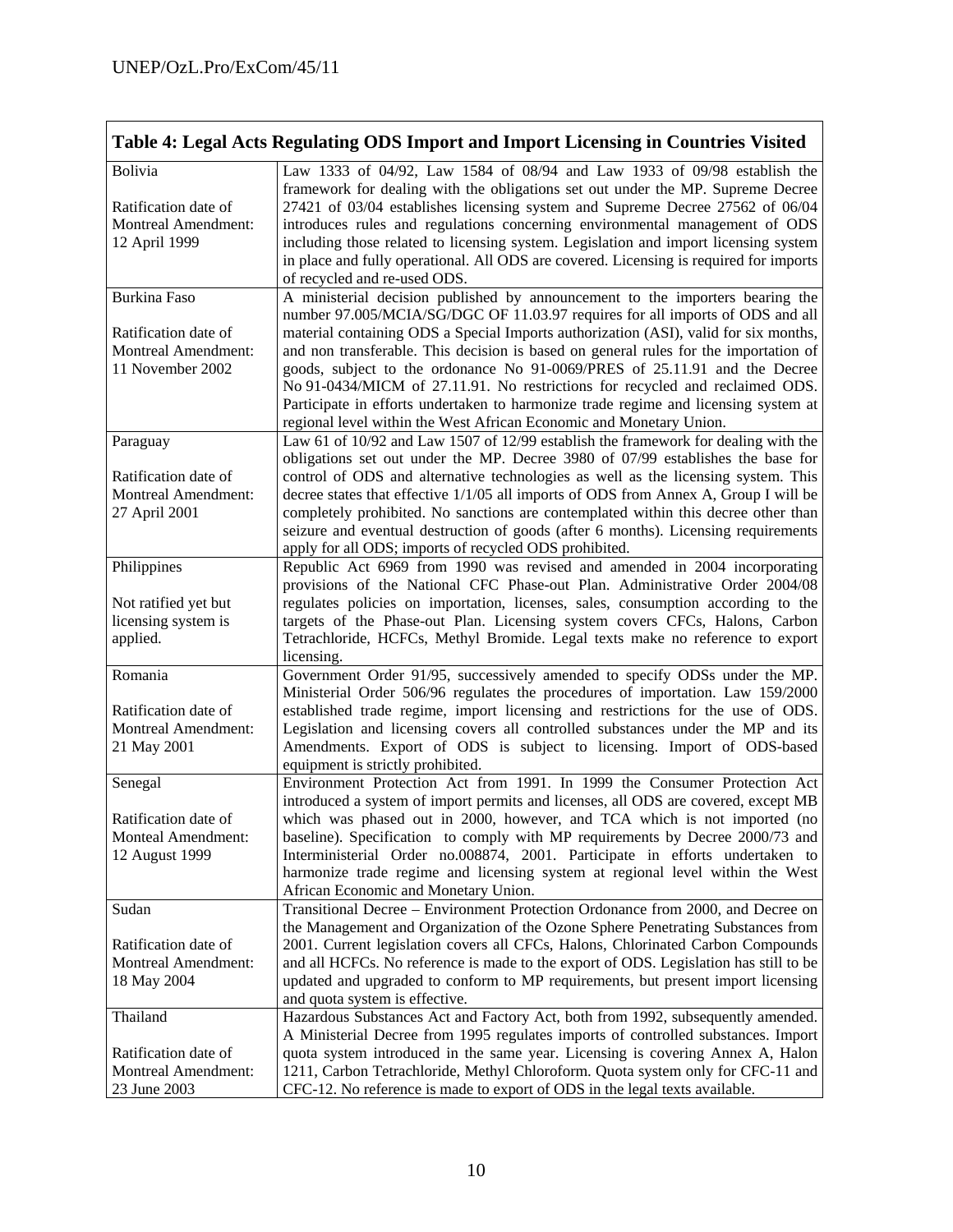| Table 4: Legal Acts Regulating ODS Import and Import Licensing in Countries Visited |                                                                                      |  |  |  |
|-------------------------------------------------------------------------------------|--------------------------------------------------------------------------------------|--|--|--|
| Turkey                                                                              | Legal Act on the Turkish Ozone Policy in force since 1998. It established an import  |  |  |  |
|                                                                                     | quota system incl. compulsory monitoring and reporting by ODS importers and          |  |  |  |
| Ratification date of                                                                | Customs. Quotas allocated in accordance with targets of the Sector Phase-out Plan.   |  |  |  |
| Montreal Amendment:                                                                 | All imports of ODS controlled under the MP and its Amendments need to obtain         |  |  |  |
| $24$ October 2003                                                                   | license. Control of exports of ODS "shall be regulated by the Undersecretariat after |  |  |  |
|                                                                                     | obtaining approval of the Ministry". No specific information about the status of     |  |  |  |
|                                                                                     | export licensing.                                                                    |  |  |  |

38. In most of the countries visited, the import licensing system and the respective quota allocations to importers are designed and applied in a degressive way in accordance with the time schedule set by the MP and/or the targets established under the respective national CFC phase-out plans (in the case of Paraguay, phase-out in 2005, in the case of Turkey 2006, in that of the other countries 2010). Since the introduction and actual application of the licensing system, significant reduction of CFC consumption has been achieved in most countries due to the increasingly restricted availability of CFCs (see Table 5 below). In Paraguay, degressive quota allocations were designed but have not been applied, and in Senegal, actual imports in 2003 have exceeded quotas by about 20%. Violations of regulations relating to the import regime are subject to penalties in the form of fines, cancellation of licenses or, in serious cases, also imprisonment. Examples of illegal imports detected are given in Table 6 below.

39. Through the restricted availability of CFC which is a consequence of the application of import licensing, price differences between controlled and alternative refrigerants have significantly decreased, mostly through increases in CFC prices. In some of the countries visited government intervention in market prices was introduced. In Thailand, an excise tax of 30% on CFC is imposed, and in Romania a fee of 10 million Lei (approx. US\$ 250) is to be paid by importers for obtaining a license. Such measures may actually contribute to decreasing demand for CFCs in the market, but, in principle, they may also constitute an incentive to increase illegal imports. It is, therefore, important to complement measures relating to relative prices by the enforcement of customs control and an improved control over the market by means of close cooperation with importers and the servicing workshops.

| 40. | Concerning the companies in possession of quotas allocated for importing CFCs, and the |  |  |  |
|-----|----------------------------------------------------------------------------------------|--|--|--|
|     | actual use of quotas in 2003/2004, the following can be reported:                      |  |  |  |

| Table 5: Licensed Importers and Actual CFC Imports in the Countries Visited |                                                                                                                                                                                                                                                |                                                                                                                                                                                                                    |  |  |  |
|-----------------------------------------------------------------------------|------------------------------------------------------------------------------------------------------------------------------------------------------------------------------------------------------------------------------------------------|--------------------------------------------------------------------------------------------------------------------------------------------------------------------------------------------------------------------|--|--|--|
| Country                                                                     | Actual use of import quotas                                                                                                                                                                                                                    |                                                                                                                                                                                                                    |  |  |  |
|                                                                             | in 2004                                                                                                                                                                                                                                        |                                                                                                                                                                                                                    |  |  |  |
| <b>Bolivia</b>                                                              | Actual CFC imports lower than assigned by annual<br>4<br>quotas. Only 80% of allowable yearly amount is divided<br>amongst registered importers. Remaining 20% are set<br>aside for "eventual" importers. So far none have been<br>registered. |                                                                                                                                                                                                                    |  |  |  |
| Burkina Faso                                                                |                                                                                                                                                                                                                                                | License for CFC-12 only; fully used.                                                                                                                                                                               |  |  |  |
| Paraguay                                                                    |                                                                                                                                                                                                                                                | Although foreseen in the legislation, no degressive<br>quota system is enforced. Previously unregistered<br>importers have been attributed quotas for 2004 and<br>2005, through informal communication by the NOU. |  |  |  |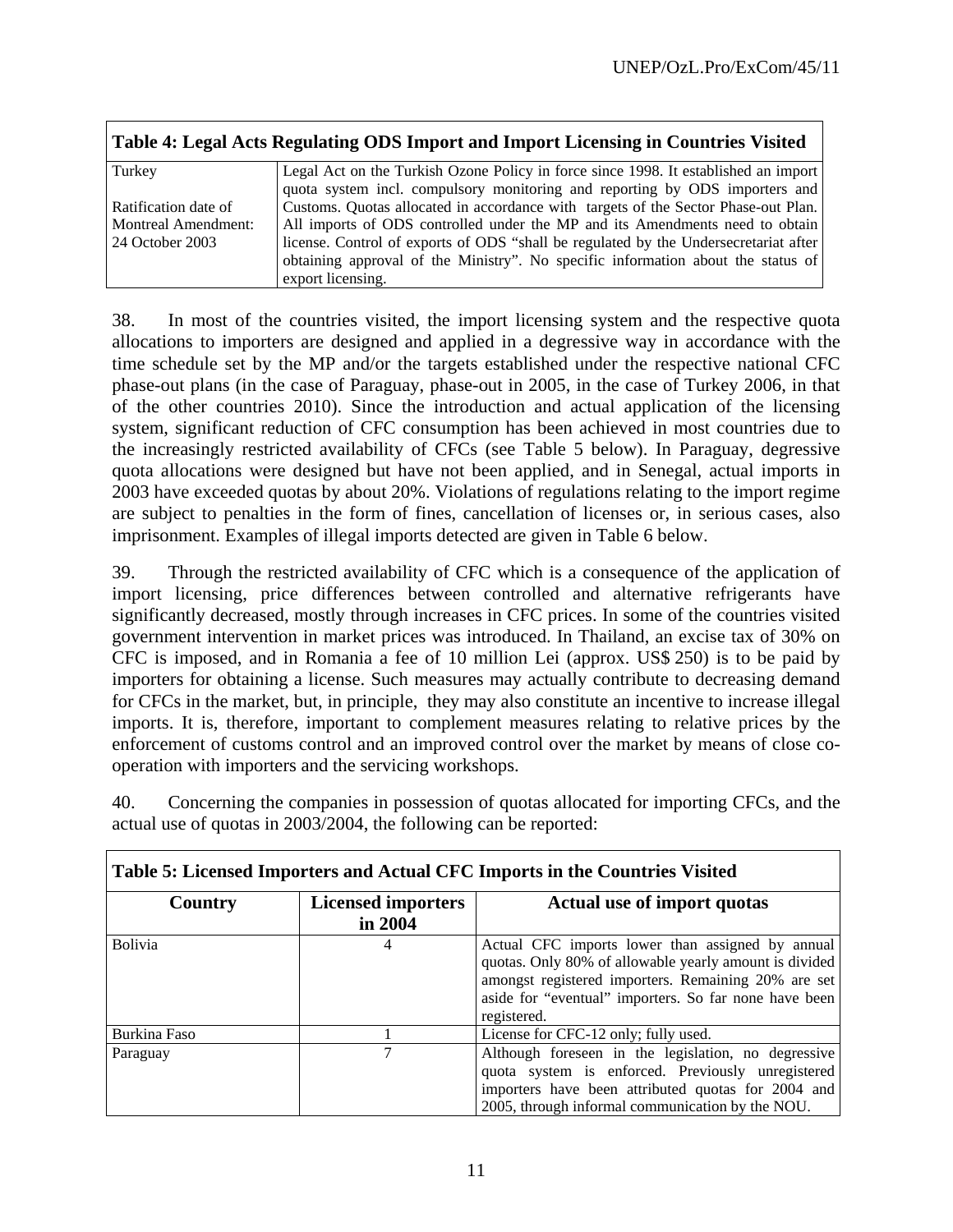| Table 5: Licensed Importers and Actual CFC Imports in the Countries Visited |                                                                                                    |                                                                                                          |  |  |  |
|-----------------------------------------------------------------------------|----------------------------------------------------------------------------------------------------|----------------------------------------------------------------------------------------------------------|--|--|--|
| Country                                                                     | <b>Licensed importers</b><br>in 2004                                                               | Actual use of import quotas                                                                              |  |  |  |
| Philippines                                                                 | Actual CFC imports lower than assigned by annual<br>quotas. Almost no R-11 import, also less R-12. |                                                                                                          |  |  |  |
| Romania                                                                     | 7                                                                                                  | Actual CFC imports less than quota allocated.                                                            |  |  |  |
| Senegal                                                                     | 5                                                                                                  | Only R-12 import. In 2003, imports about 20% in<br>excess of authorized quotas.                          |  |  |  |
| Sudan                                                                       | 24                                                                                                 | Full use of the quota for R-12. Import of R-22 less than<br>allowed. Practically no more import of R-11. |  |  |  |
| Thailand                                                                    | 19                                                                                                 | Some importers have not fully used their quotas for both<br>R-11 and R-12.                               |  |  |  |
| Turkey                                                                      | 16                                                                                                 | No full use of R-11 and R-12 quotas by importers.                                                        |  |  |  |

41. The establishment of the import licensing systems has in most cases proven to have several beneficial effects on the reduction of ODS consumption and the prevention of illegal imports. It is generally reported that:

- (a) it enables the respective Ozone Office to acquire an improved control of imports and consumption of controlled substances;
- (b) it provides predictability for the companies concerned;
- (c) it creates through control mechanisms and penalties disincentives to import illegally;
- (d) it produces transparency and thereby a safer feeling for competing business companies;
- (e) it improves monitoring and the reliability of statistics;
- (f) it facilitates better communication and co-ordination between the responsible government agencies and registered importers.

42. In most countries, quotas allocated to importers of CFCs have not been fully used. Imports of CFC-11 show a radical decline, even the demand for CFC-12 is partly decreasing while CFC prices tend to increase.

43. While all countries visited have covered all controlled substances by legislative acts, specific regulations concerning lists of licensed importers, import quota allocations, and degressive schedules have generally been introduced for the import of CFCs only. This is mainly due to the fact that all countries visited have been implementing RMPs or sectoral CFC phaseout plans with specific targets for the reduction of CFC consumption. Other ODS, in particular CTC, TCA and HCFCs as well as refrigerant blends containing CFCs and methyl bromide are receiving less attention and are less comprehensively monitored and controlled. Methyl bromide is often grouped with toxic or hazardous chemicals which are subject to certain controls, but are covered only in a few countries by licensing and even fewer by quota schemes. It should be noted here that the Montreal Amendment requires that all ODS are licensed, while in practice only few Article 5 countries included ODS from Annexes C and E in their systems. Actually Article 5 countries are obliged by the Montreal Amendment to include Annex C (HCFCs) starting from 2005 and Annex E (Methyl Bromide) starting from 2002. From the point of view of prevention of illegal trade it is very important that HCFCs are included since otherwise CFCs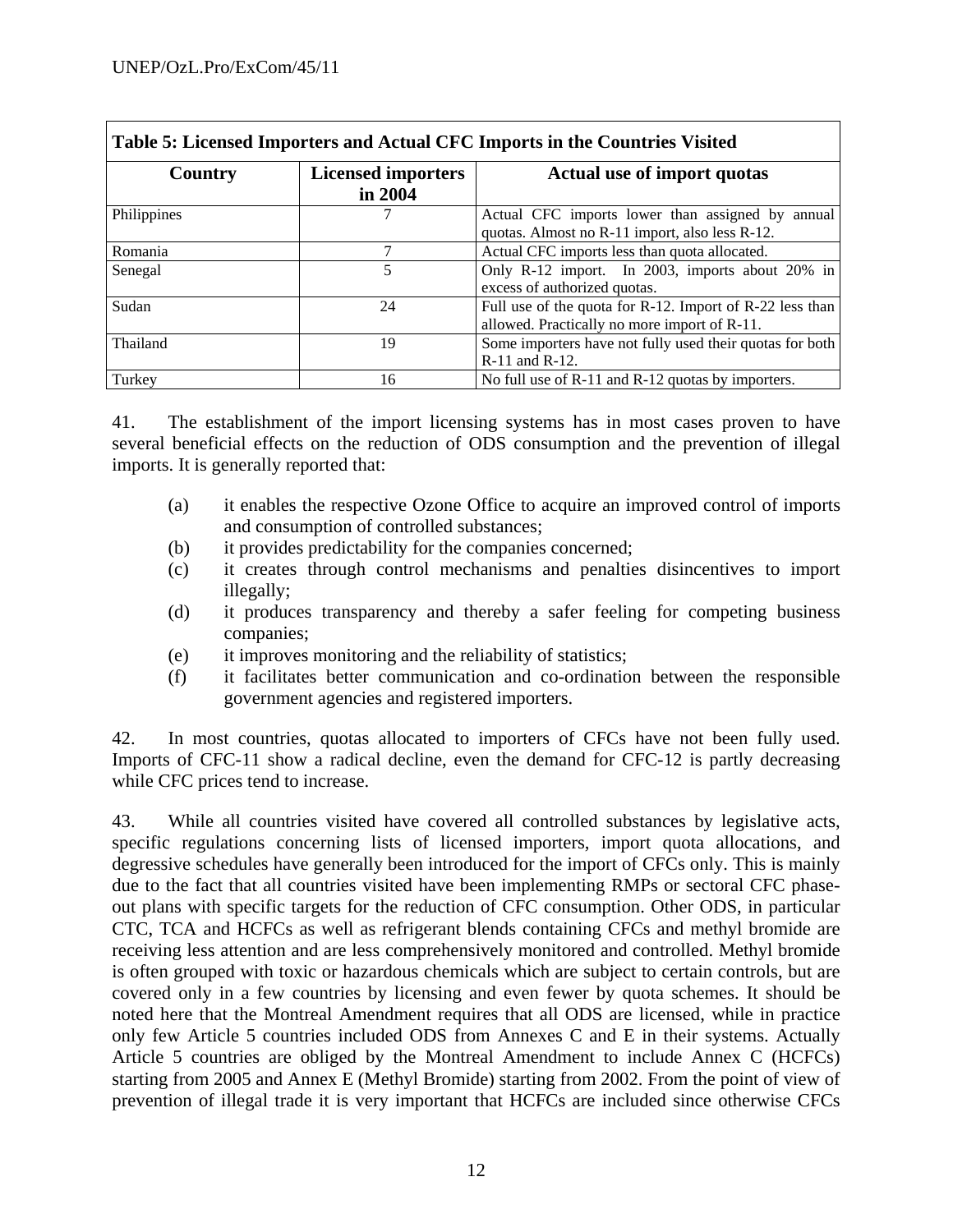could be traded under trade names and customs codes of HCFCs, thereby escaping by and large customs controls.

44. The import of recovered/recycled/reclaimed CFCs is legally prohibited in several countries visited. In others, e.g. Sudan, no reference is made in legal acts to such substances, even if the Ozone Office maintained that such goods have to be subject to the licensing system. It is, however, very difficult for customs officers to distinguish with certainty recycled/reclaimed CFCs from virgin substances even with certificates of origin. In any case, international offers of rightly certified recovered/recycled/reclaimed refrigerants are very limited, and the demand is also low, since the general opinion of refrigeration servicing workshops in the countries concerned is that such restored CFCs may not have the same quality as virgin substances.

45. Imports of equipment containing ODS are not mentioned in the Montreal Amendment and are not always, or are only partly or indirectly, prohibited by for example limiting the age of imported cars to five years maximum, and their origin to car producing countries that had already completed the conversion before 1999. Such regulations are sometimes part of licensing schemes but more often relate to other foreign trade regulations. In the case of Bolivia, however, 100% of imported MAC units are physically inspected and require a certificate from the Standards Institute in order to proceed. In the case of other refrigeration equipment, a representative sample of the shipment is tested and a certificate is also required. In Burkina Faso, equipment functioning with CFC is not allowed to be imported under the licensing scheme and a certificate with product characteristics is required from the supplier.

46. There is now a need, on a regional basis, to reconcile supply of ODS with consumption if illegal trade is to be avoided. This activity takes on special importance as producers in China plan to close CFC production by 2007, which is earlier than some countries in the region had anticipated. It was recommended at a regional workshop that China's and India's authorities should receive a list of licensed importers so they could restrict the CFC exports to legitimate clients in the countries in the region. While for India this is already taking place, there is no information whether such exporter/importer data exchange is happening also for China or in any other region.

#### **c) Customs Procedures**

47. Regarding actual customs control of imported substances containing ODS, detailed regulations and screening procedures are in place. The most important checks are the following:

- (a) Availability of licenses/import permits;
- (b) Consistency of documentation regarding codes and names;
- (c) Origin of the goods imported
- (d) Physical examination of containers (packaging, labelling, etc.);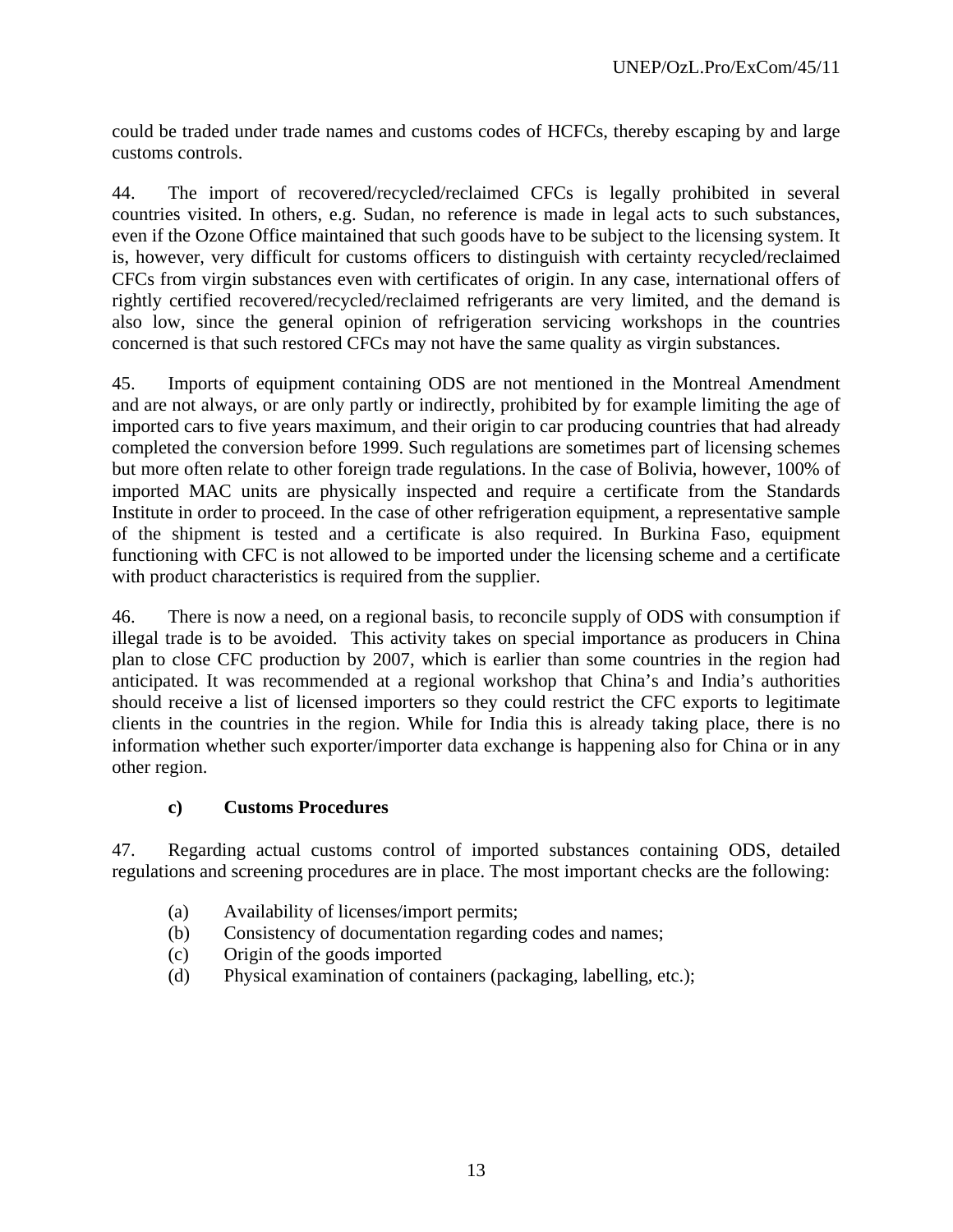- (e) If the imported goods are classified under "green line", Customs will assign a declaration number and then release it, sometimes with only minimal document review. In the case of "yellow (or orange) line" only control of documents will take place. In case of classification under "red line", customs will proceed to a thorough screening of documents and physical inspection of goods;
- (f) In case of suspicious shipments, customs generally notify the responsible authority (generally the NOU, in some cases Customs Court, or other authorities). Physical check of the content is then carried out by authorized laboratories.

48. In each of the countries visited, an electronic monitoring system with respective software is in place. Customs departments regularly (mostly by end of the year) report on registered imports of controlled substances. Monitoring based on customs statistics, import licenses issued and importers' records allow for transparency and provide, despite some mistakes detected, a fairly reliable data basis for calculating trade and consumption of ODS. In some of these systems (e.g. in Bolivia and Paraguay's electronic customs registry) the customs brokers have to enter the import license number before completing the import declaration form. This is an effective method to verifying the license of the importer and to remind customs officers that they have to check the presence of the license with the import declaration. In addition, computerized on-line licensing systems linking the NOU with customs, importers, brokers and even banks which finance import credits (Guatemala), are used or are under development in several Article 5 countries.

49. The countries would further enhance this type of mechanism if the lists of authorized importers were to be circulated to exporting countries or would be placed on the web. This would effectively create an additional filter for illegal imports by detecting them before the shipments are made.

50. In countries in which a National or Sector CFC Phase-out Plan is being implemented (Thailand, Philippines, Turkey, Sudan), an annual verification audit of actual imports is required, based on statistics provided by the Ozone Office (licenses issued) and Customs (effective shipments). In the first years following the introduction of the import licensing system in Thailand and the Philippines several inconsistencies had been detected by the auditors which were due to errors and mistakes such as the use of incorrect customs codes or confusions of net weight with gross weight. In one case, customs simply confused tonnes with kilograms. Some of these and similar errors, which were due mainly to inexperience rather than to intended manipulation, have been clarified and corrected by the verification reports. In general, audited verification confirms that data relating to import quota allocations and actual imports are correct and procedures for issuing licenses and import permits have been in line with legal regulations. Former errors are being progressively eliminated.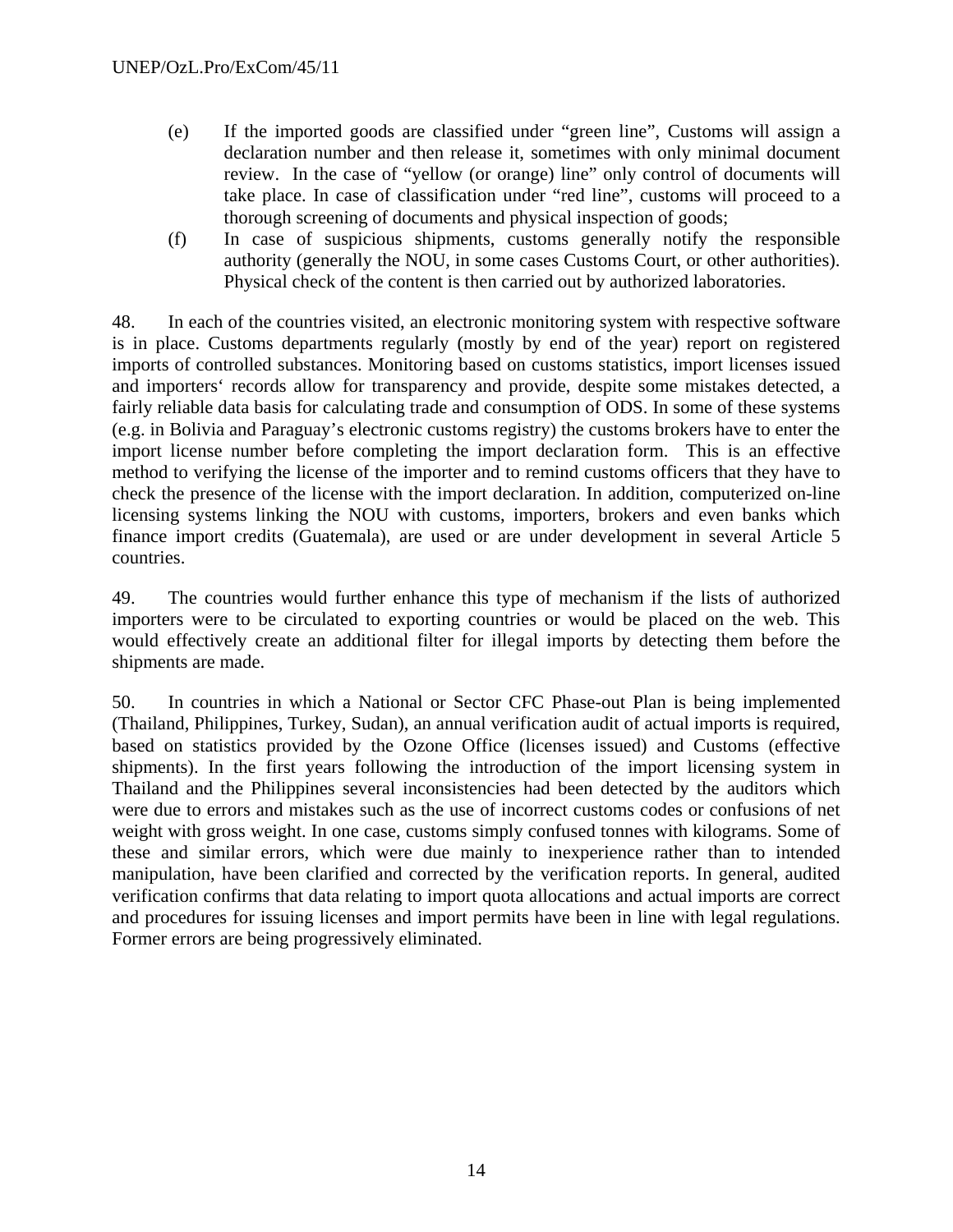## **d) Illegal Imports Detected**

51. Illegal imports of CFCs have actually been detected in several cases. Incidences were reported as follows:

| Table 6: Illegal Imports Detected by Customs in Countries Visited |                                                                                                                                                                                                                                                                                                |  |  |
|-------------------------------------------------------------------|------------------------------------------------------------------------------------------------------------------------------------------------------------------------------------------------------------------------------------------------------------------------------------------------|--|--|
| <b>Bolivia</b>                                                    | No illegal imports detected by customs.                                                                                                                                                                                                                                                        |  |  |
| <b>Burkina Faso</b>                                               | There are no statistics on seizures of ODS. However, the presence of illegally<br>imported products is noticeable in the public markets.                                                                                                                                                       |  |  |
| Paraguay                                                          | In 2005, one falsified license was identified. Customs Director was to request<br>further information on whether this was an isolated case.<br>According to<br>importers, illegal ODS and ODS containing equipment are available on the<br>market (halons, recycled ODS, MAC units).           |  |  |
| Philippines                                                       | In 2003/04, 28 cases of violation of the import regime were detected, 15 of them<br>due to incorrect Harmonized System (HS) codes mostly by error, the others<br>mainly to mislabelling.                                                                                                       |  |  |
| Romania                                                           | No illegal import detected by customs. Some importers, however, cannot<br>disregard smuggling or other disguised importation of CFCs into the country the<br>quantity of which is considered to be insignificant.                                                                              |  |  |
| Senegal                                                           | No illegal import reported by customs but some illegally imported CFC was<br>found in a few workshops.                                                                                                                                                                                         |  |  |
| Sudan                                                             | One case of 250 cylinders labelled as R-134a but actually containing R-12 was<br>reported.                                                                                                                                                                                                     |  |  |
| Thailand                                                          | In 2003/04 a total of 32,1 tonnes of illegally imported ODS were seized by<br>customs, entering the country from North-East (Laos). Service shops reported to<br>find increasingly often R-12 contaminated with other chemicals. In 2004, the<br>number of incidences was decreasing.          |  |  |
| Turkey                                                            | Customs did not report on illegal imports, however, there are serious<br>suggestions from industry and importers that some cheap R-12 is entering the<br>country illegally. Stakeholders estimate the volume of this at less than 10% of<br>the annual quotas allocated to licensed importers. |  |  |

52. Illegally imported ODS is sometimes sent back at the expense of the importer, in other cases it is stored for future disposal. In Thailand and also in the Philippines seized CFCs are auctioned whereby a reward of 35% of the auction revenues are paid to the officer that detected the shipment and 30% to the informant, if any. In Senegal too, the customs officer and his superiors receive a premium in case of detecting and preventing smuggling.

53. Customs records on seized illegal shipments do not necessarily reveal the full picture. On the one hand, seized illegal imports demonstrate the efficiency of the licensing system and actual customs controls, on the other they indicate that demand for cheap CFCs continues to be important. The opposite might also be true: not detecting any illegal imports may indicate either insufficient controls by customs or that there was no attempt to illegally import. It is, therefore, important to supervise the market and to maintain close co-operation with importers and servicing workshops as additional sources of information. Inspection of the storage rooms of importers and workshops can usually only be done by authorized customs agents carrying specific mandates. Cooperation with the NOU and industry associations would be useful in such cases, and reports need to be prepared and exchanged between customs and the NOU.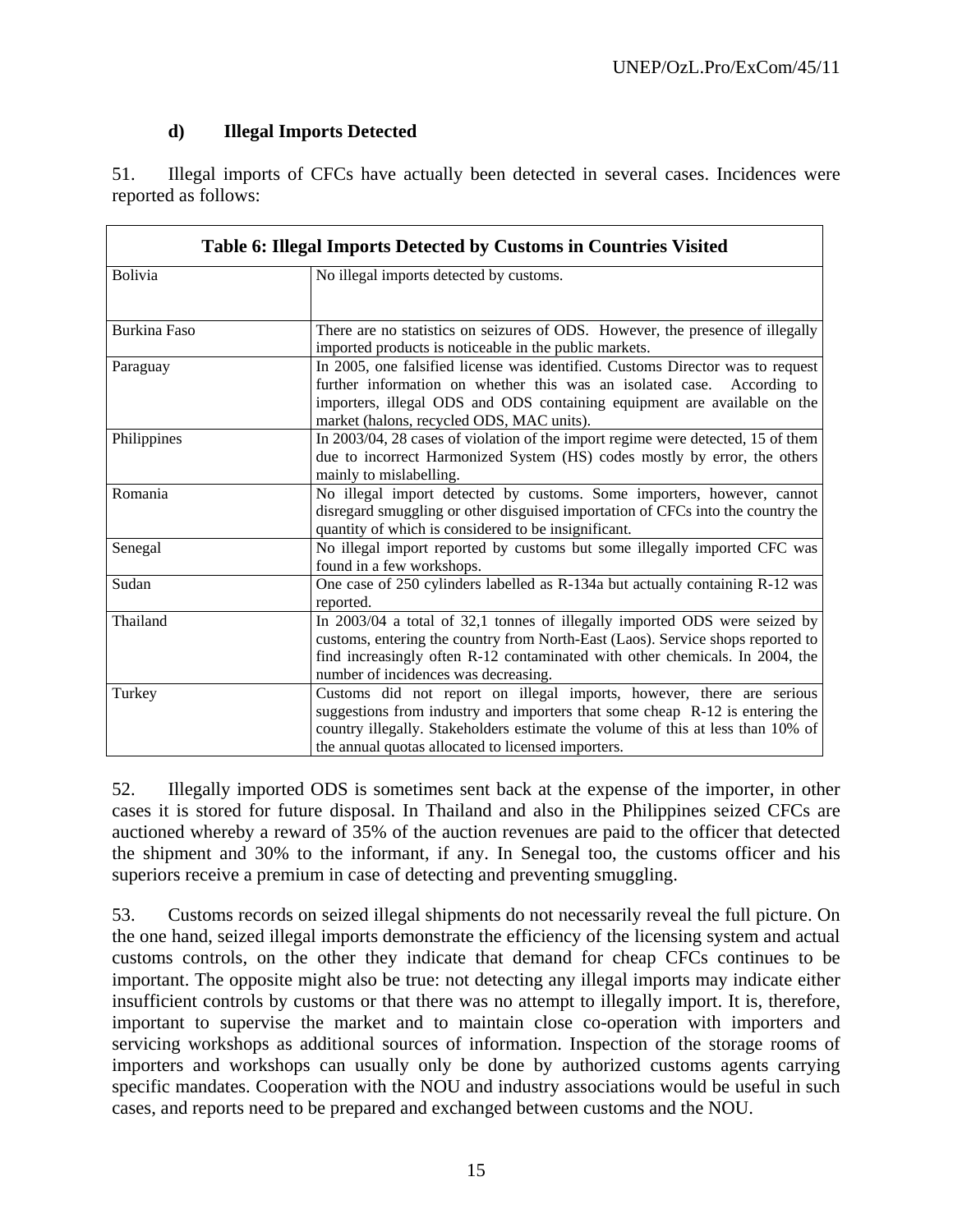54. In the on-going evaluation of methyl bromide projects, smuggling of limited quantities of methyl bromide in small cans was reported for several countries, mostly for the use of small farmers.

55. In some countries (e.g. Bolivia, Paraguay and Turkey) there are free trade zones. Imports to and exports from these zones are not under the control of the licensing system or any other kind of monitoring from the NOU, unless they are later imported into the country. Therefore, there is no record at the NOU about stock of ODS available in these areas.

## **IV. Customs Training Projects**

#### **a) Overview**

56. So far 181 customs training, licensing systems, and related projects have been approved. 140 are training and licensing projects, 51 of which have been completed and 45 PCRs have been received. In addition, 7 annual tranches of 41 on-going national phase-out plans have been completed, which also include customs training and licensing activities.

| <b>Table 7: Customs Training/Licensing Systems and Related Projects</b>              |                                    |                                     |                                |  |  |
|--------------------------------------------------------------------------------------|------------------------------------|-------------------------------------|--------------------------------|--|--|
| Category                                                                             | <b>No. of Projects</b><br>Approved | <b>No. of Projects</b><br>Completed | <b>PCRs</b><br><b>Received</b> |  |  |
| <b>Customs Training Stand-Alone Projects</b>                                         |                                    | 3                                   | 3                              |  |  |
| Individual Customs Training Projects that are part of<br><b>RMPs</b>                 | 61                                 | 24                                  | 26                             |  |  |
| Customs Training and Licensing Training integrated<br>in RMP Projects                | 28                                 | 4                                   |                                |  |  |
| <b>Regional Customs Training Projects</b>                                            | 6                                  | 4                                   |                                |  |  |
| Licensing System Stand-Alone Projects                                                | 4                                  | $\overline{2}$                      |                                |  |  |
| <b>Regional Licensing System Projects</b>                                            | 8                                  | 7                                   | $\mathfrak{D}$                 |  |  |
| Individual Licensing Systems that are part of RMP<br>Projects                        | 26                                 | 7                                   | 6                              |  |  |
| Customs Training, Licensing System and ODS<br>Monitoring in National Phase-Out Plans | 41                                 | 7                                   | $\mathbf{0}$                   |  |  |
| <b>Total</b>                                                                         | 181                                | 58                                  | 45                             |  |  |

57. The majority of customs training projects are implemented by UNEP (56), followed by UNIDO (14), Canada (11), Australia (8) and France (6). UNEP implemented most of the 11 customs training projects approved for Canada, all 8 approved for Australia in the Pacific Island Countries (PIC's) and 1 approved for France. These projects follow the UNEP approach. The rest are divided almost equally between Finland and Germany, while Poland and UNDP have implemented only a few projects. Some licensing and training activities are also carried out as part of national phase-out plans implemented by the World Bank. Most customs training projects are in Africa (38) followed by Asia and the Pacific (32) and the LAC region (23). (See Tables 2 and 3 in Annex I).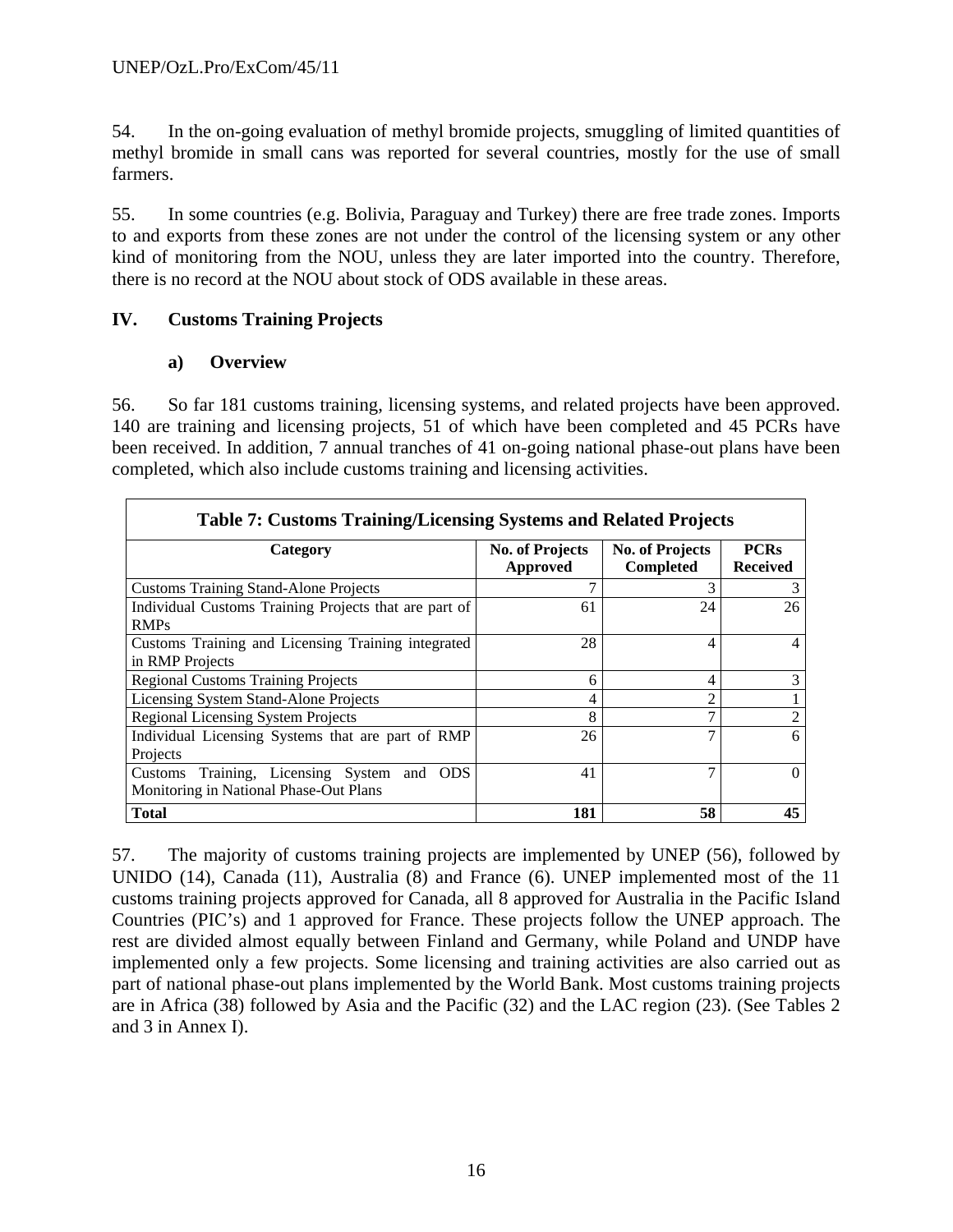58. For individual customs training projects, which are part of an RMP but have a separate project number, 100% of PCRs due have been received. The same is true for customs training projects integrated into RMPs and for stand alone projects. No PCRs have been received for activities within national phase-out plans which are still ongoing

59. Thirty two percent of the projects based on original completion dates, and 23% of the projects based on revised completion dates, have been delayed for more than two years, and only 3% and 6% respectively have been completed on time. (See Annex I, Tables 5a and b). One reason is that phase I of the customs training projects may not start before the national import licensing system is in place, and the preparation of the relevant legal acts is generally a rather lengthy process. Another reason for the delays may be the difficulty in following up on Phase I (train the trainers) with Phase II (train customs officers), in particular if Phase II has not started soon enough after Phase I was completed.

60. 14 out of 18 customs training projects (77%) implemented by UNEP have been delayed by 13 to 25 months or more, based on original approved dates of completion, and 11 out of 18 (61%), based on revised dates of completion. (See Annex V, tables 6a and b). Six out of 7 projects (86%) implemented by Environment Canada, mostly with UNEP, have been delayed by 13 to 25 months or more, based on original dates of completion, and 5 out of 7 projects (71%), where based on revised dates of completion. When provided, the most frequent explanation for delays is related to delays in implementing the licensing system.

61. While in most PCRs reasons for delays are succinctly explained, in some they are not addressed at all and even with significant delays the project is described as "satisfactory and as planned", in particular in some recently received PCRs prepared by UNEP (see Annex IIb).

62. While workshop reports include an evaluation section, this provides only subjective ratings of the level of satisfaction of the participants and their comments with regard to the quality and quantity of information received. The answers given at the end of workshops are generally in the "Excellent" to "Good" categories and although they provide some information as to the actual quality of the materials used and make a number of suggestions for improvements, follow up to the recommendations from the Phase I workshops as well as to suggestions made by individual participants in their evaluation of the workshops is not transparent nor reported upon.

63. National training programmes for customs officers implemented by UNEP are using a Country Handbook on ODS Legislation and Import/Export Licensing System, in addition to the Training Manual for Customs Officers developed by UNEP. This country handbook, developed before training commences, is a compendium of country specific regulations and offers background information on ODS issues including an overview of the MP, its amendments and national phase-out strategies and is, therefore, used as the main teaching material. It also provides in-depth information on the national legislation and licensing system, revised customs codes, monitoring and control system for ODS and ODS containing products, and the implications for customs officers. UNEP has also reported that several NOU's have translated the customs manual into local languages.

64. Training takes place in two phases. In Phase I, workshops are held for customs trainers and other stakeholders, to "train the trainers". These courses existed before the creation of the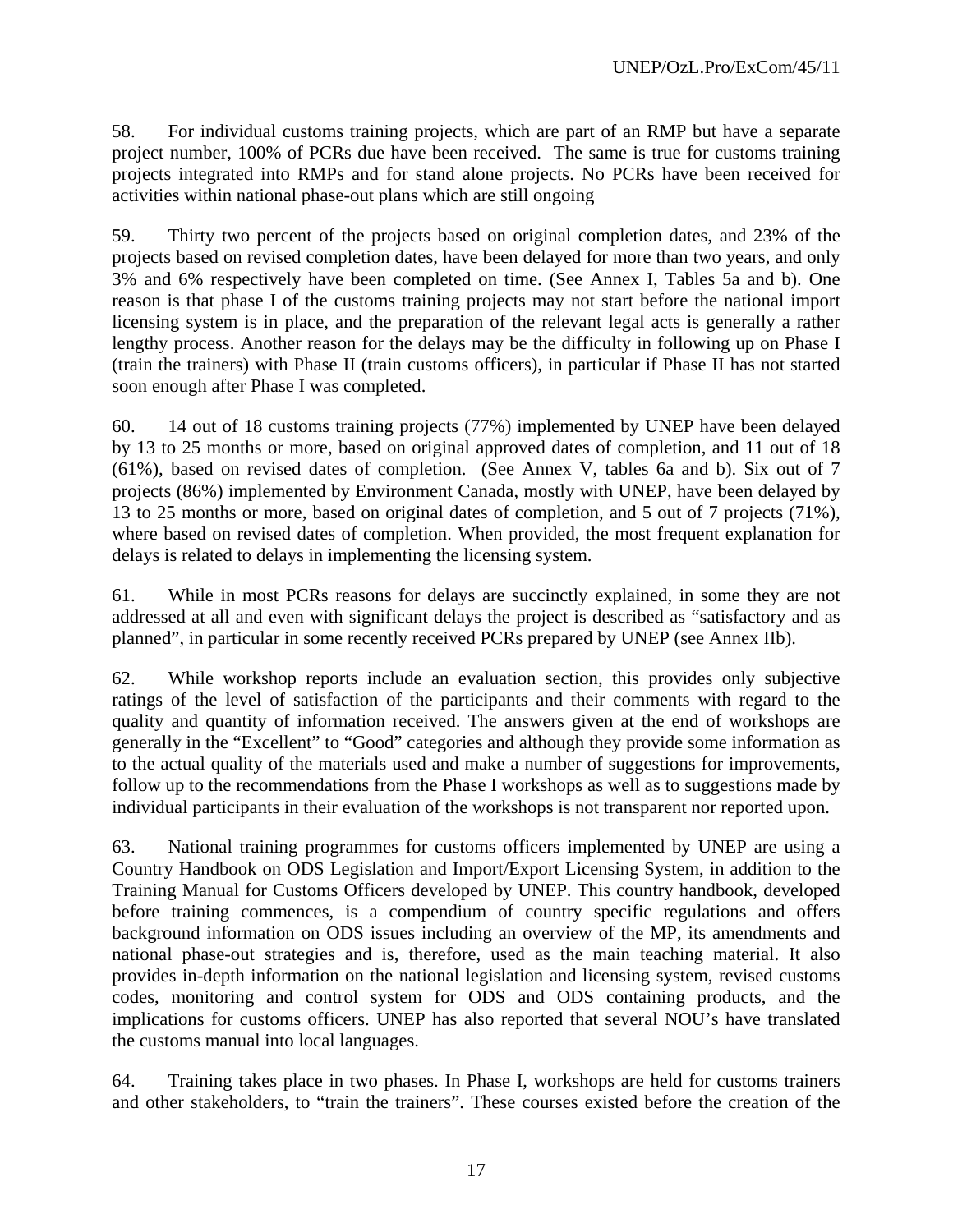CAP and were given by international consultants, then followed by the policy and enforcements officers of the CAP teams for courses implemented by UNEP. In Phase II, the trained customs trainers are training other customs officials from offices in major ports of entry and environment inspectors, as appropriate. They are expected also to prepare a training module to be included in the curriculum of customs schools. Participants of these workshops are also trained on how to use ODS identifiers.

65. Other agencies such as GTZ and Environment Canada follow the same approach, with some modifications. They also use UNEP's Training Manual. UNIDO's seminar in Romania was shorter and follow-up relied mostly on the NOU. The recent customs training activities in the context of national phase-out plans implemented by the World Bank and other implementing agencies basically follow the same approach as UNEP.

## **b) Training Courses Conducted in the Countries Visited**

66. Although difficult to quantify, the effectiveness of import licensing and prevention of illegal imports of ODS is thought to be highly dependent on a customs officer's ability to apply the legal regulations in force and to identify illegal shipments of refrigerants. For this the training of customs officers is crucial. In the countries under consideration, the following measures on customs training have been implemented:

|                     | Table 8: Customs Training Implemented and Planned in the Countries Visited                                                        |                                                                       |                                                                                                                                                |                                                               |
|---------------------|-----------------------------------------------------------------------------------------------------------------------------------|-----------------------------------------------------------------------|------------------------------------------------------------------------------------------------------------------------------------------------|---------------------------------------------------------------|
| Country             | <b>Phase I: Train</b><br>the Trainers                                                                                             | Phase II: Train<br><b>Customs</b><br><b>Officers</b>                  | Availability of<br><b>Training</b><br>capacity in<br><b>Customs</b>                                                                            | <b>Identifiers</b><br><b>Supplied</b>                         |
| Bolivia             | Project delayed due<br>to social unrest<br>which led to the<br>burning of the NOU<br>offices. 38 trainers<br>trained in May 2004. | 160 expected to be<br>trained in early<br>2005.                       | No in-house training<br>capacity in customs.                                                                                                   | 6 detectors and 17<br>identifiers.                            |
| <b>Burkina Faso</b> | 20 trainers trained in<br>August 2002.                                                                                            | 120 customs officers<br>trained.                                      | It is expected that a<br>training module on<br>ODSs will be<br>incorporated into the<br>programme of the<br><b>Customs Training</b><br>School. | 5 identifiers supplied.                                       |
| Paraguay            | 25 trainers trained.                                                                                                              | Planned for 2005.                                                     | No in-house training<br>capacity in customs.                                                                                                   | 7 identifiers.                                                |
| Philippines         | 36 trainers trained in<br>stand-alone customs<br>training project<br>ahead of National<br>CFC Phase-out Plan.                     | Project started in<br>March 2003. 322<br>customs officers<br>trained. | In-house training<br>capacity available.<br>On-going training<br>courses planned.                                                              | 50 units supplied, 30<br>provided to customs,<br>20 with NOU. |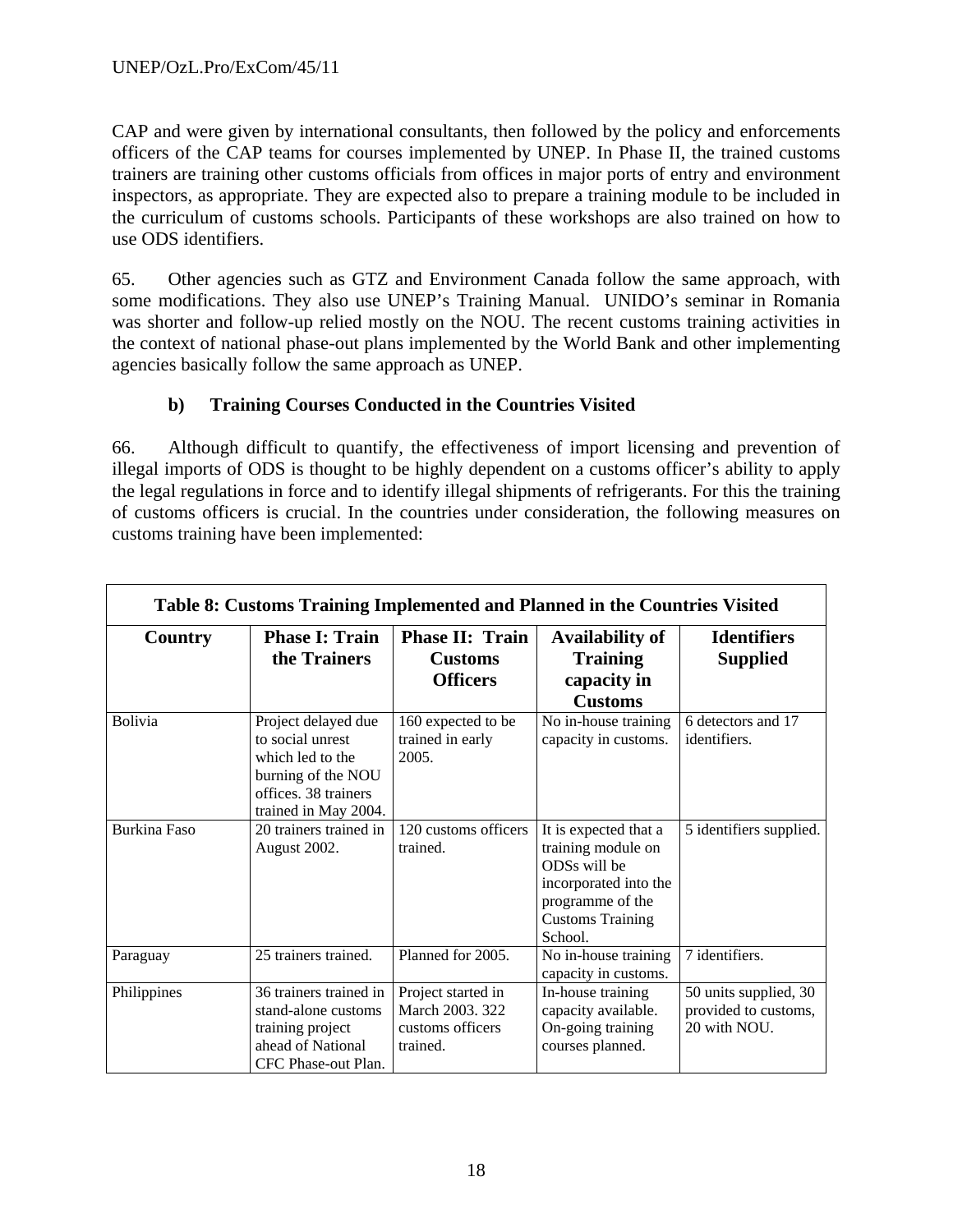|          |                                                                                                                                                                                  |                                                                                                                                                                                           | Table 8: Customs Training Implemented and Planned in the Countries Visited                                                                                     |                                                                                          |
|----------|----------------------------------------------------------------------------------------------------------------------------------------------------------------------------------|-------------------------------------------------------------------------------------------------------------------------------------------------------------------------------------------|----------------------------------------------------------------------------------------------------------------------------------------------------------------|------------------------------------------------------------------------------------------|
| Romania  | Under RMP 31<br>customs trainers and<br>12 staff members of<br><b>Local Environment</b><br>Protection Agencies<br>trained. Completed<br>in 2002.                                 | No exact data on the<br>number of customs<br>officers trained.                                                                                                                            | Due to lack of<br>financial and human<br>resources no in-<br>house training<br>capacity for<br>subsequent courses<br>built up. Additional<br>funding required. | 6 units, 5 of them for<br>customs and 1 for<br>training purposes.                        |
| Senegal  | Under RMP in 2002<br>60 trainers trained.                                                                                                                                        | Briefing of about 20<br>customs officers in 2<br>regions.                                                                                                                                 | On-going in<br>Customs School, but<br>not yet implemented.                                                                                                     | 7 plug-in and 4<br>battery-powered<br>identifiers.                                       |
| Sudan    | 10 trainers and 12<br>staff members of<br>Environment<br>Protection Agencies<br>trained under RMP.                                                                               | 240 customs officers<br>trained from<br>different customs<br>points.                                                                                                                      | In-house training<br>capacity in place.<br>Further training<br>activities on-going.                                                                            | 10 identifier sets<br>supplied, 4 used by<br>customs in Khartoum<br>and 6 in Port Sudan. |
| Thailand | Delay due to the<br>problem of releasing<br>identifier equipment<br>provided by MLF<br>from customs<br>without import taxes<br>being paid. Oct.<br>2004, 30 trainers<br>trained. | Due to the problem<br>of releasing the<br>identifiers, start of<br>Phase II in February<br>2005.                                                                                          | In-house training<br>capacity available. It<br>is planned to carry<br>out on-going training<br>courses.                                                        | 60 units.                                                                                |
| Turkey   | 13 trainers trained.                                                                                                                                                             | So far 35-40<br>customs officers<br>trained 2003 in<br>Ankara and in 2004<br>some 55-60 in<br>Istanbul. Under the<br>National Phase-out<br>Plan, about 1000<br>officers to be<br>trained. | In-house training<br>capacity available.<br>Training courses<br>organized and<br>implemented by<br>TTGV.                                                       | Under the Phase-out<br>Plan, 200 identifiers<br>are supplied.                            |

#### **c) Experiences Reported and Improvements Suggested**

67. In most countries under consideration national customs handbooks based on UNEP's manual and complemented by national regulations have been prepared and provided to customs. Some of these manuals should be updated to include newest alternative technologies and procedures. On the other hand, the handbooks are found sometimes to be too detailed for customs officers who lack knowledge about chemicals. It should therefore be considered whether, in addition to the basic manuals, a more concise "field guide" for customs officials should be elaborated and applied. Examples are the guide for customs officers prepared by the NOU in Romania (also available as software), UNEP's Customs Quick Reference Tool, the rapid screening tool developed by the CAP team in the West Asia Region or the poster included in UNEP's training manual both of which are reportedly placed on office walls and used by some customs officers as a day to day reference.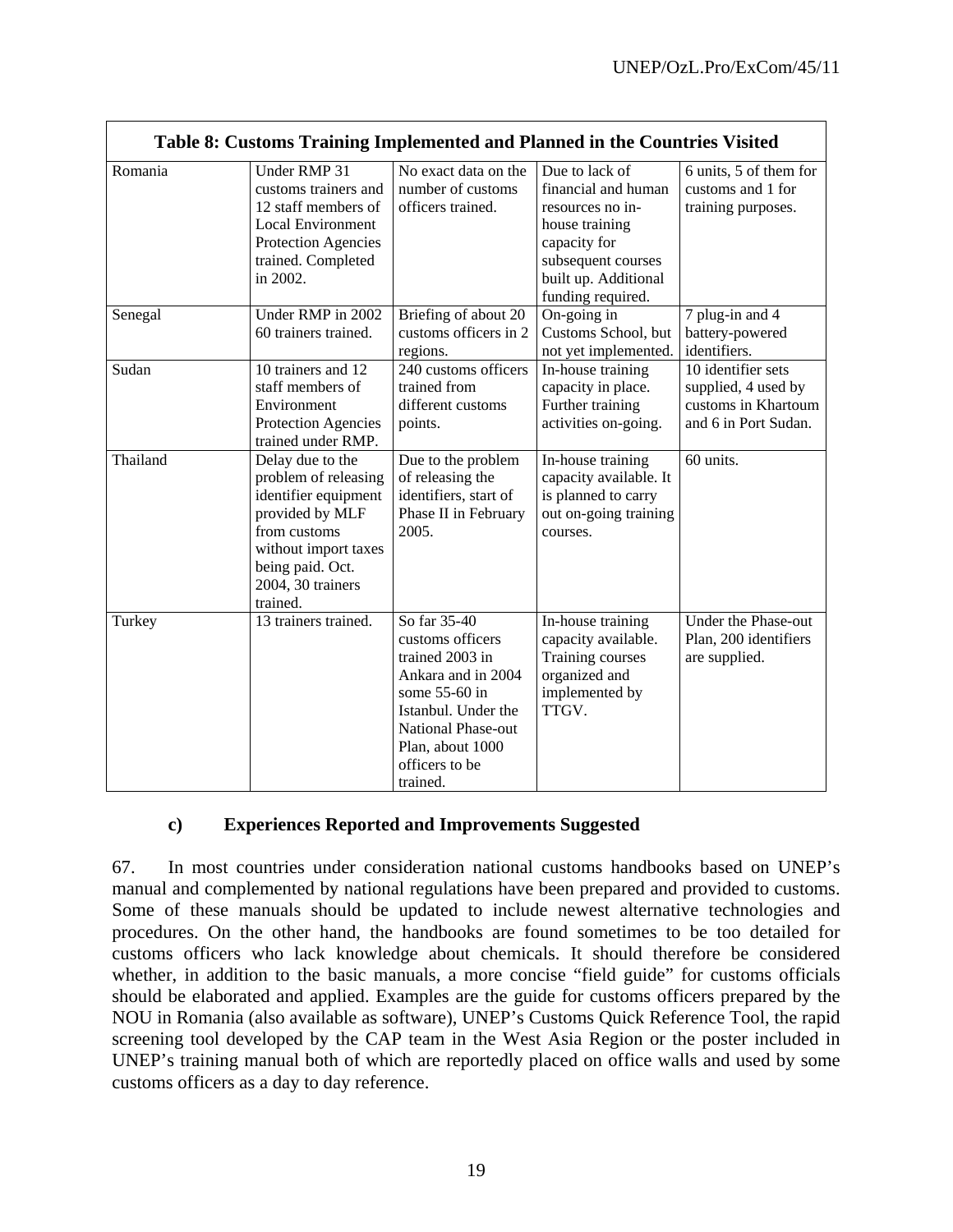68. In the case of Bolivia, customs training although essential, now focuses less on the identification of chemicals, as each import of ODS has to be inspected by an independent certified laboratory. In other countries, only suspicious shipments are referred to laboratories in or outside customs. Mixtures of chemicals or unknown trade names may raise questions which require the specific knowledge of the NOU to answer. This is particularly so when one customs code includes several ODSs and has not been expanded to be specific for each product. In some cases (e.g. Senegal) it was found that country handbooks for customs should be complemented to include issues such as treatment of goods in transit, movement of banned goods within the customs area or through the borders, procedures to follow in case of suspicious shipments, etc.

69. One factor which seems to greatly enhance progress is the establishment of solid cooperation links between the different actors at the highest levels. In the case of Bolivia, an exemplary relationship exists between the Ozone Unit, the Ministry of Environment, the Ministry of Finance and Customs, and the Bolivian Institute of Standardization and Quality. Bolivia also has developed a solid working relationship with the provincial authorities. In Thailand and the Philippines, Memoranda of Understanding between the NOUs and the Customs Departments significantly enhanced their cooperation. In the case of Senegal, however, this relationship needs to be further developed. At the time of the country visit this was on the agenda of the Ozone Unit and recently a high level officer was appointed to represent customs in the National Ozone Committee.

70. Ensuring that the in-country training capacity is put in place is a priority. Of the 9 countries visited, although all of them have carried out phase I to some degree and have trained trainers, and 4 of them have initiated phase II, only 4 have solidly developed regular in-house training capacity which they are tapping into. This partly explains the fact that some countries have experienced difficulties in getting phase II started. The high rotation of officers including the trainers within a country does not help. The cost effectiveness of this training approach would be enhanced by more focused selection of participants in phase I. Increased attention should be put on future availability for training, background and previous teaching skills.

71. For some projects not visited (Cuba, Colombia, Benin), Environment Canada sent an experienced environmental inspector from the ministry to the Train-the Trainer workshops. This was reportedly found to be very useful by the customs officers as they could benefit from the experience of another person and country in identifying and controlling ODS, receiving direct practical information based on real-life experiences.

72. Training contents should be incorporated in the curricula of customs schools, a process which so far is rather the exception than the rule. In those countries where no customs training schools exist, alternatives should be explored with other teaching institutes and continued involvement of the ozone officer as a resource person.

73. Also efforts should be made to ensure the participation of high level officials in part I of the Phase I seminars in order to increase the awareness of and backing by higher levels of the customs hierarchy for the implementation of the import controls and the organization of phase II courses.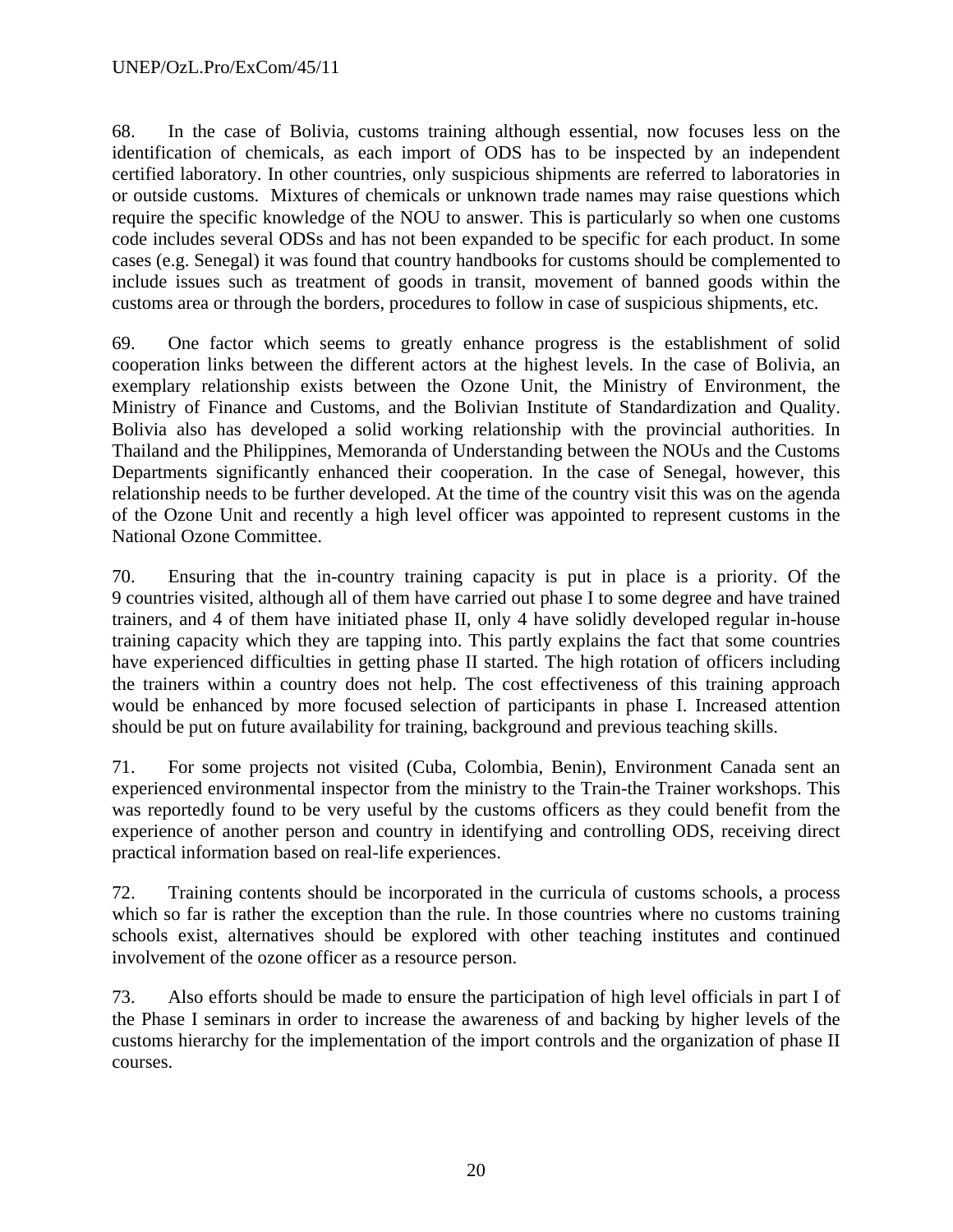74. The training approach would yield better results if the officers with the direct on the ground responsibility for verification of goods were trained very rapidly after completion of phase I. This is rarely the case, however. The main reasons for this are: that trainers might not always feel confident enough to conduct a seminar on their own; that some higher customs officials hesitate to release trainers and participants for the time of the seminar; that in some countries participants expect per diems; and that after several months the momentum generated by the first workshop for the trainers has been lost, and the trainers might not be available any more if they have changed location and position in the framework of regular rotations of all customs officers.

75. The five day approach developed and followed by UNEP in Samoa and recently used in the Caribbean seems worthwhile to pursue, in particular for LVC countries. In this model, the first three days are devoted to training the trainers and to selecting the final trainers at the end, jointly with high level customs officials. The fourth day is devoted to preparing the trainers to deliver a seminar on the fifth day to customs officers. This allows the know-how acquired by the trainers to be applied in the same week in the presence of the international trainer or CAP policy and enforcement officer acting as trainer.

76. Although a longer seminar might allow for the inclusion of information about several international environmental conventions, such as practiced in the Philippines, reticence to allow officers to go for longer periods of training will also have to be addressed.

## **d) Refrigerant Identifiers**

77. The refrigerant identifiers supplied are able to detect R12, R22, R134a, HC and air and show the proportion of each in a sample from a cylinder or a system. The identifiers have mainly been used by customs officers to verify cylinder contents. In some countries they are also used to check the type of refrigerant in cylinders in the market, including cylinders which have been filled locally, or the content of MAC systems. They cannot identify CFC-11 or CFC-115 or any blends with those. In such cases, the reading "unknown" would appear and only a laboratory would be able to identify the product with a gas chromatograph.

78. The identifiers are simple to use and provide consistent and accurate results. Training is required to ensure refrigerant is handled safely, that emissions are minimised and that samples are not contaminated. This has been covered in training courses of phase I and phase II where those have been held already.

79. Two types of identifier have been supplied: a) Without integral printer, network powered; b) With integral printer, battery and/or network powered. Some can also be connected to the car battery. Those which do not rely solely on the electricity network are more appropriate, providing flexibility, especially in customs situations where there is not always an electrical supply adjacent to container storage and where printed records are kept for later evidence, if required.

80. The identifiers use a filter which must be changed when it changes colour (i.e. it has become contaminated). It is essential that spare filters are supplied with the identifiers, which was not the case in all countries visited. Sometimes recalibration is needed by the suppliers.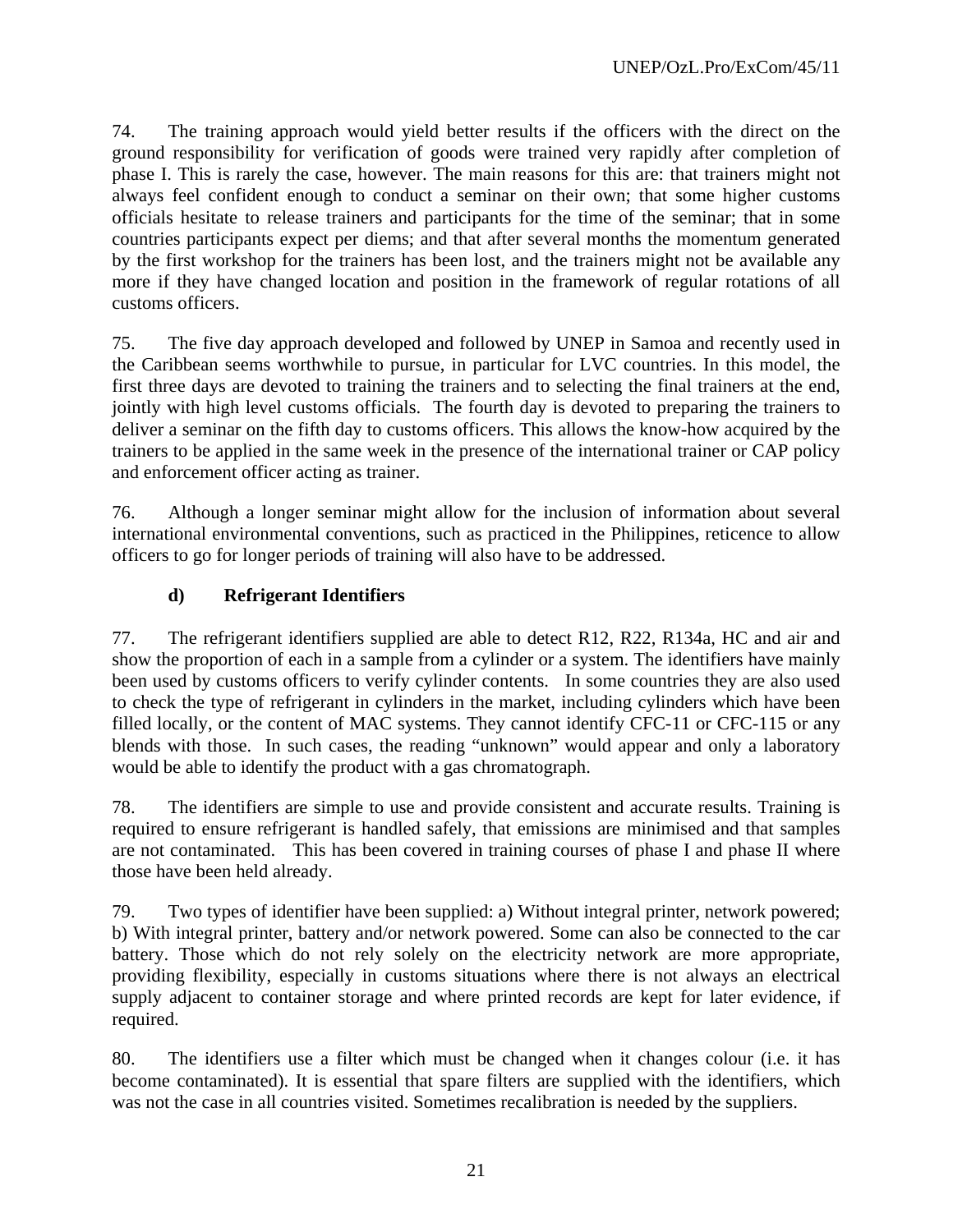81. Several countries reported to be still working on operating guidelines or administrative instructions, defining the ownership of the identifiers and responsibilities for their distribution, use, storage and maintenance. In the meantime, the identifiers delivered are kept partly with the NOU and partly in central customs warehouses. They are used for training purposes but are not, or are rarely, made available for actual controls at customs check points. Another issue to be solved is that the results of testing might not necessarily hold up in court as proven evidence, but might require a second testing by established institutions like a bureau of standards. Where laboratories are nearby, customs officers could take suspicious shipments directly there without using identifiers themselves.

## **V. Recommendations**

#### **(a) Improving the involvement of customs, including the higher levels of hierarchy, in the ODS phase-out**

82. High ranking customs officers should participate in the National Ozone Committees. The signing of a Memorandum of Understanding between the Director General of the Customs Department and the Ozone Unit, or at a higher level between the Minister of Finance and the Minister of Environment, is recommended, as is the creation of focal points for environment in customs with access to the top level of customs hierarchy.

83. UNEP should continue to address higher level officials from customs and other government departments to raise their awareness and to ensure high level support for the correct application of the licensing system and identification of ODS imports. This could continue to be done as part of the opening and closing of customs training seminars, or with the development of a one day seminar, designed specifically for these higher level officials.

#### **(b) Amending and upgrading the legislation framework in those Article 5 countries where it is incomplete, and improving enforcement and regional cooperation**

84. In some countries, ODS-related legislation has to be specified and upgraded. Additional regulations regarding the exports of ODS, licensing schemes for all ODS imports, the ban of ODS sales to non-licensed companies and restrictions for ODS-based refrigeration and airconditioning equipment have to be introduced and applied. This might best be done by creating a comprehensive Ozone Law including all requirements deriving from the MP, which would encompass all successive amendments of different legal acts and decrees, as well as providing the flexibility for incorporating any future amendments or adjustments to the Protocol.

85. Custom control and monitoring, including licensing and degressive quota systems, should be systematically applied not only to CFCs but also to other substances, especially to CTC, TCA, HCFCs and refrigerant blends containing CFCs as well as methyl bromide.

86. In cases of illegal CFCs surfacing on local markets, customs might proceed to the inspection of storage rooms of importers and workshops, in cooperation with the NOU and relevant trade or industry associations.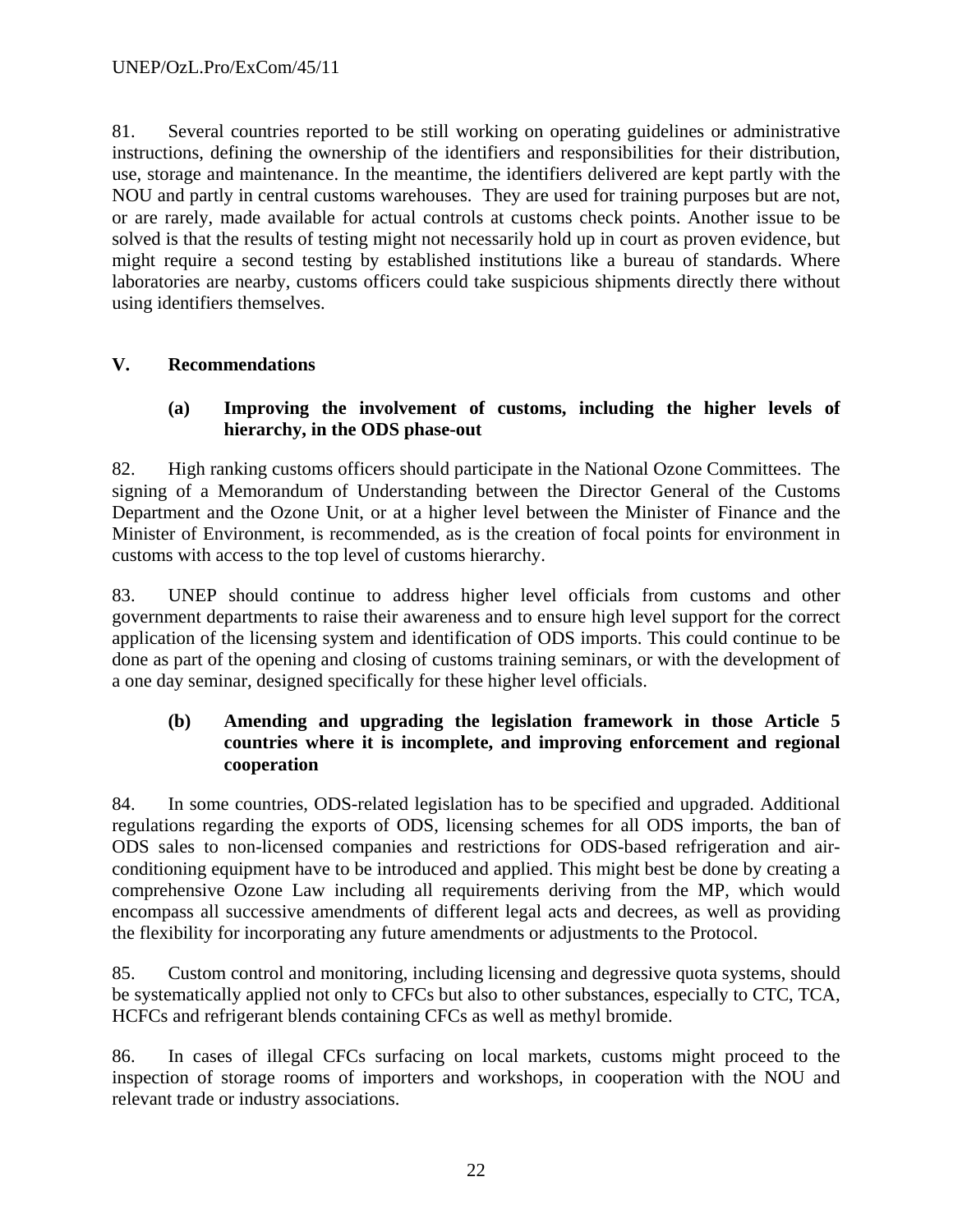87. Article 5 countries should consider involving certification and normalization institutes, on a regular or ad-hoc basis in the identification of ODS in case there is a lack of adequately equipped laboratory facilities in customs.

88. It is recommended that countries, which have not yet done so, make national customs codes more detailed by adding digits to the HS codes to ensure differentiation of all ODS for the generation of detailed and reliable statistics. The recommendation of the World Customs Organization (WCO) issued on 28 June 2003 may be of great assistance for this purpose.

89. A NOUs and Implementing Agencies should support the development of electronic licensing systems, including on-line intranets.

90. It is also recommended that countries adapt their customs registry systems so that the requirement to introduce a license number can be associated with the customs code of corresponding ODS.

91. Exporting countries should inform importing countries about licensed shipments and check that the clients are on the list of authorized importers, provided by the importing countries on a regular basis.

#### **(c) Accelerating and assisting implementation of customs training, including regional activities, where appropriate**

92. Phase I (Train the Trainer) and Phase II (Training of customs officers) should take place in rapid succession in order to preserve the momentum generated by the Train the Trainer workshops.

93. The five day approach combining Phase I and II in one seminar developed and followed by UNEP in Samoa and recently used in the Caribbean seems worthwhile to pursue, in particular for LVC countries.

94. An experienced customs officer or environmental inspector/enforcement official from another country with established control practices for ODS should be invited, where possible, to participate in the training of trainers workshops as resource person.

95. The NOUs and the Implementing Agencies conducting the second phase of the training should ensure that mainly customs officers who actually carry out the inspections participate.

96. NOUs and Implementing Agencies should ensure that follow up to the recommendations from Phase I workshops as well as suggestions made by individual participants in their evaluation sheets be carried out in a more transparent manner.

97. It would be useful to extend training activities also to professional trade agents or brokers who are generally in charge of managing the clearance of shipments.

98. The NOUs and the Implementing Agencies conducting the training should consider means to maximize the benefits derived from the development of informal networks created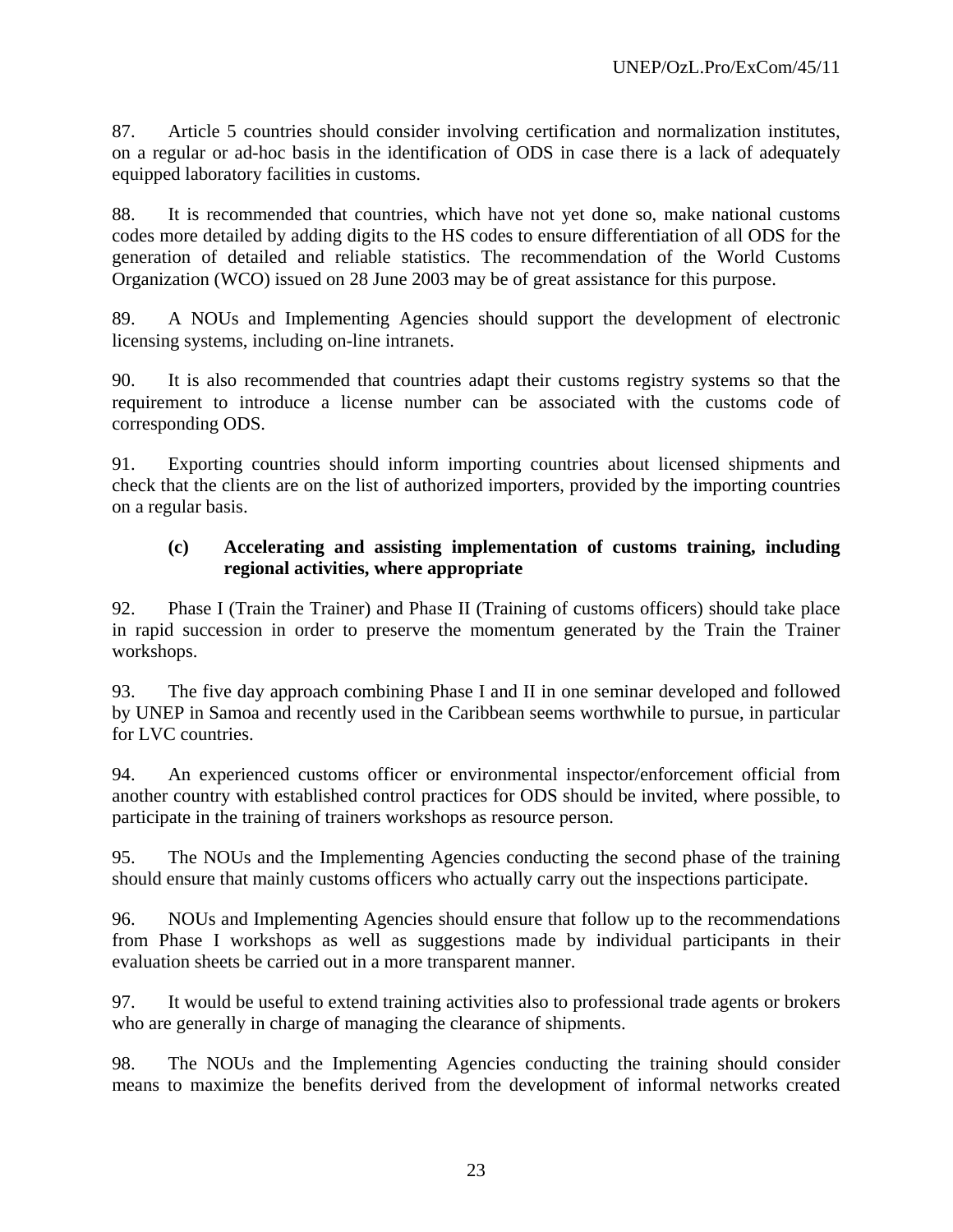during the training by maintaining an active database of trainers and trainees at the national and if appropriate, at the regional level.

99. UNEP should organize, where appropriate, further seminars on regional cooperation between customs officers, in particular for regional customs unions, thereby supporting the harmonization of legislation and customs procedures, as for UEMOA in West Africa, and promoting the creation of informal regional networks of customs officials.

#### **(d) Amending training materials and contents and putting supporting information materials and identifiers to effective use**

100. UNEP should amend its training manual for customs officers by adding information on customs controls and detection of illegal trade with methyl bromide, CTC and TCA.

101. UNEP should continue to generalize the development of rapid screening tools, such as the Customs Quick Reference tool for customs inspections, as posters, check lists and databases, ensuring wide distribution of these tools to Article 5 countries.

102. The dispatch of refrigerant identifiers supplied to customs services should be expedited (one each to the main entry points), along with the finalization of operating instructions covering their use, storage and maintenance as well as clarification of related legal aspects.

-------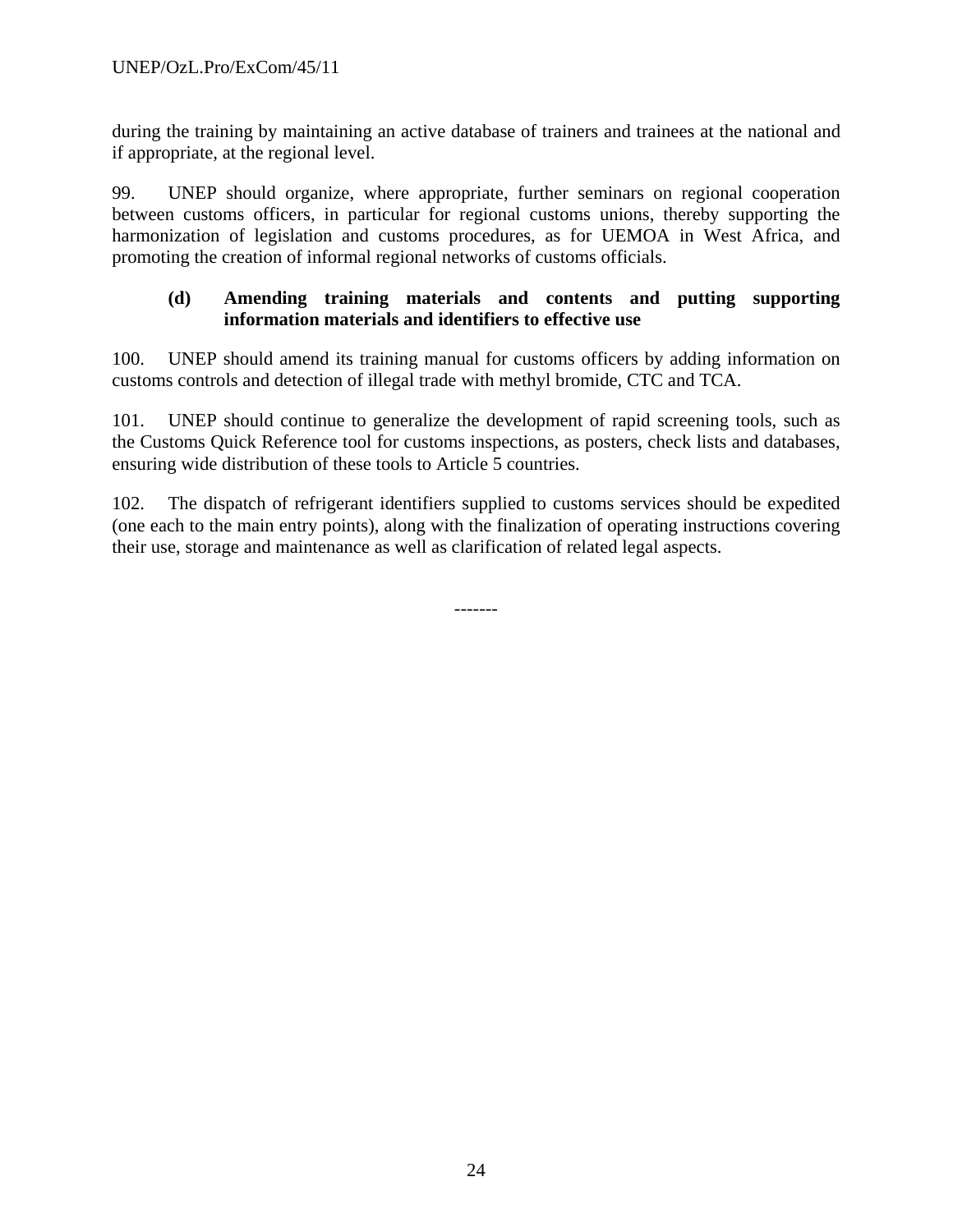## **Annex I: Statistical Overview of Approved and Completed Projects Table 1: Customs Training/Licensing Systems and Related Projects**

| Category                                                                                    | No. of<br><b>Projects</b><br><b>Approved</b> | No. of<br><b>Projects</b><br>Completed | <b>Total Funds</b><br>Approved<br>$(US$)*$ | <b>Total Funds</b><br><b>Disbursed</b><br>$(US$)*$ | <b>PCRs</b><br><b>Received</b> |
|---------------------------------------------------------------------------------------------|----------------------------------------------|----------------------------------------|--------------------------------------------|----------------------------------------------------|--------------------------------|
| <b>Customs Training Stand-Alone Projects</b>                                                |                                              |                                        | 645,400                                    | 253,385                                            |                                |
| Individual Customs Training Projects that<br>are part of RMPs                               | 61                                           | 24                                     | 3,177,116                                  | 1,348,505                                          | 26                             |
| Customs Training and Licensing Training<br>integrated in RMP Projects                       | 28                                           | 4                                      | 4,277,473                                  | 568,859                                            |                                |
| <b>Regional Customs Training Projects</b>                                                   | 6                                            | 4                                      | 1,137,429                                  | 1,047,429                                          |                                |
| Licensing System Stand-Alone Projects                                                       | 4                                            |                                        | 2,203,900                                  | 2,006,570                                          |                                |
| <b>Regional Licensing System Projects</b>                                                   | 8                                            |                                        | 5,025,411                                  | 4,793,166                                          | $\overline{2}$                 |
| Individual Licensing Systems that are part of<br><b>RMP</b> Projects                        | 26                                           |                                        | 1,165,503                                  | 332,167                                            | 6                              |
| Customs Training, Licensing System and<br><b>ODS</b> Monitoring in National Phase-Out Plans | 41                                           |                                        | 58,482,622                                 | 5,608,917                                          | $\Omega$                       |
| <b>Total</b>                                                                                | 181                                          | 58                                     | 76,114,854                                 | 15,958,998                                         | 45                             |

\* When no separate project numbers are available, the total budget for the RMP or NPP is given which is used only to a small extent for customs training and import licensing activities.

## **Table 2: Customs Training Projects Approved by Agency**

| Category                        | Australia   Canada |    |   |   | <b>Finland</b> France Germany | <b>Poland</b> | UNDP   UNEP |    | UNIDO   Total |             |
|---------------------------------|--------------------|----|---|---|-------------------------------|---------------|-------------|----|---------------|-------------|
| Customs Training Stand-Alone    |                    |    |   |   |                               |               |             | 6  |               | 7           |
| Projects                        |                    |    |   |   |                               |               |             |    |               |             |
| Individual Customs Training     |                    |    |   |   |                               |               |             | 44 |               | 61          |
| Projects that are part of RMPs  |                    |    |   |   |                               |               |             |    |               |             |
| Training<br>Customs<br>and      | 8                  |    |   |   | ◠                             |               |             | 4  | Q             | 28          |
| Licensing Training integrated   |                    |    |   |   |                               |               |             |    |               |             |
| in RMP Projects                 |                    |    |   |   |                               |               |             |    |               |             |
| Training<br>Regional<br>Customs |                    | ↑  |   |   |                               |               |             | ∍  |               | $\mathbf b$ |
| Projects                        |                    |    |   |   |                               |               |             |    |               |             |
| <b>Total</b>                    | o                  | 11 | ↑ | h | 2                             |               |             | 56 | 14            | 102         |

#### **Table 3: Customs Training Projects Approved by Region**

| Category                                                                    | Africa | Asia and<br>the Pacific | <b>Europe</b> | <b>Latin American</b><br>and the Caribbean | Global | <b>Total</b> |
|-----------------------------------------------------------------------------|--------|-------------------------|---------------|--------------------------------------------|--------|--------------|
| <b>Customs Training Stand-Alone Projects</b>                                |        |                         |               |                                            |        |              |
| Individual Customs Training Projects<br>that are part of RMPs               | 25     | 17                      | ◠             | 17                                         |        | 61           |
| Training<br>and Licensing<br>Customs<br>Training integrated in RMP Projects | 11     | 13                      |               |                                            |        | 28           |
| <b>Regional Customs Training Projects</b>                                   |        |                         |               |                                            |        |              |
| <b>Total</b>                                                                | 38     | 32                      |               | 23                                         |        | 102          |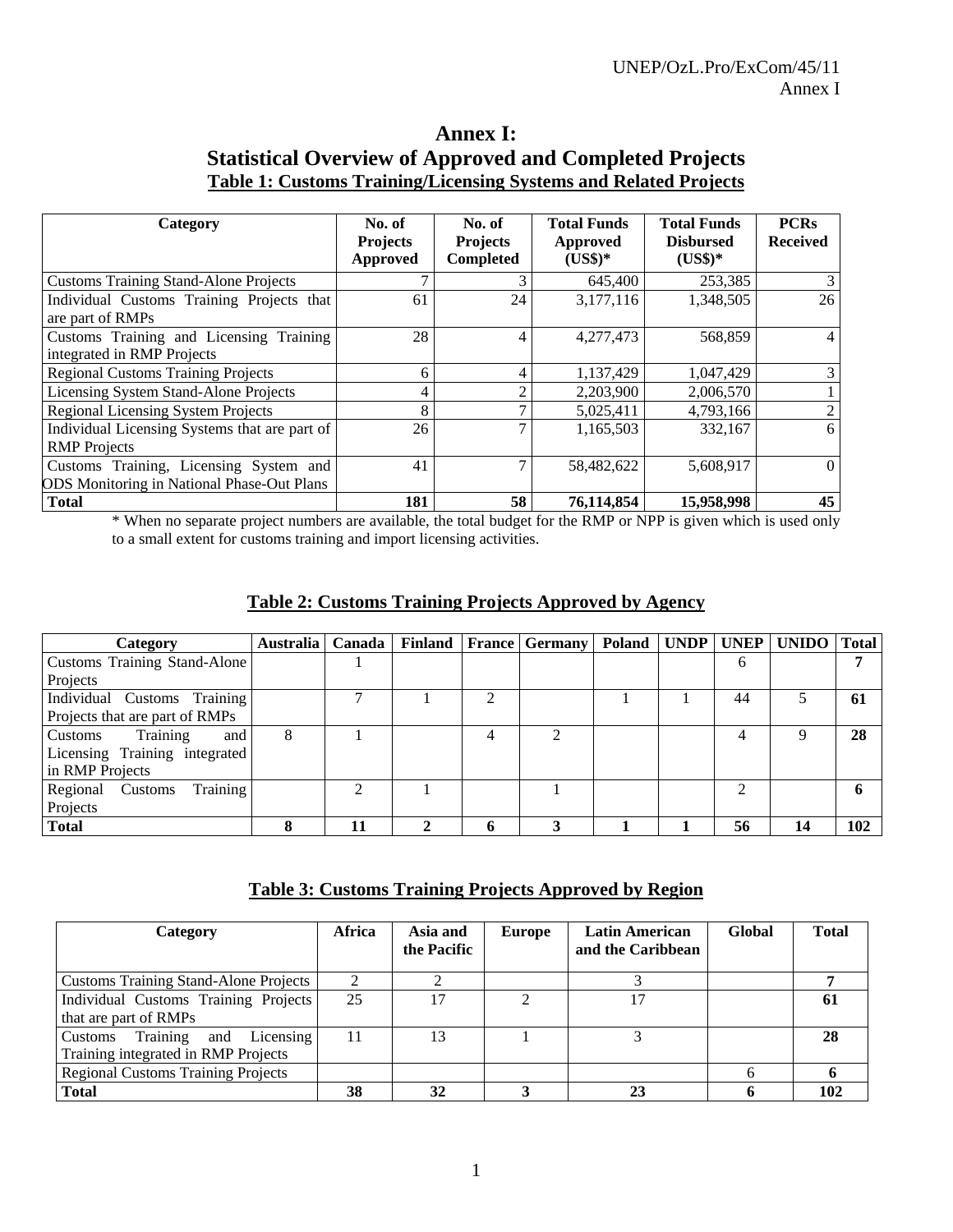| Country                  | <b>Customs</b>         | <b>Individual Customs</b>     | <b>Customs</b>      | <b>Regional</b>         | <b>Total</b>                   |
|--------------------------|------------------------|-------------------------------|---------------------|-------------------------|--------------------------------|
|                          | <b>Training Stand-</b> | <b>Training Projects that</b> | <b>Training in</b>  | <b>Customs Training</b> |                                |
|                          | <b>Alone Projects</b>  | are part of RMPs              | <b>RMP Projects</b> | Projects                |                                |
| Algeria                  |                        |                               | 3                   |                         | $\mathbf{3}$                   |
| Angola                   |                        |                               | $\mathbf{1}$        |                         | $\mathbf{1}$                   |
| Antigua and Barbuda      |                        | 1                             |                     |                         | $\mathbf{1}$                   |
| Argentina                | 1                      |                               |                     |                         | $\mathbf{1}$                   |
| Bahrain                  |                        | 1                             |                     |                         | $\mathbf{1}$                   |
| Bangladesh               |                        | $\mathbf{1}$                  |                     |                         | $\mathbf{1}$                   |
| <b>Belize</b>            |                        |                               | 1                   |                         | $\mathbf{1}$                   |
| Benin                    |                        | 1                             |                     |                         | $\mathbf{1}$                   |
| Bolivia                  |                        | $\mathbf{1}$                  |                     |                         | $\mathbf{1}$                   |
| Brunei Darussalam        |                        | $\mathbf{1}$                  |                     |                         | $\mathbf{1}$                   |
| <b>Burkina Faso</b>      | 1                      | $\mathbf{1}$                  |                     |                         | $\overline{2}$                 |
| Burundi                  |                        | $\overline{c}$                |                     |                         | $\overline{2}$                 |
| Cambodia                 |                        | $\mathbf{1}$                  |                     |                         | $\mathbf{1}$                   |
| Cameroon                 |                        |                               | 1                   |                         | $\mathbf{1}$                   |
| Cape Verde               |                        | 1                             |                     |                         | $\mathbf{1}$                   |
| Central African Republic |                        | $\mathbf{1}$                  |                     |                         | $\mathbf{1}$                   |
| Chad                     |                        | $\mathbf{1}$                  |                     |                         | $\mathbf{1}$                   |
| Colombia                 | 1                      |                               |                     |                         | $\mathbf{1}$                   |
| Comoros                  |                        | 1                             |                     |                         | $\mathbf{1}$                   |
| Congo                    |                        | $\mathbf{1}$                  |                     |                         | $\mathbf{1}$                   |
| Congo, DR                |                        | $\mathbf{1}$                  |                     |                         | $\mathbf{1}$                   |
| Costa Rica               |                        | $\,1$                         |                     |                         | $\mathbf{1}$                   |
| Cote D'Ivoire            |                        |                               | $\mathbf{1}$        |                         | $\mathbf{1}$                   |
| Croatia                  |                        | 1                             |                     |                         | $\mathbf{1}$                   |
| Cuba                     |                        | $\mathbf{1}$                  |                     |                         | $\mathbf{1}$                   |
| Djibouti                 |                        | $\mathbf{1}$                  |                     |                         | $\mathbf{1}$                   |
| Dominica                 |                        | $\mathbf{1}$                  |                     |                         | $\mathbf{1}$                   |
| Dominican Republic       |                        | $\mathbf{1}$                  |                     |                         | $\mathbf{1}$                   |
| El Salvador              |                        | $\mathbf{1}$                  |                     |                         | $\mathbf{1}$                   |
| Ethiopia                 |                        |                               | 1                   |                         | $\mathbf{1}$                   |
| Fiji                     |                        | 1                             |                     |                         | $\mathbf{1}$                   |
| Gabon                    |                        | $\overline{c}$                |                     |                         | $\overline{2}$                 |
| Gambia                   | 1                      |                               |                     |                         | $\mathbf{1}$                   |
| Ghana                    |                        | 1                             |                     |                         | $\mathbf{1}$                   |
| Global                   |                        |                               |                     | 6                       |                                |
|                          |                        |                               |                     |                         | 6                              |
| Grenada                  |                        | $\mathbf{1}$                  |                     |                         | $\mathbf{1}$<br>$\overline{2}$ |
| Guatemala                |                        | $\overline{c}$                |                     |                         |                                |
| Guinea                   |                        | $\,1$                         |                     |                         | $\mathbf{1}$                   |
| Guinea-Bissau            |                        | $\mathbf{1}$                  |                     |                         | $\mathbf{1}$                   |
| Haiti                    |                        | $\,1$                         |                     |                         | $\mathbf{1}$                   |
| Honduras                 |                        | $\mathbf{1}$                  | $\mathbf{1}$        |                         | $\overline{2}$                 |
| India                    | $\mathbf{1}$           |                               |                     |                         | $\mathbf{1}$                   |
| Jamaica                  |                        | $\,1$                         |                     |                         | $\mathbf{1}$                   |
| Jordan                   |                        | $\mathbf{1}$                  |                     |                         | $\mathbf{1}$                   |
| Kiribati                 |                        |                               | $\,1\,$             |                         | $\mathbf{1}$                   |
| Korea, DPR               |                        |                               | $\mathbf{1}$        |                         | $\mathbf{1}$                   |

## **Table 4: Customs Training Projects Approved by Country**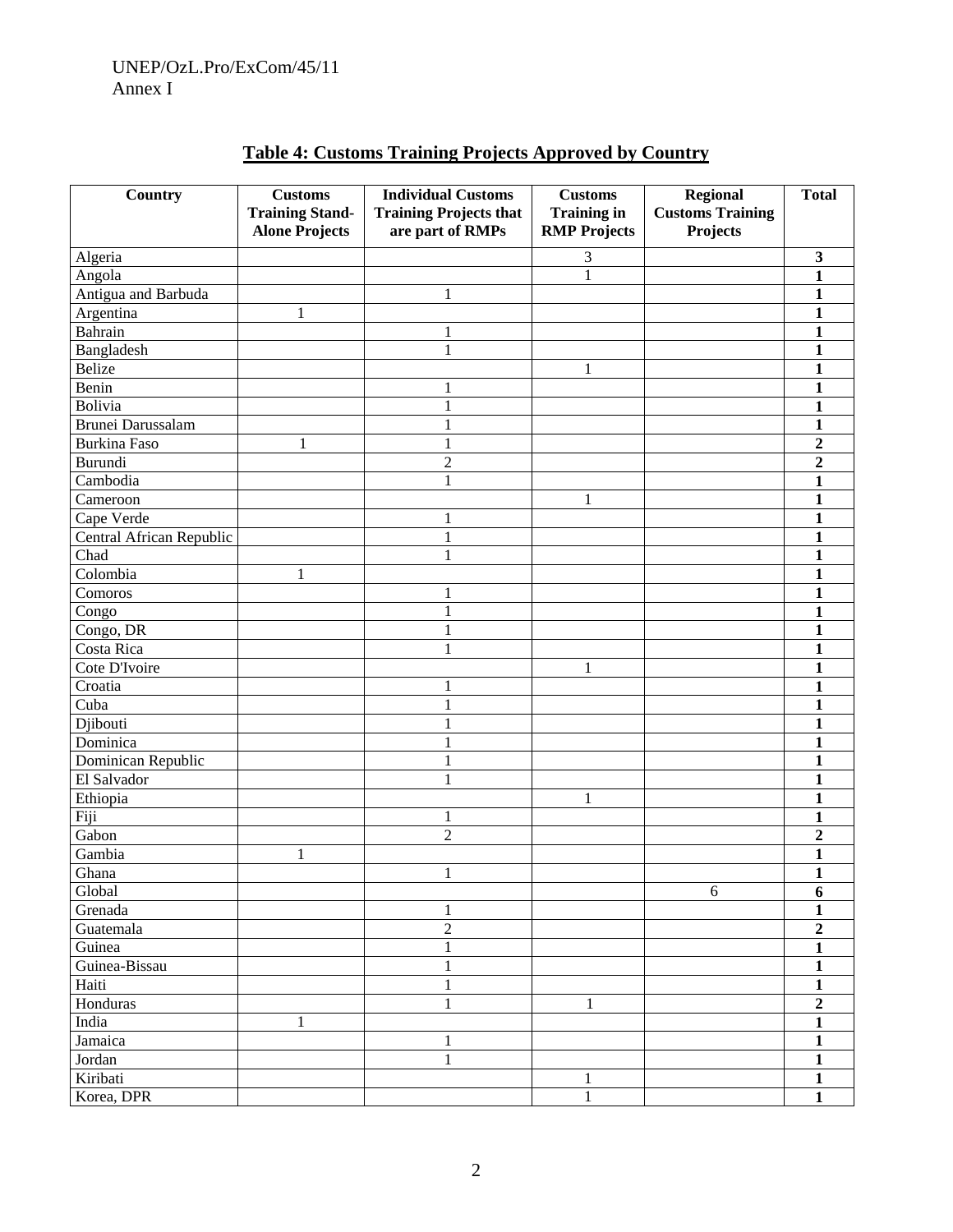| Country               | <b>Customs</b>         | <b>Individual Customs</b>     | <b>Customs</b>      | <b>Regional</b>         | <b>Total</b>            |
|-----------------------|------------------------|-------------------------------|---------------------|-------------------------|-------------------------|
|                       | <b>Training Stand-</b> | <b>Training Projects that</b> | <b>Training in</b>  | <b>Customs Training</b> |                         |
|                       | <b>Alone Projects</b>  | are part of RMPs              | <b>RMP Projects</b> | Projects                |                         |
| Kuwait                |                        | 1                             |                     |                         | $\mathbf{1}$            |
| Kyrgyzstan            |                        | $\mathbf{1}$                  |                     |                         | $\mathbf{1}$            |
| Lao, PDR              |                        | $\mathbf{1}$                  |                     |                         | $\mathbf{1}$            |
| Liberia               |                        | $\mathbf{1}$                  |                     |                         | $\mathbf{1}$            |
| Macedonia             |                        | $\mathbf{1}$                  |                     |                         | $\mathbf{1}$            |
| Maldives              |                        | $\mathbf{1}$                  |                     |                         | $\mathbf{1}$            |
| Mali                  |                        | $\mathbf{1}$                  |                     |                         | $\mathbf{1}$            |
| Marshall Islands      |                        |                               | $\mathbf{1}$        |                         | $\mathbf{1}$            |
| Mauritania            |                        | 1                             |                     |                         | $\mathbf{1}$            |
| Micronesia            |                        |                               | $\mathbf{1}$        |                         | $\mathbf{1}$            |
| Mongolia              |                        | $\mathbf{1}$                  |                     |                         | $\mathbf{1}$            |
| Mozambique            |                        |                               | 1                   |                         | $\mathbf{1}$            |
| Nauru                 |                        |                               | $\mathbf{1}$        |                         | $\mathbf{1}$            |
| Niger                 |                        | $\overline{c}$                |                     |                         | $\overline{2}$          |
| Oman                  |                        | $\mathbf{1}$                  |                     |                         | $\mathbf{1}$            |
| Pakistan              |                        |                               | $\sqrt{2}$          |                         | $\overline{2}$          |
| Palau                 |                        |                               | $\mathbf{1}$        |                         | $\mathbf{1}$            |
| Panama                |                        | 1                             |                     |                         | $\mathbf{1}$            |
| Paraguay              |                        |                               | 1                   |                         | $\mathbf{1}$            |
| Peru                  |                        | 1                             |                     |                         | $\mathbf{1}$            |
| Philippines           | $\mathbf{1}$           |                               |                     |                         | $\mathbf{1}$            |
| Qatar                 |                        |                               | 1                   |                         | $\mathbf{1}$            |
| Romania               |                        |                               | $\mathbf{1}$        |                         | $\mathbf{1}$            |
| Rwanda                |                        | 1                             |                     |                         | $\mathbf{1}$            |
| Sao Tome and Principe |                        | $\mathbf{1}$                  |                     |                         | $\mathbf{1}$            |
| Sierra Leone          |                        | $\mathbf{1}$                  |                     |                         | $\mathbf{1}$            |
| Solomon Islands       |                        |                               | $\mathbf{1}$        |                         | $\mathbf{1}$            |
| Sri Lanka             |                        | $\mathbf{1}$                  |                     |                         | $\mathbf{1}$            |
| Sudan                 |                        |                               | $\mathbf{1}$        |                         | $\mathbf{1}$            |
| Suriname              |                        | 1                             |                     |                         | $\mathbf{1}$            |
| Swaziland             |                        |                               | $\mathbf{1}$        |                         | $\mathbf{1}$            |
| Syria                 |                        | 1                             |                     |                         | $\mathbf{1}$            |
| Togo                  |                        | $\mathbf{1}$                  |                     |                         | $\mathbf{1}$            |
| $\overline{T}$ onga   |                        |                               | $\mathbf{1}$        |                         | $\mathbf{1}$            |
| Tuvalu                |                        |                               | $\,1\,$             |                         | $\mathbf 1$             |
| Uganda                |                        |                               | $\mathbf{1}$        |                         | $\overline{\mathbf{1}}$ |
| Uruguay               |                        | $\mathbf{1}$                  |                     |                         | $\overline{1}$          |
| Vanuatu               |                        |                               | $\mathbf{1}$        |                         | $\overline{\mathbf{1}}$ |
| Venezuela             | $\mathbf{1}$           |                               |                     |                         | $\overline{1}$          |
| Vietnam               |                        | $\mathbf{1}$                  |                     |                         | $\overline{\mathbf{1}}$ |
| Western Samoa         |                        | $\mathbf{1}$                  |                     |                         | $\overline{1}$          |
| Yemen                 |                        | $\mathbf{1}$                  |                     |                         | $\overline{1}$          |
| <b>Total</b>          | $\overline{7}$         | $\overline{61}$               | 28                  | 6                       | <b>102</b>              |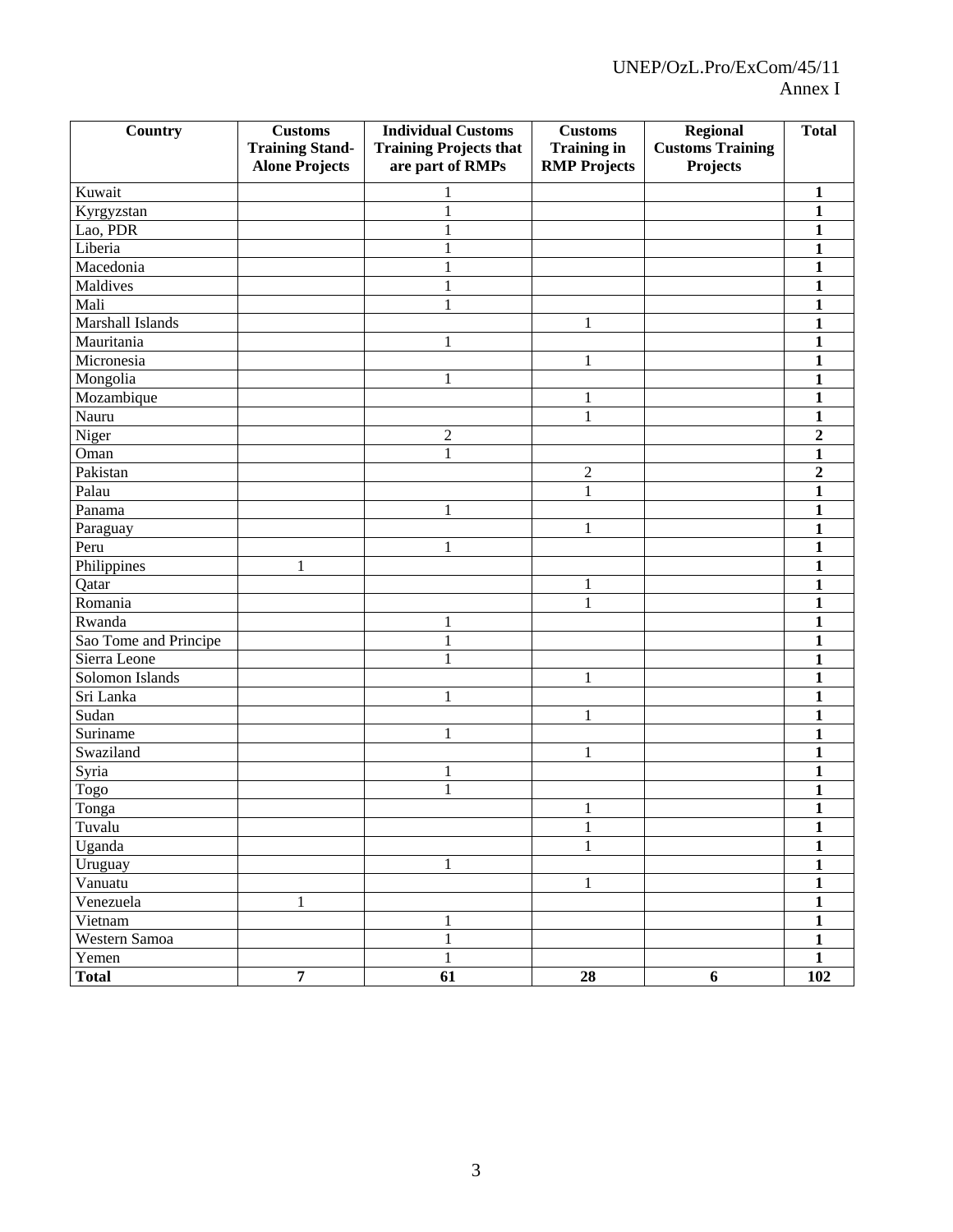## **Table 5a: Implementation Delays for Different Types of Completed Customs Training Projects**

| Category                       |                   |                |     | <b>Delays (in Months)</b> |           |             |              |
|--------------------------------|-------------------|----------------|-----|---------------------------|-----------|-------------|--------------|
|                                | Early             | <b>On Time</b> | 1-6 | $7 - 12$                  | $13 - 24$ | 25 and More | <b>Total</b> |
|                                | <b>Completion</b> |                |     |                           |           |             |              |
| Training<br>Stand-<br>Customs  |                   |                |     |                           |           |             | 3            |
| Alone Projects                 |                   |                |     |                           |           |             |              |
| Individual Customs Training    |                   |                |     | 4                         | 8         | $\mathbf Q$ | 24           |
| Projects that are part of RMPs |                   |                |     |                           |           |             |              |
| Training<br>Customs<br>and     |                   |                |     |                           |           |             | 4            |
| Licensing Systems integrated   |                   |                |     |                           |           |             |              |
| in RMP Projects                |                   |                |     |                           |           |             |              |
| Training<br>Regional Customs   |                   |                |     |                           | 2         |             |              |
| Projects                       |                   |                |     |                           |           |             |              |
| <b>Total</b>                   |                   |                | 3   | 6                         | 12        |             | 35           |

## (Based on Original Approved Planned Dates of Completion)

## **Table 5b: Implementation Delays for Different Types of Completed Customs Training Projects**

(Based on Revised Approved Planned Dates of Completion for Implementation Delays)

| Category                       |                   |                |                | <b>Delays (in Months)</b> |           |             |              |
|--------------------------------|-------------------|----------------|----------------|---------------------------|-----------|-------------|--------------|
|                                | Early             | <b>On Time</b> | 1-6            | $7-12$                    | $13 - 24$ | 25 and More | <b>Total</b> |
|                                | <b>Completion</b> |                |                |                           |           |             |              |
| Training<br>Stand-<br>Customs  |                   |                |                |                           |           |             | 3            |
| Alone Projects                 |                   |                |                |                           |           |             |              |
| Individual Customs Training    | 4                 | $\mathfrak{D}$ | $\mathfrak{D}$ | 6                         | 4         | 6           | 24           |
| Projects that are part of RMPs |                   |                |                |                           |           |             |              |
| Training<br>Customs<br>and     |                   |                |                |                           |           |             | 4            |
| Licensing Systems integrated   |                   |                |                |                           |           |             |              |
| in RMP Projects                |                   |                |                |                           |           |             |              |
| Training<br>Regional Customs   |                   |                | $\mathfrak{D}$ |                           |           |             | 4            |
| Projects                       |                   |                |                |                           |           |             |              |
| <b>Total</b>                   |                   |                | 5              | 8                         | -         | 8           | 35           |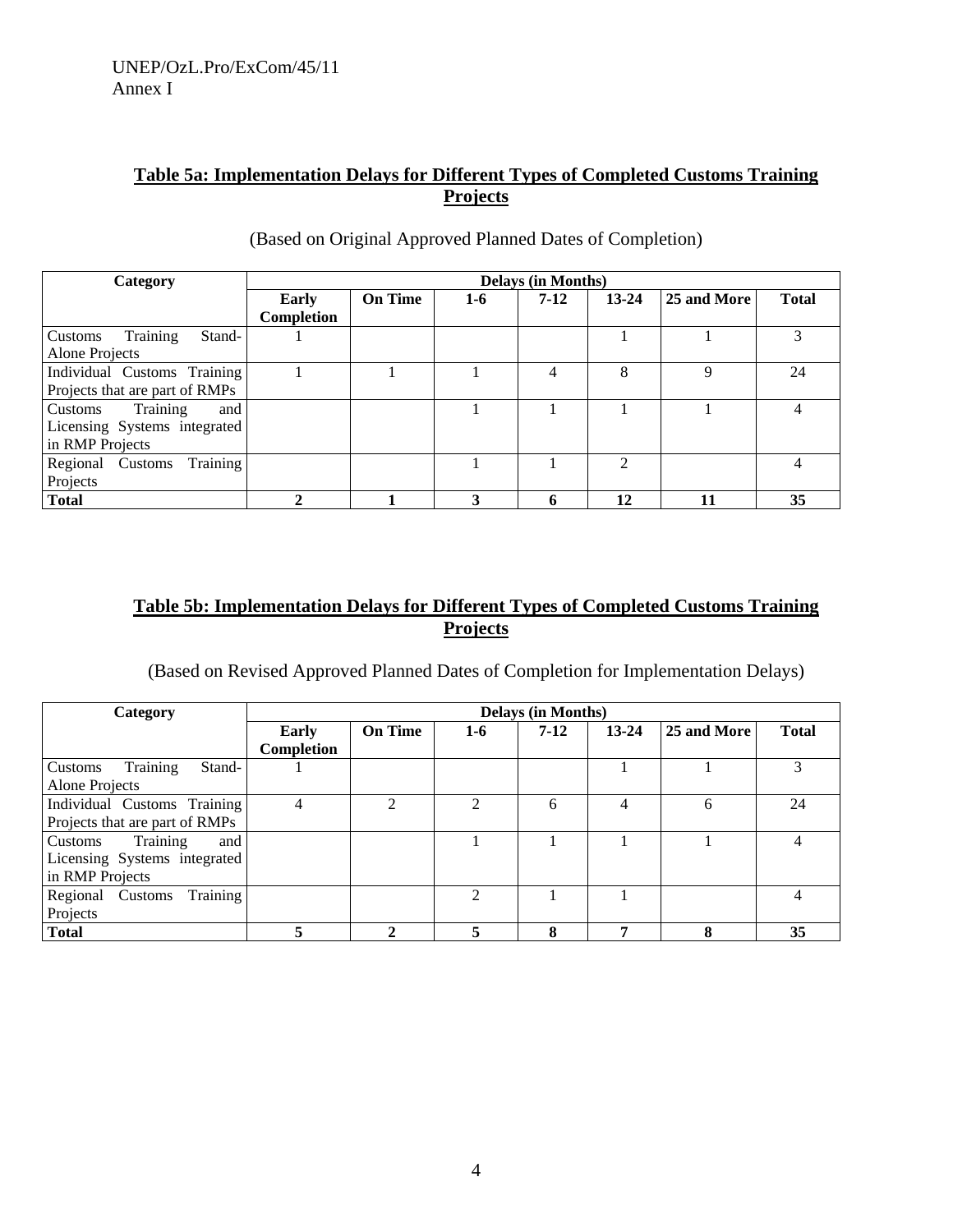#### **Table 6a: Customs Training Implementation Delays for Completed Projects by Agency<sup>1</sup>**

## (Based on Original Approved Planned Dates of Completion)

| <b>Agency</b> |                         | <b>Delays (in Months)</b> |     |        |           |             |              |  |  |
|---------------|-------------------------|---------------------------|-----|--------|-----------|-------------|--------------|--|--|
|               | <b>Early Completion</b> | <b>On Time</b>            | 1-6 | $7-12$ | $13 - 24$ | 25 and More | <b>Total</b> |  |  |
| Canada        |                         |                           |     |        |           |             |              |  |  |
| Finland       |                         |                           |     |        |           |             |              |  |  |
| Poland        |                         |                           |     |        |           |             |              |  |  |
| <b>UNEP</b>   |                         |                           |     |        |           |             | 18           |  |  |
| <b>UNIDO</b>  |                         |                           |     |        |           |             |              |  |  |
| <b>Total</b>  |                         |                           |     |        | ┸         |             | JЭ           |  |  |

#### **Table 6b Customs Training Implementation Delays for Completed Projects by Agency<sup>2</sup>**

## (Based on Revised Approved Planned Dates of Completion for Implementation **Delays)**

| <b>Agency</b> |                            | <b>Delays (in Months)</b> |       |        |           |             |              |  |  |  |
|---------------|----------------------------|---------------------------|-------|--------|-----------|-------------|--------------|--|--|--|
|               | <b>Early</b><br>Completion | <b>On Time</b>            | $1-6$ | $7-12$ | $13 - 24$ | 25 and More | <b>Total</b> |  |  |  |
| Canada        |                            |                           |       |        |           |             |              |  |  |  |
| Finland       |                            |                           |       |        |           |             |              |  |  |  |
| Poland        |                            |                           |       |        |           |             |              |  |  |  |
| <b>UNEP</b>   |                            |                           |       |        |           |             | 18           |  |  |  |
| <b>UNIDO</b>  |                            |                           |       |        |           |             |              |  |  |  |
| <b>Total</b>  |                            |                           |       |        |           |             | 35           |  |  |  |

## **Table 7: Licensing Systems Projects Approved by Agency**

| Category                      |  | Canada   Finland   France   Germany   Japan   Sweden   UNDP   UNEP   UNIDO   Total |  |    |    |
|-------------------------------|--|------------------------------------------------------------------------------------|--|----|----|
| Licensing System Stand-Alone  |  |                                                                                    |  |    |    |
| Projects                      |  |                                                                                    |  |    |    |
| Regional Licensing System     |  |                                                                                    |  |    |    |
| Projects                      |  |                                                                                    |  |    |    |
| Individual Licensing Systems  |  |                                                                                    |  | 16 | 26 |
| that are part of RMP Projects |  |                                                                                    |  |    |    |
| <b>Total</b>                  |  |                                                                                    |  | 23 | 38 |

 $\overline{a}$ <sup>1</sup> Seven completed tranches of National Phase-out Plans, which include the development of Customs Training, are

not included here, as the plans are still on-going.

 $2$  Ditto.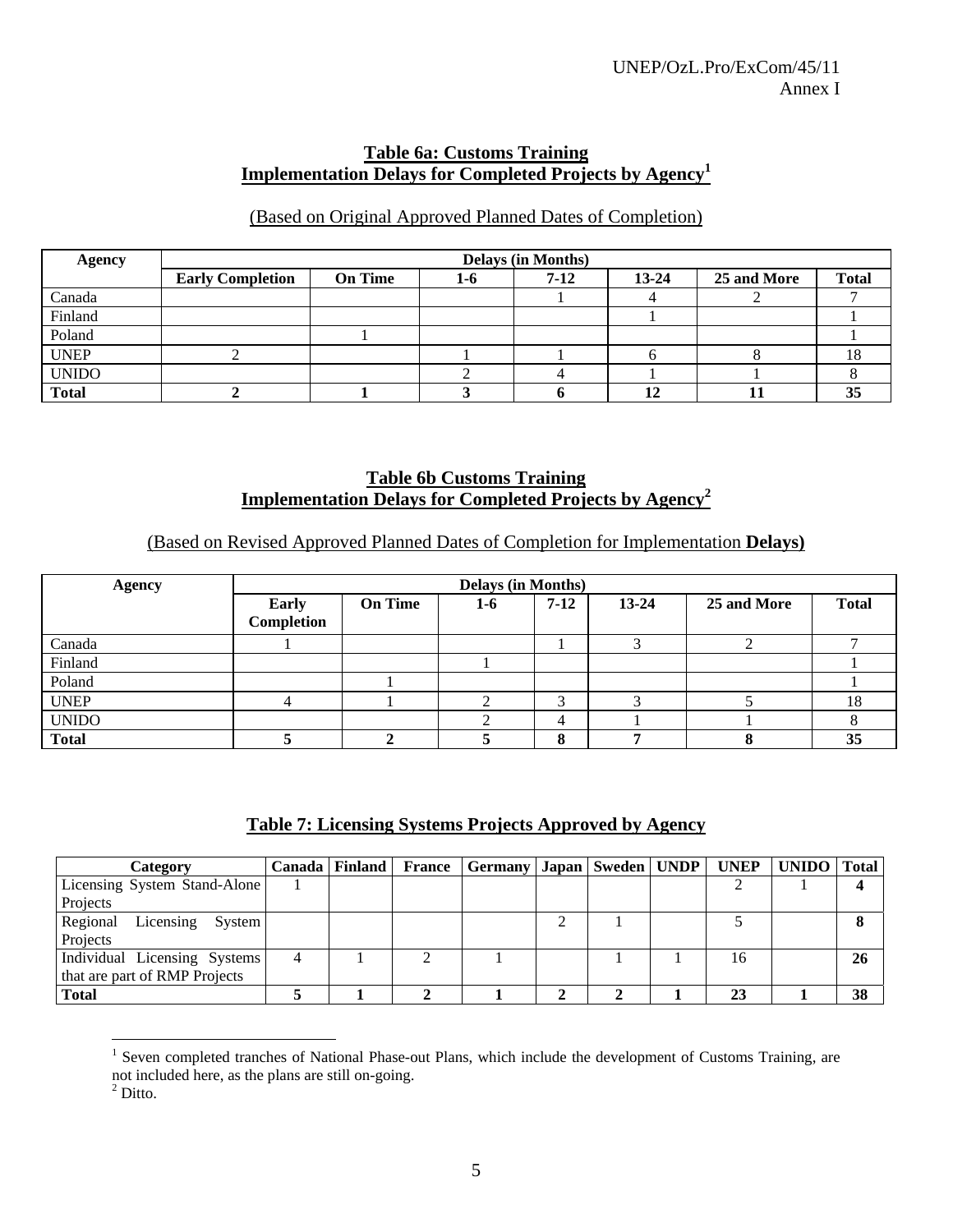## **Table 8: Licensing Systems Projects Approved by Region**

| Category                                                      | Africa | Asia and the<br>Pacific | <b>Europe</b> | <b>Latin American</b><br>and the Caribbean | Global | <b>Total</b> |
|---------------------------------------------------------------|--------|-------------------------|---------------|--------------------------------------------|--------|--------------|
| Licensing<br>Stand-<br>System<br>Alone Projects               |        |                         |               |                                            |        |              |
| Regional Licensing System<br>Projects                         |        |                         |               |                                            |        |              |
| Individual Licensing Systems<br>that are part of RMP Projects | 8      |                         |               | 15                                         |        | 26           |
| <b>Total</b>                                                  |        |                         |               | 17                                         |        | 38           |

## **Table 9: Licensing Systems Projects Approved by Country**

| Country               | <b>Licensing</b>        | <b>Regional</b>        | <b>Licensing Systems</b> | <b>Total</b>            |
|-----------------------|-------------------------|------------------------|--------------------------|-------------------------|
|                       | <b>System Stand-</b>    | <b>Licensing</b>       | that are part of         |                         |
|                       | <b>Alone Projects</b>   | <b>System Projects</b> | <b>RMP Projects</b>      |                         |
| Argentina             | 1                       |                        |                          | 1                       |
| <b>Barbados</b>       |                         |                        | 1                        | 1                       |
| <b>Belize</b>         |                         |                        | $\overline{c}$           | $\overline{2}$          |
| Benin                 |                         |                        | 1                        | 1                       |
| Chile                 |                         |                        | $\mathbf{1}$             | $\mathbf{1}$            |
| China                 | 1                       |                        |                          | 1                       |
| Costa Rica            |                         |                        | 1                        | 1                       |
| Cote D'Ivoire         |                         |                        | $\mathbf{1}$             | 1                       |
| Cuba                  |                         |                        | $\mathbf{1}$             | 1                       |
| Djibouti              |                         |                        | 1                        | 1                       |
| Egypt                 |                         |                        | 1                        | 1                       |
| Gambia                |                         |                        | 1                        | 1                       |
| Georgia               | $\mathbf{1}$            |                        |                          | $\mathbf{1}$            |
| Global                |                         | 5                      |                          | 5                       |
| Guatemala             |                         |                        | $\overline{2}$           | $\overline{2}$          |
| Guyana                |                         |                        | $\mathbf{1}$             | 1                       |
| Honduras              |                         |                        | 1                        | 1                       |
| Lao, PDR              |                         |                        |                          | 1                       |
| Madagascar            |                         |                        | 1                        | 1                       |
| Mali                  |                         |                        | $\mathbf{1}$             | 1                       |
| Nepal                 |                         |                        | $\mathbf{1}$             | 1                       |
| Nicaragua             |                         |                        | $\mathbf{1}$             | 1                       |
| Peru                  |                         |                        | $\overline{2}$           | $\overline{2}$          |
| Region: ASP           |                         | 3                      |                          | $\overline{\mathbf{3}}$ |
| Sao Tome and Principe |                         |                        | 1                        | $\mathbf{1}$            |
| Suriname              |                         |                        | $\mathbf{1}$             | 1                       |
| Uruguay               |                         |                        | 1                        | 1                       |
| Venezuela             | $\mathbf{1}$            |                        |                          | 1                       |
| Yemen                 |                         |                        | 1                        | 1                       |
| <b>Total</b>          | $\overline{\mathbf{4}}$ | 8                      | 26                       | 38                      |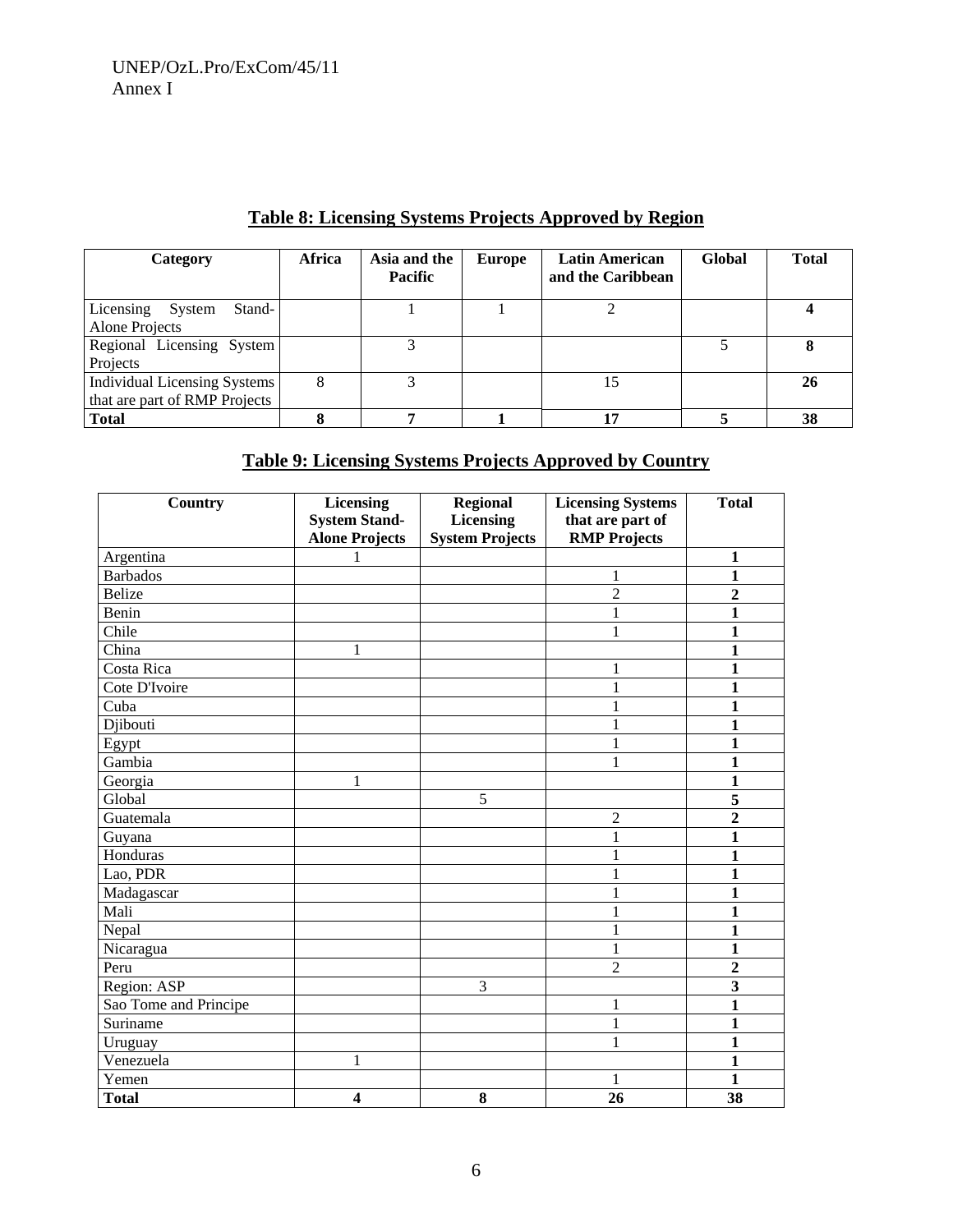## **Table 10a: Implementation Delays for Different Types of Completed Licensing System Projects**

| Category                        |              |                |     | <b>Delays (in Months)</b> |           |             |              |
|---------------------------------|--------------|----------------|-----|---------------------------|-----------|-------------|--------------|
|                                 | <b>Early</b> | <b>On Time</b> | 1-6 | $7 - 12$                  | $13 - 24$ | 25 and More | <b>Total</b> |
|                                 | Completion   |                |     |                           |           |             |              |
| Licensing System Stand-Alone    |              |                |     |                           |           |             |              |
| Projects                        |              |                |     |                           |           |             |              |
| Regional<br>Licensing<br>System |              |                |     |                           |           |             |              |
| Projects                        |              |                |     |                           |           |             |              |
| Individual Licensing Systems    |              |                |     |                           |           |             |              |
| that are part of RMP Projects   |              |                |     |                           |           |             |              |
| <b>Total</b>                    |              |                |     |                           |           |             |              |

#### (Based on Original Approved Planned Dates of Completion)

## **Table 10b: Implementation Delays for Different Types of Completed Licensing System Projects**

(Based on Revised Approved Planned Dates of Completion for Implementation Delays)

| Category                        | <b>Delays (in Months)</b> |                |     |          |           |             |              |  |  |  |  |
|---------------------------------|---------------------------|----------------|-----|----------|-----------|-------------|--------------|--|--|--|--|
|                                 | Early<br>Completion       | <b>On Time</b> | 1-6 | $7 - 12$ | $13 - 24$ | 25 and More | <b>Total</b> |  |  |  |  |
| Licensing System Stand-Alone    |                           |                |     |          |           |             |              |  |  |  |  |
| Projects                        |                           |                |     |          |           |             |              |  |  |  |  |
| Regional<br>Licensing<br>System |                           | 2              | 3   |          |           |             |              |  |  |  |  |
| Projects                        |                           |                |     |          |           |             |              |  |  |  |  |
| Individual Licensing Systems    |                           |                |     |          |           |             |              |  |  |  |  |
| that are part of RMP Projects   |                           |                |     |          |           |             |              |  |  |  |  |
| <b>Total</b>                    |                           |                |     |          |           |             | 16           |  |  |  |  |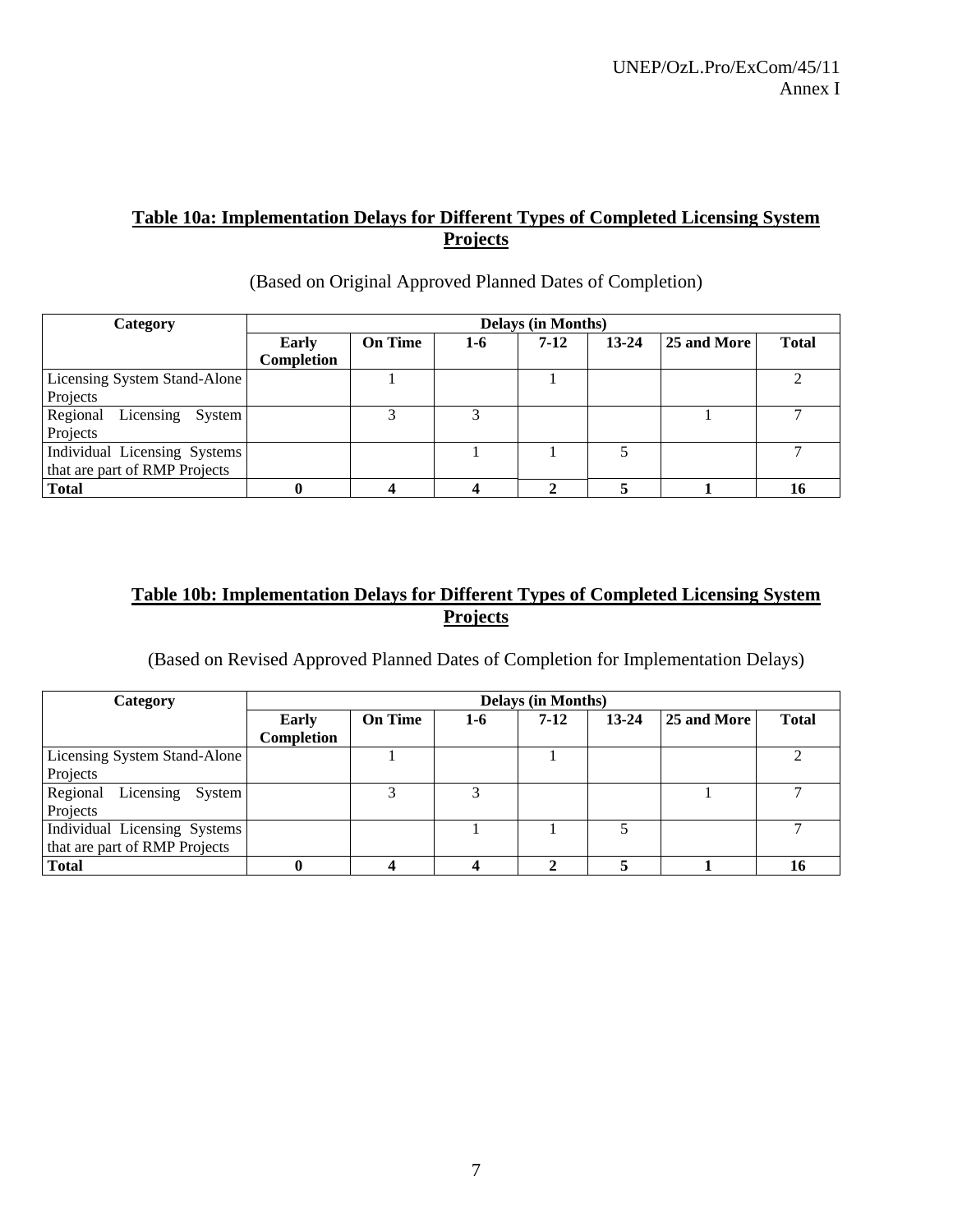## **Table 11a: Licensing Systems Implementation Delays for Completed Projects by Agency<sup>3</sup>**

#### (Based on Original Approved Planned Dates of Completion)

| <b>Agency</b> |            |                |     | <b>Delays (in Months)</b> |           |             |              |
|---------------|------------|----------------|-----|---------------------------|-----------|-------------|--------------|
|               | Early      | <b>On Time</b> | 1-6 | $7-12$                    | $13 - 24$ | 25 and More | <b>Total</b> |
|               | Completion |                |     |                           |           |             |              |
| Canada        |            |                |     | $\sim$<br>∠               |           |             |              |
| Japan         |            |                |     |                           |           |             |              |
| Sweden        |            |                |     |                           |           |             |              |
| <b>UNEP</b>   |            |                |     |                           |           |             |              |
| <b>UNIDO</b>  |            |                |     |                           |           |             |              |
| <b>Total</b>  |            |                |     | ◠<br>∸                    |           |             |              |

#### **Table 11b: Licensing Systems Implementation Delays for Completed Projects by Agency<sup>4</sup>**

**(**Based on Revised Approved Planned Dates of Completion for Implementation Delays)

| <b>Agency</b> |                            |                |     | <b>Delays (in Months)</b> |           |             |              |
|---------------|----------------------------|----------------|-----|---------------------------|-----------|-------------|--------------|
|               | <b>Early</b><br>Completion | <b>On Time</b> | 1-6 | $7-12$                    | $13 - 24$ | 25 and More | <b>Total</b> |
| Canada        |                            |                |     | ◠<br>∼                    |           |             |              |
| Japan         |                            |                |     |                           |           |             |              |
| Sweden        |                            |                |     |                           |           |             |              |
| <b>UNEP</b>   |                            | $\bigcap$      |     |                           | 4         |             |              |
| <b>UNIDO</b>  |                            |                |     |                           |           |             |              |
| <b>Total</b>  |                            |                |     | ◠                         |           |             | 10           |

<sup>&</sup>lt;sup>3</sup> Seven completed tranches of National Phase-out Plans, which include the development of licensing systems, are not included here, as the plans are still on-going.

<sup>&</sup>lt;sup>4</sup> Seven completed tranches of National Phase-out Plans, which include the development of licensing systems, are not included here, as the plans are still on-going.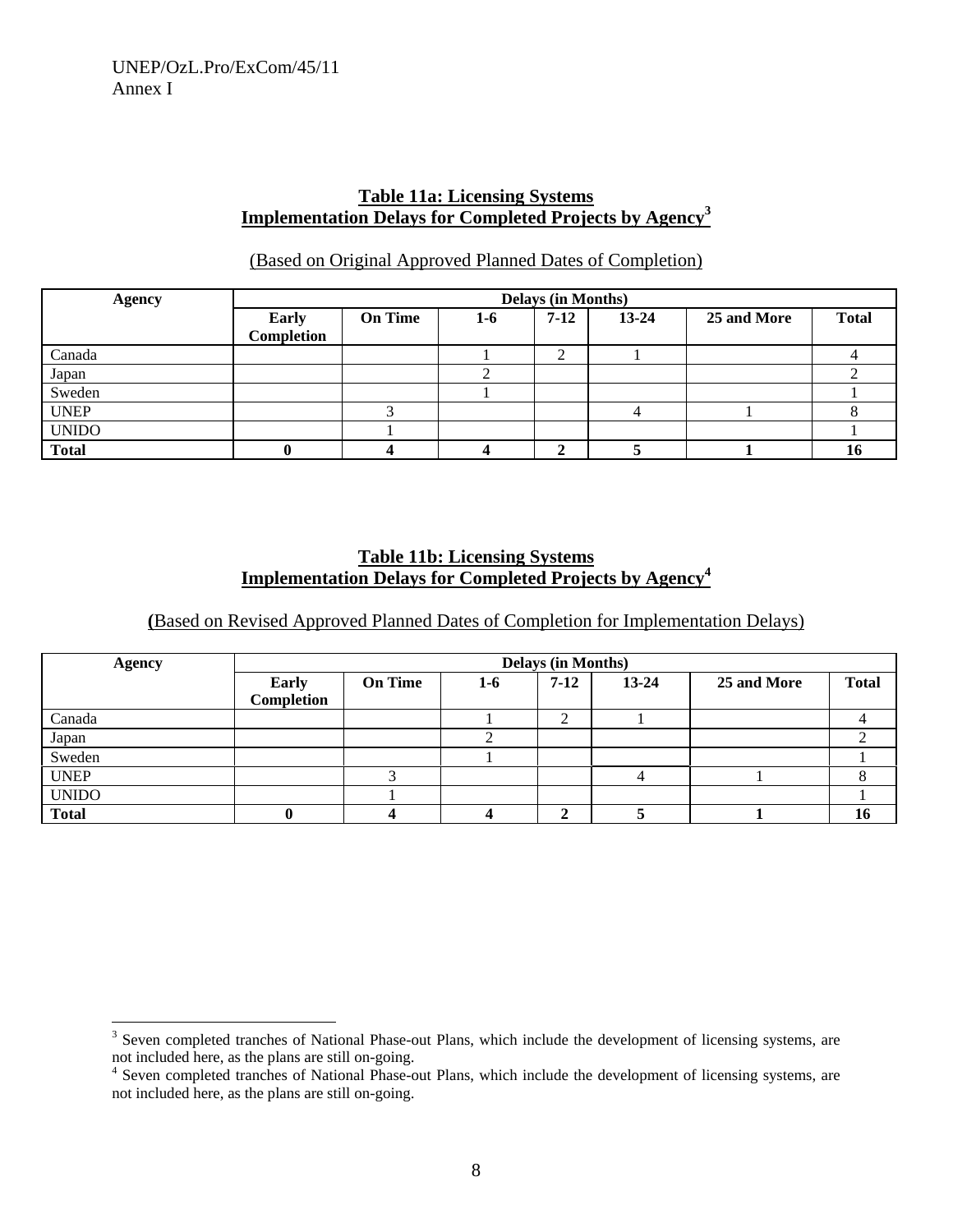| <b>Country</b>         | <b>Project Number</b>                               | <b>Title of project</b>                                                                                                          | <b>Implementing</b><br><b>Agency</b> | <b>Funds</b><br><b>Approved</b> | <b>Legislation/</b><br>Regulations        | <b>Country handbook</b><br>status | <b>Phase I</b>                                                                                                                                          | <b>Phase II</b>                                                                                                      | Equipment                                                       | <b>Ongoing</b><br>training?                        | <b>Module included in</b><br>curricula?                                                                                                 | <b>Computerized System in</b><br>place (database)                                                                                          | <b>National coordinating</b><br>agency/implementing                                                     | <b>Implementation Delays</b>                                                                                                               | <b>Comments</b>                                                                                  | <b>Months from</b><br>completion to |
|------------------------|-----------------------------------------------------|----------------------------------------------------------------------------------------------------------------------------------|--------------------------------------|---------------------------------|-------------------------------------------|-----------------------------------|---------------------------------------------------------------------------------------------------------------------------------------------------------|----------------------------------------------------------------------------------------------------------------------|-----------------------------------------------------------------|----------------------------------------------------|-----------------------------------------------------------------------------------------------------------------------------------------|--------------------------------------------------------------------------------------------------------------------------------------------|---------------------------------------------------------------------------------------------------------|--------------------------------------------------------------------------------------------------------------------------------------------|--------------------------------------------------------------------------------------------------|-------------------------------------|
|                        |                                                     |                                                                                                                                  |                                      |                                 |                                           |                                   |                                                                                                                                                         |                                                                                                                      |                                                                 |                                                    |                                                                                                                                         |                                                                                                                                            | agency                                                                                                  |                                                                                                                                            |                                                                                                  | <b>PCR</b><br>submission            |
|                        |                                                     |                                                                                                                                  |                                      |                                 |                                           |                                   |                                                                                                                                                         |                                                                                                                      |                                                                 |                                                    |                                                                                                                                         |                                                                                                                                            |                                                                                                         |                                                                                                                                            |                                                                                                  |                                     |
| Antigua                | ANT/REF/26/TRA/04                                   | Training of<br>customs                                                                                                           | Canada/UNEP                          |                                 | 44,000 In place                           | finalized                         | One 3 day wsop, 12 5 wsops, 81<br>Customs officers<br>and 10 key<br>stakeholders trained guard and 1 police "Global<br><b>July 2001</b><br>(planned=22) | Customs officers<br>including 1 coast<br>department<br>(planned=100)                                                 | provided as<br>part of UNEF<br>project<br>enabling<br>activity" |                                                    | ves, in customs and<br>excise training curricula<br>of training school, and<br>also in refresher courses containing non ODS<br>officers | ASYCUDA computerized<br>system in place. Duty free<br>concesions to imports<br>for experienced customs substances and 500% tax<br>to CFC's | Ministry of Commerce.<br>Industry and Business<br>Development/UNEP on<br>behalf of Canada               | Yes, 23 months due to<br>implementation of legislation licensing system<br>and ressource/personnel<br>and coordination problems improved?  | <b>NOU reports</b><br>needs to be                                                                | 12                                  |
| Bahrain                | BAH/REF/26/TRA/06 RMP: Customs                      | training                                                                                                                         | NOU/UNEP                             |                                 | 30,000 Yes, in place in Completed<br>1999 |                                   | 3 day wsop January Training of 12<br>2001.30<br>participants trained                                                                                    | ustoms officers.<br>Additional training kits<br>of over 200<br>customs officers<br>trained in Phase I<br>end of 2001 | 3 refrigerant<br>identification                                 |                                                    |                                                                                                                                         |                                                                                                                                            | Environmental Affairs.<br>Ministry of States,<br>Municipalities Affairs &<br>Environmental Affairs/UNEP | 24 months, the regulatory<br>framework was not in place<br>until 1999                                                                      |                                                                                                  |                                     |
|                        | Bangladesh BGD/REF/29/TRA/08 Implemantation of UNEP | the RMP: Training<br>programme for<br>customs officers                                                                           |                                      |                                 | 22,500 Enacted April<br>2004              |                                   | 37 persons trained 50 persons<br>from customs and<br>other relevant<br>ministries. July 2003                                                            | trained. May 2004                                                                                                    |                                                                 | 500 officers will<br>be trained durin<br>2004-2008 |                                                                                                                                         |                                                                                                                                            | Ozone Cell, Department of<br>Environement/UNEP                                                          | 56 months, transfer of<br>project from Paris to CAP in point established<br>December 2002 caused<br>some delay                             | Permanent focal<br>in the National<br>Board for<br>Revenue for<br>customs training<br>activities |                                     |
| Belize                 | BZE/REF/29/TAS/03                                   | <b>RMP</b><br>Implementation:<br>monitoring and<br>control of ODS<br>and training<br>program for<br>customs and othe<br>officers | Canada/UNEP                          |                                 | 28,000 Implemented                        |                                   | 18 participants<br>March 2002,                                                                                                                          | over 75 key<br>persons trained<br><b>July 2003</b>                                                                   |                                                                 |                                                    |                                                                                                                                         |                                                                                                                                            | Ministry of natural<br>ressources and<br>environment/Canada with<br>assistance from UNEP                | Yes, 30 months due to<br>lenghth in establishing<br>policy legislation compone<br>Project described as<br>'satisfactory and as<br>planned" | two imports<br>stopped pending<br>Belize's NOU<br>approval                                       |                                     |
| <b>Burkina</b><br>Faso | BKF/REF/29/TRA/09                                   | Trining of<br>Customs Officials                                                                                                  | Canada/UNEP                          |                                 | 48.025 Enacted                            |                                   | 20 Customs<br>trainers, senior<br>customs officials<br>and relevant<br>stakeholders.<br>August 2001                                                     | 120 Customs<br>officials trained                                                                                     | Yes, 5<br>refrigerant<br>identifiers                            |                                                    | Yes                                                                                                                                     |                                                                                                                                            | Ministere de l'Environnement 14 months, NOU busy with<br>et de l'Eau/UNEP on behalf<br>of Canada        | implementation of RMP +<br>difficulty of coordinating<br>training of 120 Customs<br>officers                                               |                                                                                                  |                                     |
| Burundi                | BDI/REF/26/TRA/03                                   | Training of<br>customs officers                                                                                                  | <b>UNEP</b>                          |                                 | 30,000 Implemented<br>03/2000             |                                   | 20 customs officers<br>rained, 14-16<br>November 2001.<br>(25 mentioned in<br>remarks of MFS)                                                           | 29 customs<br>officers trained, 17<br>19 April 2002                                                                  | yes                                                             |                                                    |                                                                                                                                         |                                                                                                                                            | National Ozone Unit/UNEP                                                                                | 26 months, establishment of<br>MOU, pb w/translation. Also<br>pb w/signed expenditure<br>report                                            | "Control and<br>monitoring of<br>CFCs is<br>intensified"                                         | 14                                  |
| Chad                   | CHD/REF/29/TRA/06                                   | Training<br>programme for<br>customs officers                                                                                    | <b>UNEP</b>                          |                                 | 75,000 Implemented                        | available                         | 29 custom trainers,<br>senior customs<br>officials and relevany<br>stakeholders<br>trained. Two day<br>wsop, November<br>2001                           | 322 customs<br>officials trained                                                                                     | 17 refrigeran<br>identifiers                                    |                                                    | Yes, included in customs<br>and excise training<br>curricula of training<br>school                                                      |                                                                                                                                            | Ministere de l'Environnement Yes, due to set up of<br>et de l'Eau/UNEP                                  | egislation                                                                                                                                 |                                                                                                  |                                     |
| Comoros                | COI/REF/35/TRA/08                                   | Training of<br>customs officers i<br>dentification and<br>control of ODS                                                         | <b>UNEP</b>                          | 39,000                          |                                           |                                   | 25 customs officers 30 customs<br>trained, September officers trained<br>2003                                                                           |                                                                                                                      | Yes                                                             |                                                    |                                                                                                                                         |                                                                                                                                            | Bureau national<br>ozone/UNEP                                                                           | Yes 17 months, no<br>explanation?                                                                                                          | Project is<br>described as<br>"satisfactory and<br>as planned"                                   |                                     |
| Congo                  | PRC/REF/32/TRA/09 Customs training                  | programme                                                                                                                        | <b>UNEP</b>                          | 69,400                          |                                           |                                   | 25 customs officers<br>trained, May 2002                                                                                                                | 170 customs<br>fficers trained,<br>June, October<br>2003                                                             | Yes                                                             |                                                    | Yes, included in customs<br>and excise training<br>curricula of training<br>school                                                      |                                                                                                                                            | Bureau national<br>ozone/UNEP                                                                           | No                                                                                                                                         |                                                                                                  |                                     |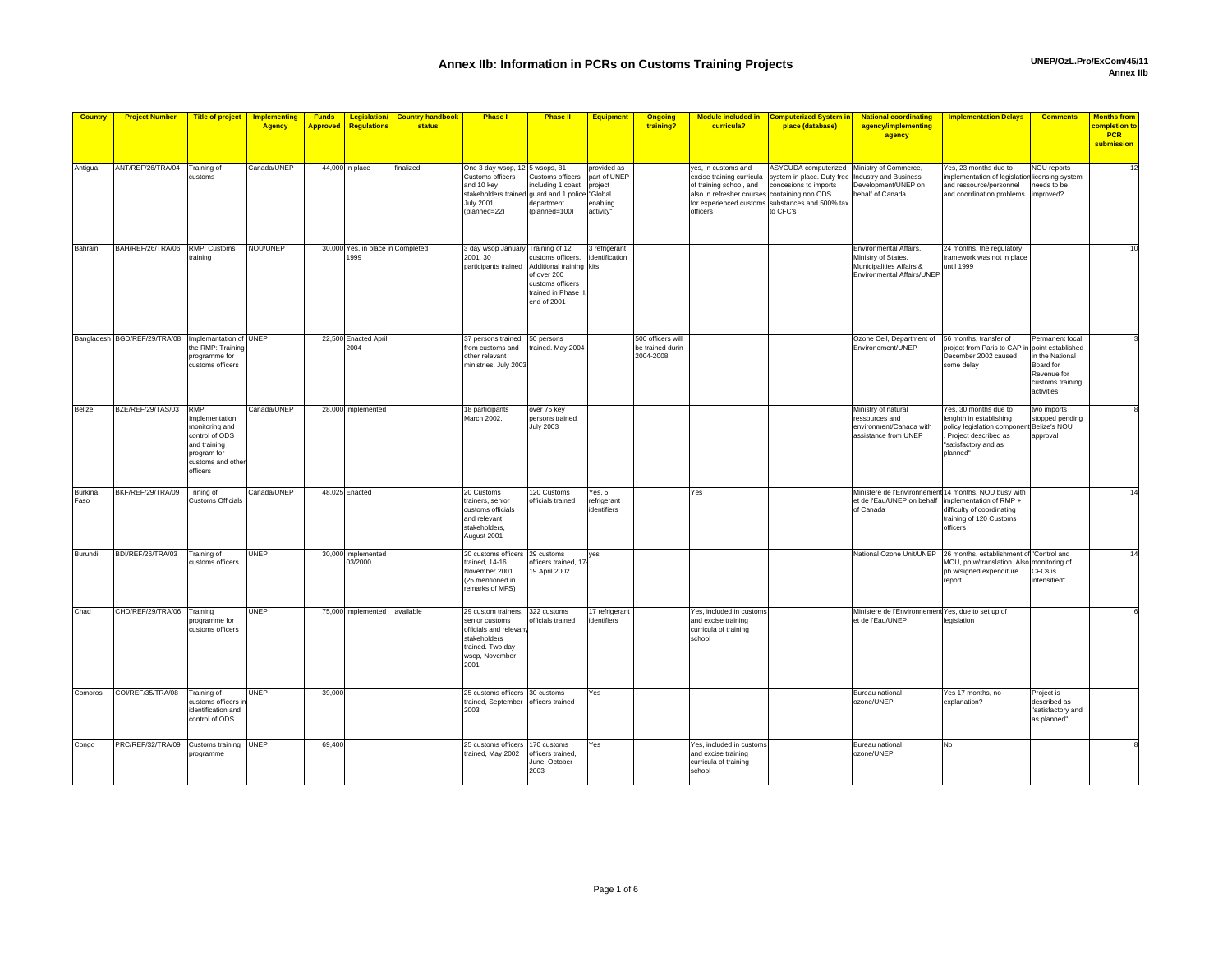## **Annex IIb: Information in PCRs on Customs Training Projects UNEP/OzL.Pro/ExCom/45/11 Annex IIb**

| <b>Country</b> | <b>Project Number</b>          |          | Title of project   Implementing<br><b>Agency</b> | <b>Approved Regulations</b>       | <b>Funds</b> Legislation/ Country handbook<br><b>status</b> | <b>Phase I</b>                                                                                                                                                      | <b>Phase II</b> | <b>Equipment</b>                                            | <b>Ongoing</b><br>training? | Module included in<br>curricula? | place (database) | Computerized System in National coordinating<br>agency/implementing<br>agency | <b>Implementation Delays</b>                                                                                                    | <b>Comments</b> | <b>Months from</b><br>completion to<br><b>PCR</b><br>submission |
|----------------|--------------------------------|----------|--------------------------------------------------|-----------------------------------|-------------------------------------------------------------|---------------------------------------------------------------------------------------------------------------------------------------------------------------------|-----------------|-------------------------------------------------------------|-----------------------------|----------------------------------|------------------|-------------------------------------------------------------------------------|---------------------------------------------------------------------------------------------------------------------------------|-----------------|-----------------------------------------------------------------|
| Croatia        | CRO/REF/28/TRA/12 RMP: Customs | training | <b>UNIDO</b>                                     | 32.250 Implemented<br>1999 by-law | Croatian handbook<br>was made                               | 34 officers trained<br>923 from 12<br>customs points, 10<br>from customs<br>district, 1 from<br>department of<br>prevention of illegal<br>trade. 40 were<br>planned |                 | 12 identifiers.<br>(10 road, 1<br>ship). 30 were<br>planned |                             |                                  |                  | Ministry of Finance,<br>Customs Directorate/UNIDO negotiations took "a long   | 12 months, intra Ministerial<br>time"to complete. Also un-<br>readiness of Customs<br>directorate for training on<br>ODS issues |                 |                                                                 |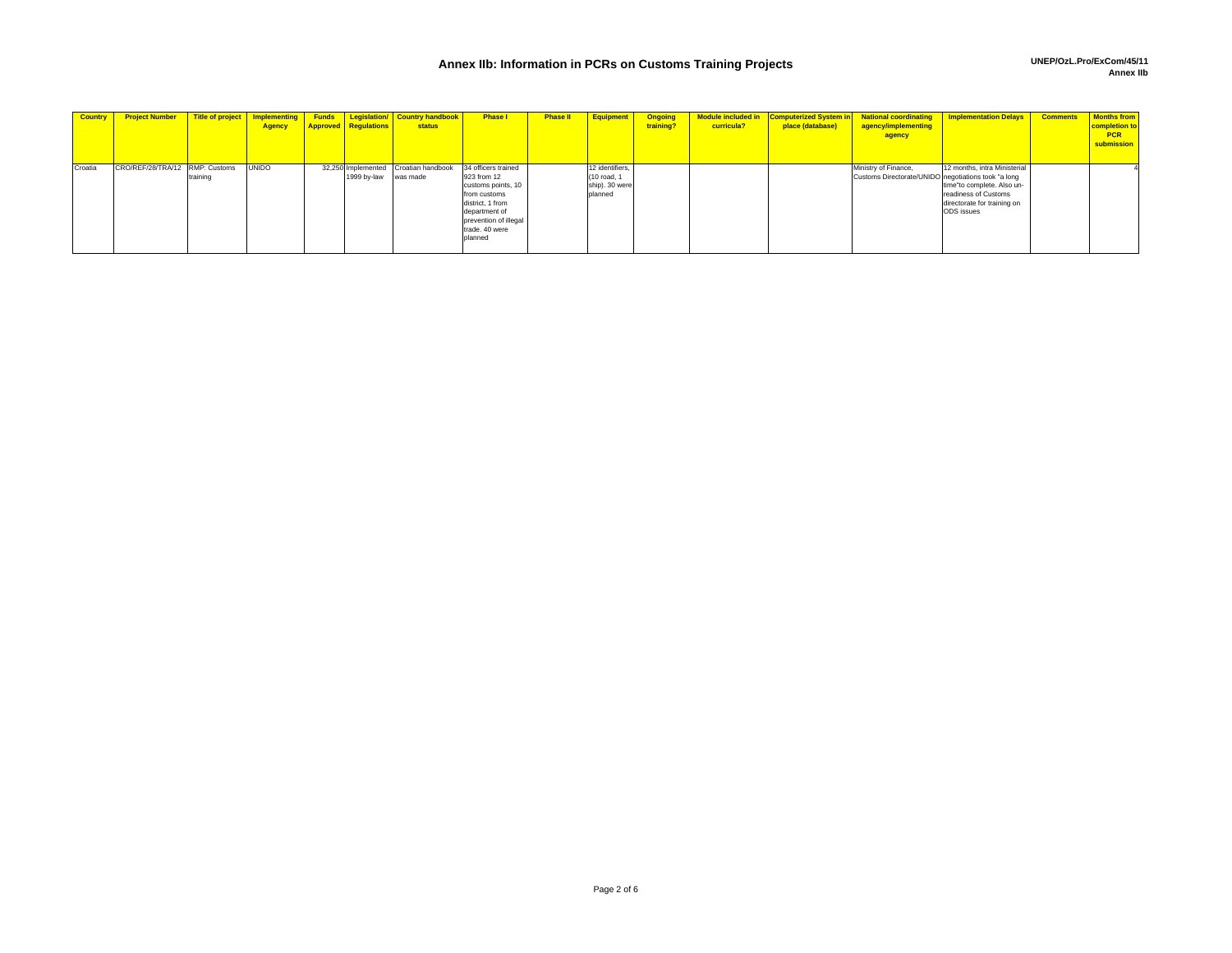**Implementation Delays Comments Months from** 

**Legislation/** 

| <b>Country</b>        | <b>Project Number</b>                                  | <b>Title of project</b>                                                                                        | <b>Implementing</b><br><b>Agency</b>      | <b>Funds</b><br><b>Approved</b> | Legislation/<br>Regulations                                                                                                                                                | <b>Country handbook</b><br>status                                                                 | <b>Phase</b>                                                | <b>Phase II</b>                                                 | <b>Equipment</b>                                           | Ongoing<br>training? | <b>Module included in</b><br>curricula?                                            | <b>Computerized System in</b><br>place (database)                                                                                | <b>National coordinating</b><br>agency/implementing<br>agency                                                      | <b>Implementation Delays</b>                                                                                                                                                                               | <b>Comments</b>                                                                                                                                                                                                                                                                                                           | <b>Months from</b><br>completion to<br><b>PCR</b><br>submission |
|-----------------------|--------------------------------------------------------|----------------------------------------------------------------------------------------------------------------|-------------------------------------------|---------------------------------|----------------------------------------------------------------------------------------------------------------------------------------------------------------------------|---------------------------------------------------------------------------------------------------|-------------------------------------------------------------|-----------------------------------------------------------------|------------------------------------------------------------|----------------------|------------------------------------------------------------------------------------|----------------------------------------------------------------------------------------------------------------------------------|--------------------------------------------------------------------------------------------------------------------|------------------------------------------------------------------------------------------------------------------------------------------------------------------------------------------------------------|---------------------------------------------------------------------------------------------------------------------------------------------------------------------------------------------------------------------------------------------------------------------------------------------------------------------------|-----------------------------------------------------------------|
|                       |                                                        |                                                                                                                |                                           |                                 |                                                                                                                                                                            |                                                                                                   |                                                             |                                                                 |                                                            |                      |                                                                                    |                                                                                                                                  |                                                                                                                    |                                                                                                                                                                                                            |                                                                                                                                                                                                                                                                                                                           |                                                                 |
| Dominican<br>Republic | DOM/REF/25/TR/14                                       | <b>Customs Training</b>                                                                                        | <b>UNEP</b>                               | 53,000                          | Implemented<br>12 August<br>1999. Official<br>agreement<br>signed<br>between<br>General<br>Customs<br>Office and<br>Environemnt<br>and natural<br>Resources<br>Secretariat | Yes, disseminated<br>during follow up<br>training wsop and<br>being used as<br>reference document | 36 participants, 30<br>of them experts                      | 96 Customs<br>officers trained                                  | res, as<br>planned                                         |                      | Yes, MP related training<br>nodule included                                        | Yes, created upon 2nd<br>customs training course.<br>Now in use allowing the<br>reporting on imoprted<br>ODS final year reports. | Ministry of Agriculture,<br>Governmetal Ozone<br>Committee/UNDP, UNEP                                              | Yes, in finalization of phase<br>Il due to country local<br>situation. Coordination with<br>local customs office was not should be<br>good. NOU undertook<br>active efforts to develop<br>effective links. | Further training o<br>nvironmental<br>police officers<br>planned, follow up<br>on support<br>measures for<br>enforcement of<br>licensing system<br>should also be<br>planned.<br>Database systen<br>should be<br>improved, Follow<br>up training<br>required due to<br>large number of<br>entry points in the<br>country. |                                                                 |
| Fiji                  | FIJ/REF/29/TRA/07                                      | Implementation of UNEP DTIE<br>he RMP: Training<br>of Customs<br>officers, oDS<br>nspectorate and<br>NOU staff |                                           | 42,500                          |                                                                                                                                                                            |                                                                                                   | 27 customs officers<br>trained. April 2001                  | 122 customs<br>officers trained<br>March June 2002              |                                                            |                      |                                                                                    |                                                                                                                                  | ODS unit, Department of<br>Environment, Ministry of<br>Local Government, Housing<br>and Environment/UNEP           | Yes, 56 months. Shortage<br>of human ressources                                                                                                                                                            |                                                                                                                                                                                                                                                                                                                           |                                                                 |
| Gabon                 | GAB/REF/26/TRA/05 Customs training UNEP                |                                                                                                                |                                           | 31,000                          |                                                                                                                                                                            |                                                                                                   | 27 customs officers<br>trained, August<br>2002              | 60 Customs<br>officers trained,<br>June 2003                    |                                                            |                      | Yes, included in customs<br>and excise training<br>curricula of training<br>school |                                                                                                                                  | Bureau national<br>ozone/UNEP                                                                                      | Yes, 43 months. Only<br>reference is that phase 1<br>training was pending on<br>establishment of legislation                                                                                               | Project described<br>as "satisfactory<br>and as planned"?                                                                                                                                                                                                                                                                 |                                                                 |
|                       | The Gambia GAM/SEV/19/TRA/03 Training                  | rogramme for<br>ustoms officers                                                                                | UNEP                                      |                                 | 12,598 Implemented Prepared                                                                                                                                                |                                                                                                   | 66 customs officers<br>trained, two day<br>wsop March 2001  | 40 customs<br>fficers trained,<br>February 2002                 | 5 refrigerant<br>dentifiers                                |                      | Yes, inclusion of training<br>programme into the<br>customs training<br>curriculum |                                                                                                                                  | Gambia National<br>Environment Agency/UNEP                                                                         | Yes, 22 months, no<br>explanation provided                                                                                                                                                                 |                                                                                                                                                                                                                                                                                                                           |                                                                 |
| Guinea                | GUI/REF/30/TRA/06                                      | Training for<br>customs officers                                                                               | UNEP                                      | 42,500                          |                                                                                                                                                                            |                                                                                                   | 27 Customs officers 56 customs<br>trained, December<br>2002 | officers trained                                                | yes                                                        |                      |                                                                                    |                                                                                                                                  | Bureau national<br>ozone/UNEP                                                                                      | No                                                                                                                                                                                                         |                                                                                                                                                                                                                                                                                                                           | 18                                                              |
| Ghana                 | GHA/REF/32/TRA/13 Customs training UNEP                | programme                                                                                                      |                                           | 81,000                          |                                                                                                                                                                            |                                                                                                   | 30 officers trained,<br>June 2002                           | 150 Customs<br>officers trained,<br>October to<br>December 2002 |                                                            |                      | Yes, included in custom<br>and excise training<br>curricula of training<br>school  |                                                                                                                                  | Ministry of finance and<br>economic planning,<br>Environmental protection<br>agency/UNEP                           |                                                                                                                                                                                                            |                                                                                                                                                                                                                                                                                                                           | 21                                                              |
| Global                | GLO/SEV/27/TRA/184 Customs Training UNEP in<br>and 180 | Manual                                                                                                         | cooperation with<br>Canada and<br>Finland | 60,000                          |                                                                                                                                                                            |                                                                                                   |                                                             |                                                                 |                                                            |                      |                                                                                    |                                                                                                                                  | Environment Canada and<br>the Ministry of Foreign<br>Affairs of Finland in<br>cooperation with UNEP<br><b>DTIE</b> | Complexity of the subject<br>and need to consult with<br>many stakeholders resulted<br>in longer project duration                                                                                          |                                                                                                                                                                                                                                                                                                                           |                                                                 |
| Global                | GLO/SEV/32/TRA/218 Global enabling                     | activity for<br>ustoms training                                                                                | UNEP                                      | 164,400                         |                                                                                                                                                                            |                                                                                                   |                                                             |                                                                 | identifiers<br>were provide<br>to 19<br>countries          |                      |                                                                                    |                                                                                                                                  |                                                                                                                    | Yes, 19 months, due to time<br>requitred to identify<br>consultant firms                                                                                                                                   |                                                                                                                                                                                                                                                                                                                           |                                                                 |
|                       | Guatemala GUA/REF/27/TAS/18 Customs officers           | raining<br>rogramme                                                                                            | <b>UNEP</b>                               |                                 | 34,000 Implemented                                                                                                                                                         |                                                                                                   | 36 participants<br>trained (October<br>2001)                | 122 customs<br>officers trained<br><b>July 2002)</b>            | 16 refrigerant<br>identifiers<br>purchsed                  |                      |                                                                                    |                                                                                                                                  |                                                                                                                    | 25 months, customs<br>agreement delayed for over<br>a year, and two years to<br>complete imports register                                                                                                  |                                                                                                                                                                                                                                                                                                                           |                                                                 |
| Honduras              | HON/REF/28/TRA/05                                      | <b>RMP</b><br>Implementation:<br>customs training                                                              | UNIDO                                     |                                 |                                                                                                                                                                            |                                                                                                   | 378 officers trained                                        |                                                                 | Yes $26$<br>Refrigerant<br><i>identifiers</i><br>delivered |                      |                                                                                    |                                                                                                                                  | Unidad tecnica de<br>ozono/UNIDO                                                                                   | Yes, 29 months. Long time<br>for the contractor to<br>understand the program for<br>their signature on the<br>UNIDO contract                                                                               |                                                                                                                                                                                                                                                                                                                           |                                                                 |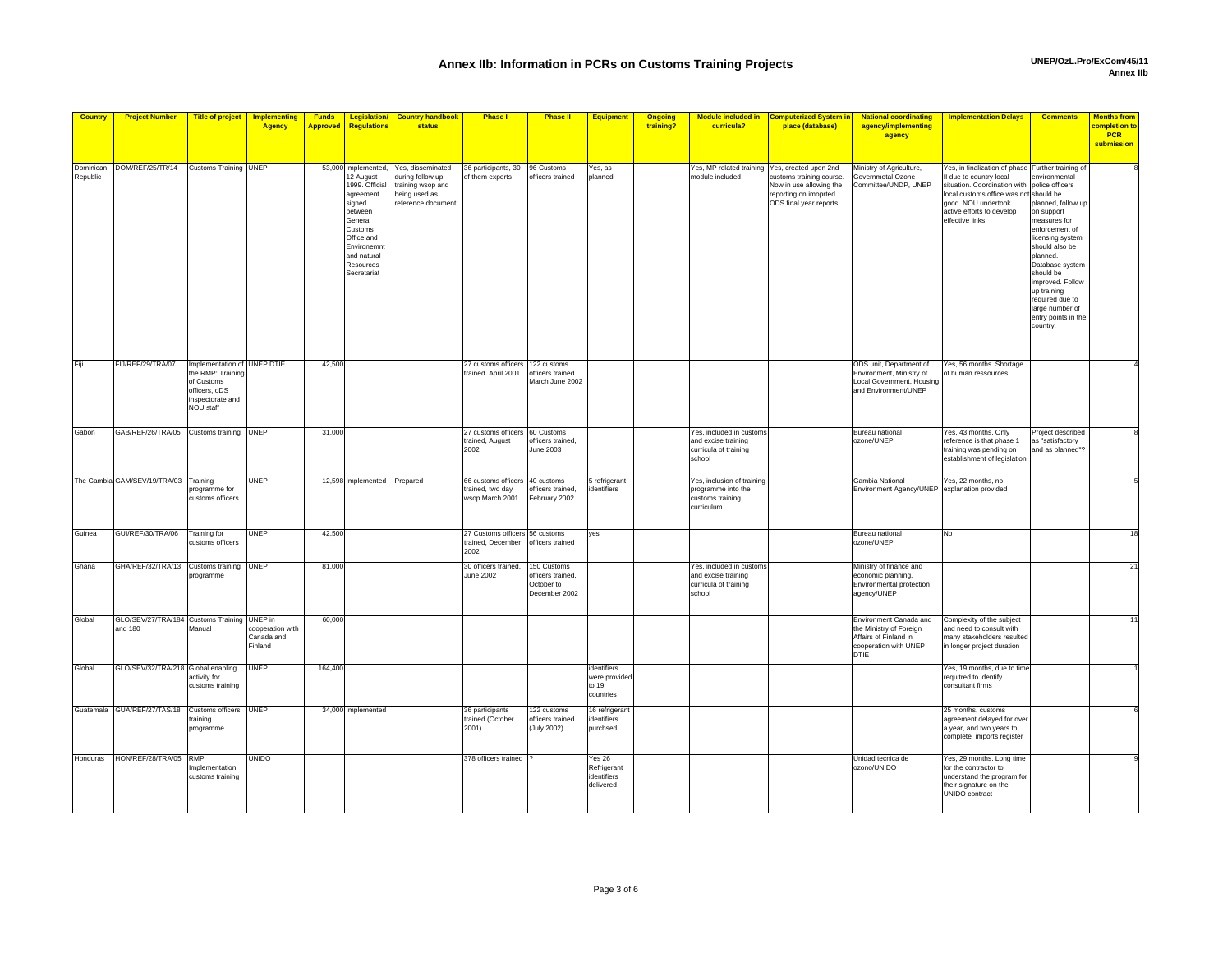| <b>Country</b> | <b>Project Number</b>                               | Title of project   Implementing                                                                                      | <b>Agency</b>    | <b>Funds</b><br><b>Approved</b> | <b>Regulations</b>                          | <b>Legislation/ Country handbook</b><br>status | <b>Phase I</b>                                                                            | <b>Phase II</b>                                                                                                                                     | <b>Equipment</b>                  | <b>Ongoing</b><br>training?                                                                                    | <b>Module included in</b><br>curricula?                                                                                                                                                                 | <b>Computerized System in</b><br>place (database) | <b>National coordinating</b><br>agency/implementing<br>agency                                                                                    | <b>Implementation Delays</b>                                                                                                                                     | <b>Comments</b>                                                                                                                          | <b>Months from</b><br><mark>completion to</mark><br><b>PCR</b><br>submission |
|----------------|-----------------------------------------------------|----------------------------------------------------------------------------------------------------------------------|------------------|---------------------------------|---------------------------------------------|------------------------------------------------|-------------------------------------------------------------------------------------------|-----------------------------------------------------------------------------------------------------------------------------------------------------|-----------------------------------|----------------------------------------------------------------------------------------------------------------|---------------------------------------------------------------------------------------------------------------------------------------------------------------------------------------------------------|---------------------------------------------------|--------------------------------------------------------------------------------------------------------------------------------------------------|------------------------------------------------------------------------------------------------------------------------------------------------------------------|------------------------------------------------------------------------------------------------------------------------------------------|------------------------------------------------------------------------------|
| India          | IND/SEV/30/TAS/253 Develop policy                   | and customs<br>training strategies                                                                                   | <b>UNEP</b>      | 50,000                          |                                             |                                                | yes                                                                                       |                                                                                                                                                     |                                   |                                                                                                                |                                                                                                                                                                                                         |                                                   | Ozone Cell, Ministry of<br>Environement and<br>forests/UNEP                                                                                      | Yes, due to ressource<br>constraints and difficulties i<br>coordinating project to<br>nclude relevant<br>stakeholders in large size<br>country like India        |                                                                                                                                          |                                                                              |
| Jamaica        | JAM/REF/27/TRA/12                                   | Implementation of Canada/UNEP<br>RMP: Customs<br>officers training<br>programme                                      |                  |                                 | 54,240 Implemented, Yes<br><b>July 1999</b> |                                                | 23 participants<br>trained, completed,<br>June 2000                                       | 118 customs<br>officers trained by<br>November 2000,<br>with an additional<br>75 trained in mini<br>sessions at 11<br>customs ports<br>through 2001 | Yes                               | department is<br>continuing<br>training with<br>training manual<br>in assistance with<br>Canada and<br>Finland | Customs training Yes, Training module on<br>monitoring of imports<br>and exports containing<br>ODS incorporated into<br><b>UNEPs Customs Scholarship programme</b><br>for new recruits (August<br>2001) |                                                   | National Environment and<br>Planning Agency/Canada                                                                                               | Yes, 32 months. In part due Reduction in<br>to delays with legislation,<br>and also to inability of<br>trainers to leave their regula containing ODS o<br>duties | mports of<br>equipment<br>approx 60%<br>during last<br>quarters of 2000-<br>2001                                                         |                                                                              |
| Jordan         | JOR/REF/28/TRA/48 RMP: Customs                      | training                                                                                                             | UNIDO            |                                 | 38,003 Implemented                          |                                                | 15 customs officers 25 customs<br>trained                                                 | officers trained                                                                                                                                    | Yes, 8 sets                       |                                                                                                                |                                                                                                                                                                                                         |                                                   | GCEC, NOU/UNIDO                                                                                                                                  | Yes, 11 months                                                                                                                                                   | Project is<br>described as<br>having been<br>smoothly<br>implemented with<br>no significant<br>problems.<br>"satisfactory as<br>planned" | 12                                                                           |
|                | Macedonia MDN/REF/28/TRA/15 RMP: Training of UNIDO  | customs officers                                                                                                     |                  | 30,159                          |                                             | Yes, in Macedonian                             | 299 Customs<br>officers were trained<br>and certified.<br>Original plan called<br>for 32. |                                                                                                                                                     | Yes, 7<br>identifiers             |                                                                                                                |                                                                                                                                                                                                         | Database was created                              | Agency for Development<br>and Investment, Ministry of<br>Environment and Physical<br>Planning, Ozone<br>Unit/UNIDO                               | Yes, 12 months, change of<br>government component                                                                                                                |                                                                                                                                          |                                                                              |
| Mali           | MLI/REF/29/TRA/07                                   | Customs training UNEP<br>programme                                                                                   |                  | 60,000                          |                                             |                                                | 20 customs officers 40 customs<br>trained, September<br>2002                              | officers trained,<br>October 2002 to<br>December 2003                                                                                               |                                   |                                                                                                                | Yes, included in customs<br>and excise training<br>curricula of training<br>school                                                                                                                      |                                                   |                                                                                                                                                  | Yes, 30 months, no<br>explanation                                                                                                                                | Project described<br>as "satisfactory<br>and as planned"?                                                                                |                                                                              |
| Mongolia       | MON/REF/32/TRA/04 Implementation of UNEP provisiona | he RMP: Training<br>of customs officer                                                                               |                  |                                 | 77,200 Implemented Yes                      |                                                | 33 customs officers 259 trained<br>and national<br>stakeholders<br>trained. June 2001     | customs officers<br>enforcement and<br>environmental<br>officers trained.<br>September 2001-<br>May 2003                                            |                                   |                                                                                                                | Yes, for new customs<br>officers and<br>environmental inspectors                                                                                                                                        |                                                   | National Ozone Unit, Ministry Yes, 17 months, in view of<br>of Environment of<br>Mongolia/UNEP DTIE                                              | training a large number of<br>rainees                                                                                                                            | Mongolian<br>customs officer<br>participated as<br>lead trainer in<br>Uzbekistan.<br>South/South<br>cooperation mode                     |                                                                              |
| Nepal          | NER/REF/28/TRA/10 Implementation of                 | the RMP: Training<br>in monitoring and<br>control of CFC<br>and establishmen<br>of import/export<br>licensing system | <b>UNEP DTIE</b> |                                 | 44,400 Implemented                          | Yes                                            | 16 officers trained<br>of which 14 were<br>customs officers.<br>October 2001              | 37 customs<br>officers trained in<br>thwo phases<br>between June and<br>December 2003                                                               |                                   |                                                                                                                |                                                                                                                                                                                                         |                                                   | Nepal Bureau of Standards<br>and Meteorology, Ministry of country faced political<br>Industry, His Majesty's<br>Government of Nepal/UNEF<br>DTIE | Yes, 19 months. The<br>problems in 2001 and 2002                                                                                                                 |                                                                                                                                          |                                                                              |
| Niger          | NER/REF/27/TAS/05 Customs officers UNEP             | raining<br>programme                                                                                                 |                  | 63,000                          |                                             |                                                | 17 Customs officers<br>trained, February<br>2002                                          | 110 customs<br>officers trained,<br>July 2002 to June<br>2003                                                                                       | Yes                               |                                                                                                                | Yes, included in customs<br>and excise training<br>curricula of training<br>school                                                                                                                      |                                                   | Bureau national<br>ozone/UNEP                                                                                                                    | Yes, 38 months, project<br>execution delayed until<br>egislation was passed                                                                                      | 'Satisfactory and<br>as planned"?                                                                                                        |                                                                              |
| Oman           | OMA/REF/34/TRA/04 RMP: Customs                      | raining<br>programme                                                                                                 | UNIDO            | 42,000                          |                                             |                                                | 22 customs officers<br>and officials trained                                              |                                                                                                                                                     | Yes, 8<br>identifiers<br>provided |                                                                                                                |                                                                                                                                                                                                         |                                                   | NOU/UNIDO                                                                                                                                        | Yes, 4 months. Signature of<br>agreement took longer than<br>originally foreseen                                                                                 |                                                                                                                                          |                                                                              |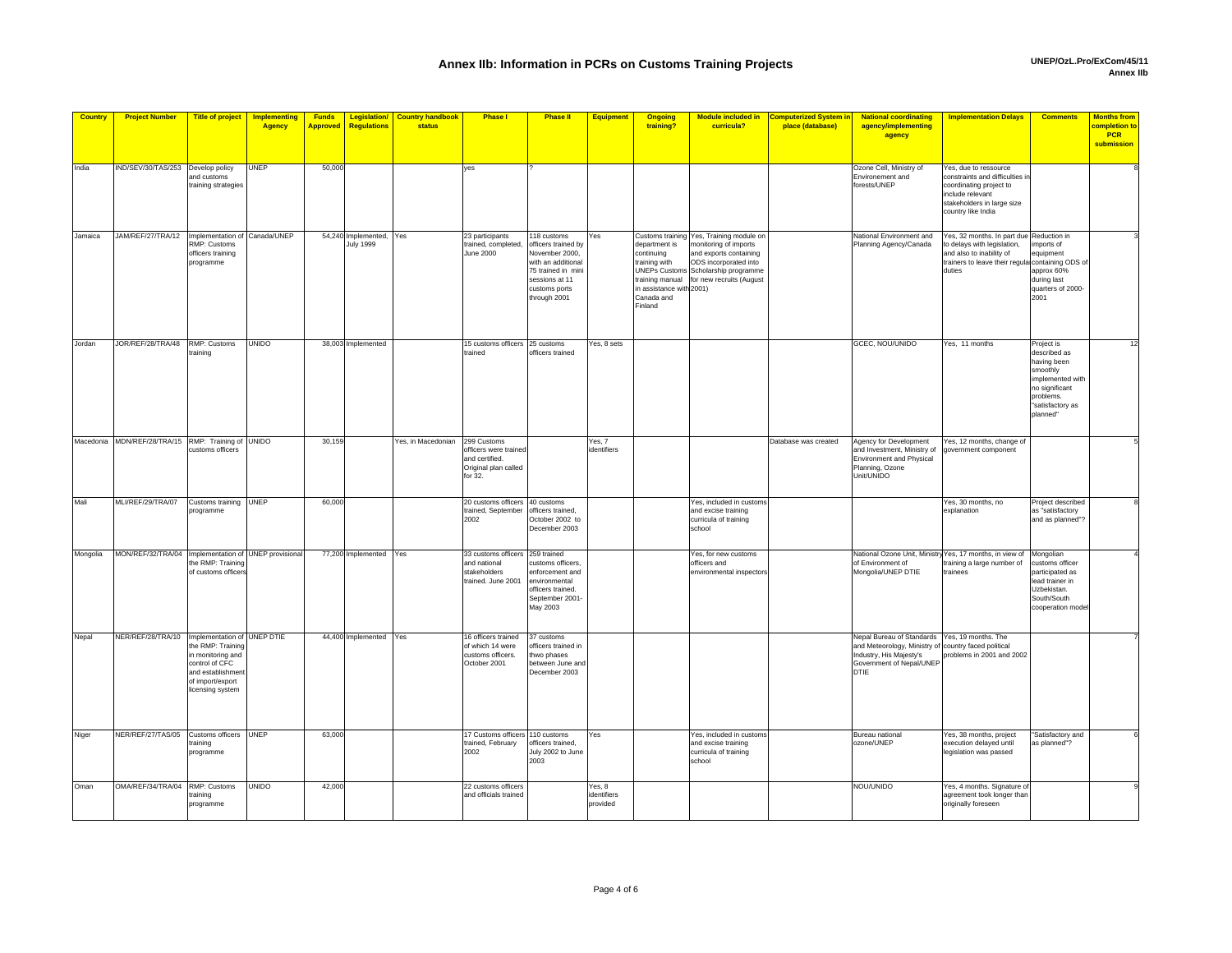| <b>Country</b>               | <b>Project Number</b>                    | <b>Title of project</b>                                                                                        | Implementing<br>Agency                | <b>Funds</b><br><b>Approved</b> | Legislation/<br><b>Regulations</b> | <b>Country handbook</b><br>status | <b>Phase I</b>                                                                                                             | <b>Phase II</b>                                                                                                                | <b>Equipment</b>             | <b>Ongoing</b><br>training? | <b>Module included in</b><br>curricula?                        | <b>Computerized System in</b><br>place (database)                     | <b>National coordinating</b><br>agency/implementing<br>agency                                              | <b>Implementation Delays</b>                                                                                                              | <b>Comments</b>                                                                                                                                                      | <b>Months from</b><br>completion to<br><b>PCR</b><br>submission |
|------------------------------|------------------------------------------|----------------------------------------------------------------------------------------------------------------|---------------------------------------|---------------------------------|------------------------------------|-----------------------------------|----------------------------------------------------------------------------------------------------------------------------|--------------------------------------------------------------------------------------------------------------------------------|------------------------------|-----------------------------|----------------------------------------------------------------|-----------------------------------------------------------------------|------------------------------------------------------------------------------------------------------------|-------------------------------------------------------------------------------------------------------------------------------------------|----------------------------------------------------------------------------------------------------------------------------------------------------------------------|-----------------------------------------------------------------|
| Qatar                        | QAT/REF/34/TRA/04 RMP: training of       | customs and<br>ozone unit in<br>nonitoring and<br>control of ODS                                               | <b>UNIDO</b>                          | 50,000                          |                                    |                                   | 40 customs officers 15 officers trained 12 identifiers<br>trained in addition to<br>NOU staff                              |                                                                                                                                | provided                     |                             |                                                                |                                                                       | NOU/UNIDO                                                                                                  | Yes, 4 months . More<br>officers were identified that<br>required trainig                                                                 |                                                                                                                                                                      |                                                                 |
| Romania                      | ROM/REF/28/TRA/17 RMP: training of       | customs oficers<br>and development<br>of criteria for ODS<br>and ODS<br>consuming<br>equipment                 | <b>UNIDO</b>                          |                                 | 21,000 implemented                 |                                   | 31 officers in<br>customs departmen<br>and 12 staff of<br>district<br>environmental<br>protection agencies<br>vere trained |                                                                                                                                | 5 refrigerant<br>identifiers |                             |                                                                |                                                                       |                                                                                                            | Yes training wsop delayed<br>more than two years due to<br>lower priority set in customs<br>department                                    |                                                                                                                                                                      | 10                                                              |
|                              | El Salvador ELS/REF/25/TRA/08            | <b>RMP</b><br>mplementation:<br>customs training                                                               | UNEP                                  | 38,000 Yes                      |                                    |                                   | 30 Customs officers 109 Customs<br>trained, September officers trained<br>2001                                             |                                                                                                                                | 8 identifiers<br>purchased   |                             |                                                                |                                                                       |                                                                                                            | Yes, 55 months, legislation<br>in place 22 months after<br>project approval. Slow<br>progress after phase I due<br>to lack of identifiers | Project is<br>described as<br>'satisfactory and<br>as planned"?                                                                                                      |                                                                 |
| Samoa                        | SAM/REF/32/TRA/03 Implementation of UNEP | he RMP: Training<br>of customs<br>officials and NOU<br>staff                                                   |                                       |                                 | 53,500 Implemented                 | Prepared by the<br>ozone officer  | 10 customs officers 9 customs officers Yes<br>7 stakeholders<br>trained and certified trained and<br>September 2002        | + 8 stakeholders<br>certified,<br>September 2002.<br>An additional 11<br>customs officers<br>were trained in<br>September 2003 |                              |                             |                                                                |                                                                       | Planning and Urban<br>Management Agency,<br>Ministry of Natural<br>Ressources and<br>Environment/UNEP DTIE | Yes, delays in establishing<br>icensing framework,<br>change of ozone officer,<br>unavailability of consultant<br>to draft handbook       | mixed 5 day<br>approach tried for<br>the first time,<br>successfully                                                                                                 |                                                                 |
| Asia and the A/31<br>Pacific | South East ASP/ASP/SEV/29/TR Regional    | workshop on<br>control and<br>monitoring of ODS                                                                | Sweden in<br>cooperation with<br>UNEP | 55,000                          |                                    |                                   |                                                                                                                            |                                                                                                                                |                              |                             |                                                                |                                                                       | Stockholm Environment<br>Institute (SEI) in<br>collaboration with UNEP                                     | 2 months                                                                                                                                  | Three network<br>countries were<br>able to design a<br>licensing system<br>after receiving<br>inputs from the<br>workshop and<br>after sustained<br>follow up by RNC | 14                                                              |
| Asia and the A/33<br>Pacific | South East ASP/ASP/SEV/29/TR Regional    | workshop on<br>control and<br>monitoring of ODS<br>consumption for<br>the South East<br>Asia/Pacific<br>Region | Japan in<br>cooperation with<br>UNEP  | 55,000                          |                                    |                                   |                                                                                                                            |                                                                                                                                |                              |                             |                                                                |                                                                       | Japan in cooperation with<br>UNEP                                                                          | 15 months                                                                                                                                 | Three network<br>countries were<br>able to design a<br>licensing system<br>after receiving<br>inputs from the<br>workshop and<br>after sustained<br>follow up by RNC | 48                                                              |
| Sudan                        | SUD/REF/28/TRA/11 RMP: training of UNIDO | customs oficers<br>and development<br>of criteria for ODS<br>and ODS<br>consuming<br>equipment                 |                                       |                                 | 38,250 Implemented                 |                                   | 26 officers in<br>customs depertmen<br>and customs offices<br>trained. 10 were<br>planned                                  |                                                                                                                                |                              |                             |                                                                | Database was established Ministry of Industry,<br>before the training | NOU/UNIDO                                                                                                  | Yes, underestimation of<br>time required for<br>preparation of training                                                                   |                                                                                                                                                                      |                                                                 |
| Uruguay                      | URU/REF/27/TRA/29 Customs officers       | raining<br>programme                                                                                           | Canada/UNEP                           | 71,190                          |                                    |                                   | 27 customs officers 94 customs<br>trained, November<br>2001                                                                | officers trained,<br>June 2003                                                                                                 | Yes                          |                             | Yes, included within<br>regular customs training<br>programmes |                                                                       | Ministerio de vivienda,<br>ordenammiento territorial y<br>medio ambiente/UNEP on<br>behalf of Canada       | Yes, 38 months, project<br>execution delayed until<br>egislation was passed                                                               |                                                                                                                                                                      |                                                                 |